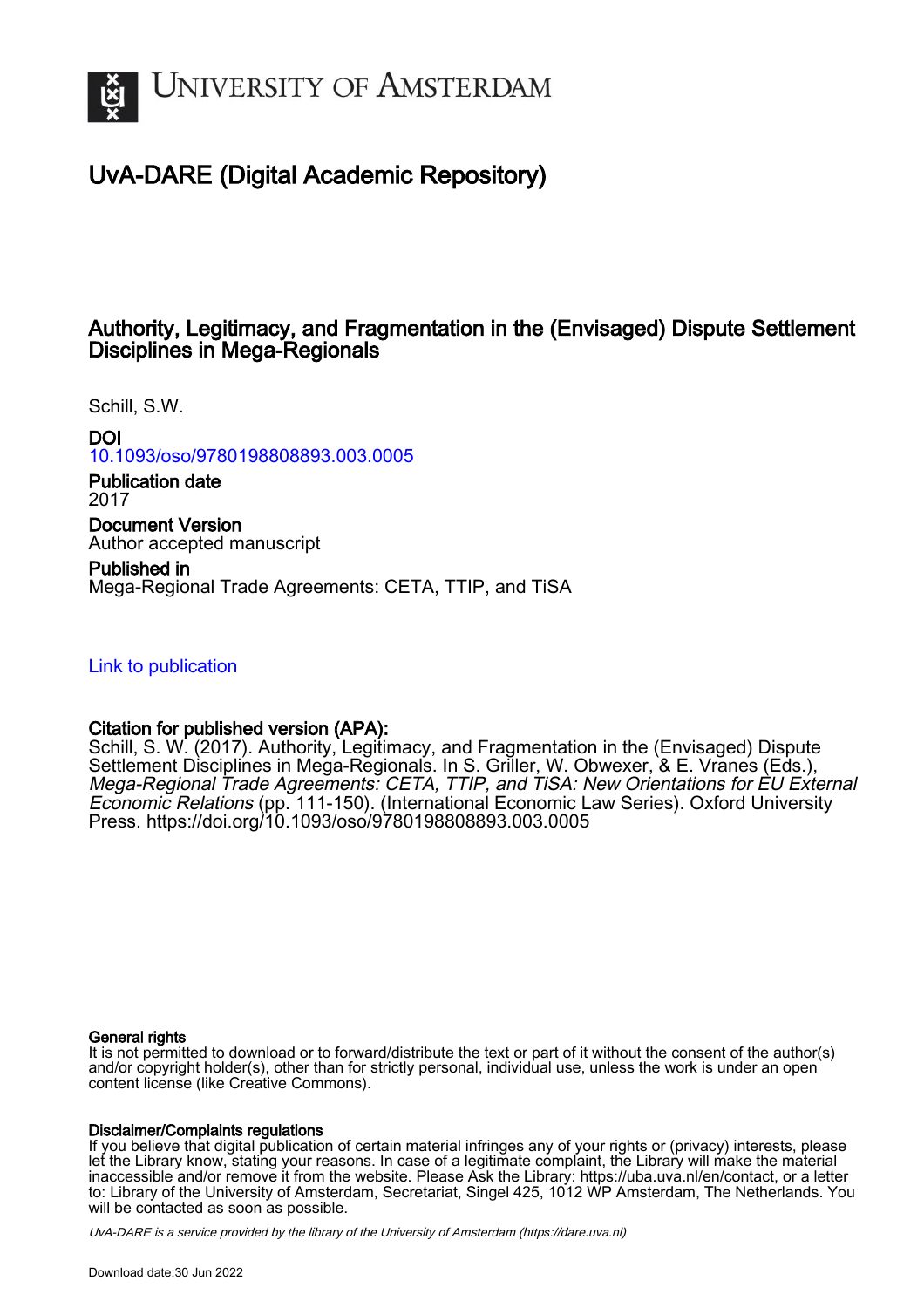# AUTHORITY, LEGITIMACY, AND FRAGMENTATION IN THE (ENVISAGED) DISPUTE SETTLEMENT DISCIPLINES IN MEGA-REGIONALS

Stephan W. Schill

Amsterdam Law School Legal Studies Research Paper No. 2017-05 Amsterdam Center for International Law No. 2017-04

Electronic copy available at: https://ssrn.com/abstract=2932810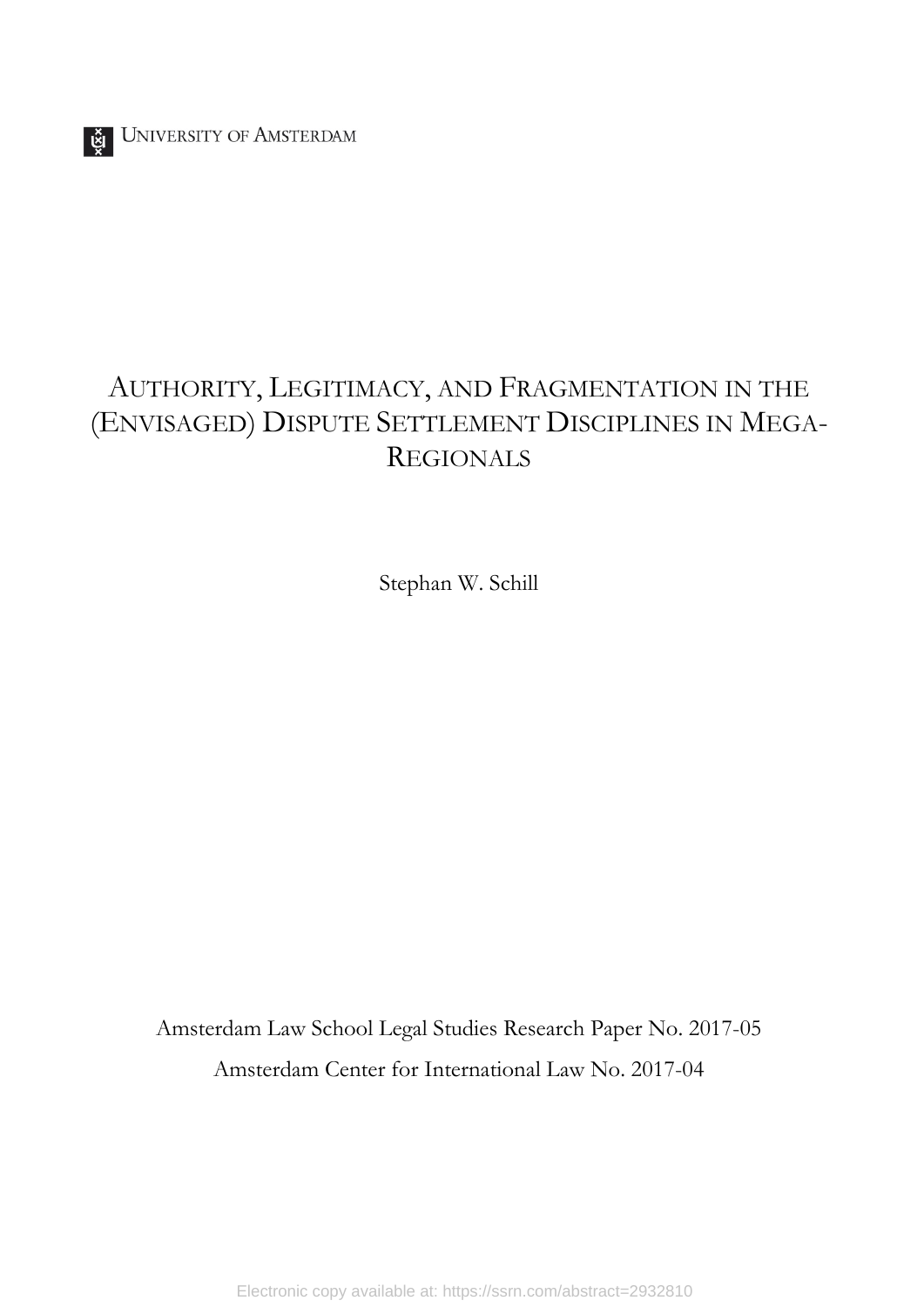**Amsterdam Center for International Law** University of Amsterdam

# **RESEARCH PAPER SERIES**

ACIL Research Paper 2017-04

**Authority, Legitimacy, and Fragmentation in the (Envisaged) Dispute Settlement Disciplines in Mega-Regionals**

> **Stephan Schill** *Amsterdam Center for International Law*

Cite as: ACIL Research Paper 2017-04, available at **SSRN** 

Forthcoming in: Griller, S., Obwexer, W., Vranes, E. (eds.), *Mega-Regional Agreements: TTIP, CETA, TiSA. New Orientations for EU External Economic Relations*, OUP (2017)

[Amsterdam Center for International Law,](http://acil.uva.nl/) University of Amsterdam

Electronic copy available at: https://ssrn.com/abstract=2932810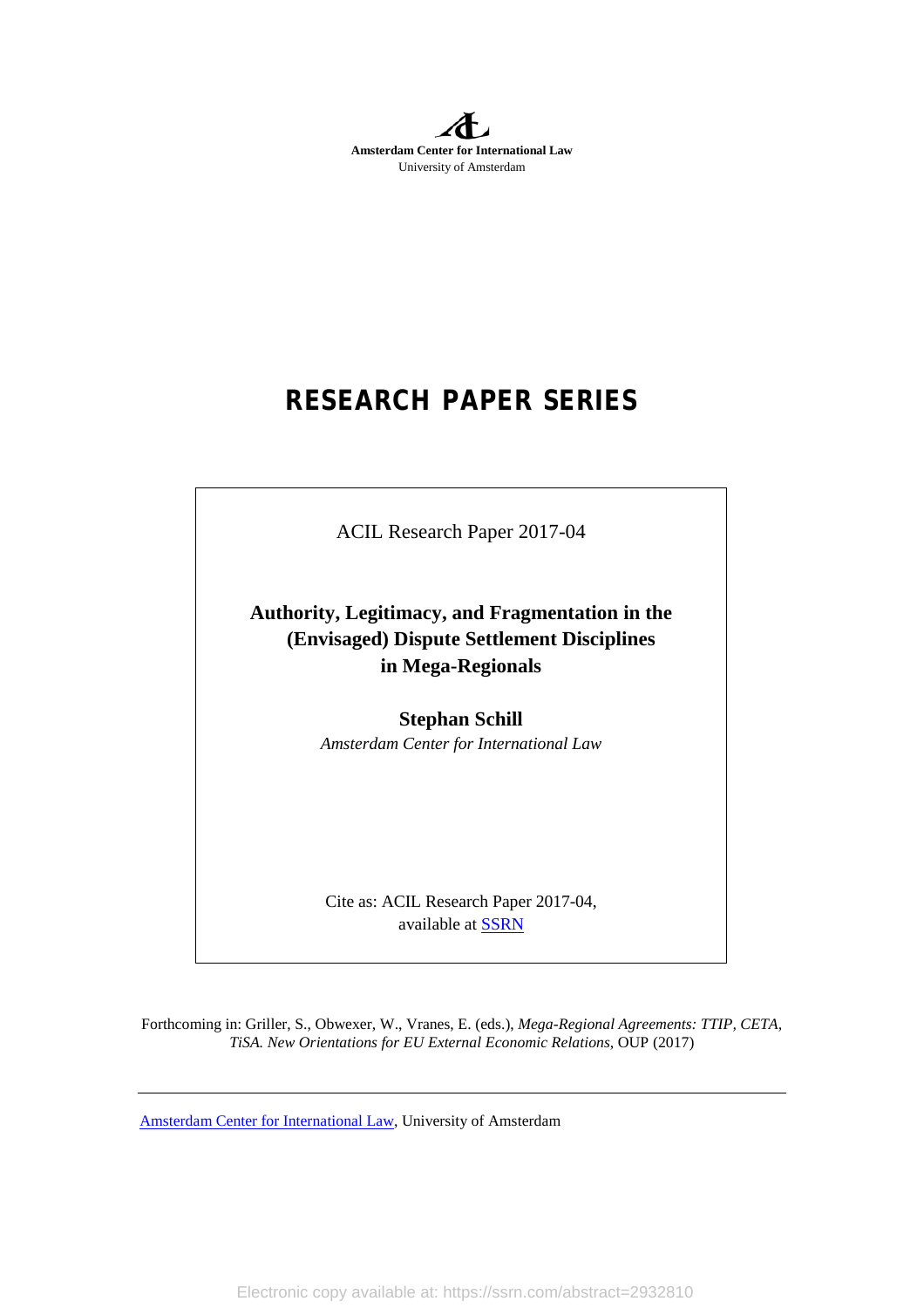## **Authority, Legitimacy, and Fragmentation in the (Envisaged) Dispute Settlement Disciplines in Mega-Regionals**

*Stephan W. Schill[\\*](#page-3-0)*

to appear in

Stefan Griller, Walter Obwexer, Erich Vranes (eds), *Mega-Regional Agreements: TTIP, CETA, TiSA. New Orientations for EU External Economic Relations* (Oxford University Press, 2017)

#### **Abstract**

This chapter analyzes the inter-state and investor-state dispute settlement disciplines included in mega-regionals, with a specific focus on the already finalized Comprehensive Economic and Trade Agreement and the Trans-Pacific Partnership. It argues that dispute settlement disciplines increasingly assume a pivotal role in trade and investment negotiations and raise fundamental questions about the authority and legitimacy of international dispute resolution and concerns of fragmentation. While preferences of states participating in mega-regionals coincide in agreeing on inter-state arbitration as a compliance mechanism that minimizes both the authority of dispute resolvers and negative effects of fragmentation in respect of the World Trade Organization, starker differences arise on investor-state dispute settlement. Whereas the European Union (EU) pushes for the creation of permanent judicial bodies, the United States seemingly prefer a reformed version of investor-state arbitration. The underlying clash of ideologies shapes what may turn into a constitutional moment for international economic law more generally, as the EU and US positions directly clash in the negotiations of the Transatlantic Trade and Investment Partnership.

#### **Keywords**

 $\overline{a}$ 

inter-state arbitration – investor-state arbitration – investment court system – mediation – fragmentation – legitimacy – control mechanisms

<span id="page-3-0"></span>Stephan W Schill (Dr iur (Frankfurt), LLM (NYU), LLM (Augsburg)) is Professor of International and Economic Law and Governance at the University of Amsterdam. He is admitted to the Bar in Germany and New York and is a Member of the List of Conciliators of the International Centre for Settlement of Investment Disputes (ICSID). The research leading to this article has received funding from the European Research Council (ERC) under the ERC Grant Agreement N° 313355, as part of the research project on 'Transnational Private-Public Arbitration as Global Regulatory Governance: Charting and Codifying the Lex Mercatoria Publica' (LexMercPub) carried out at the University of Amsterdam. The chapter was finalized based on material available as of 30 September 2016.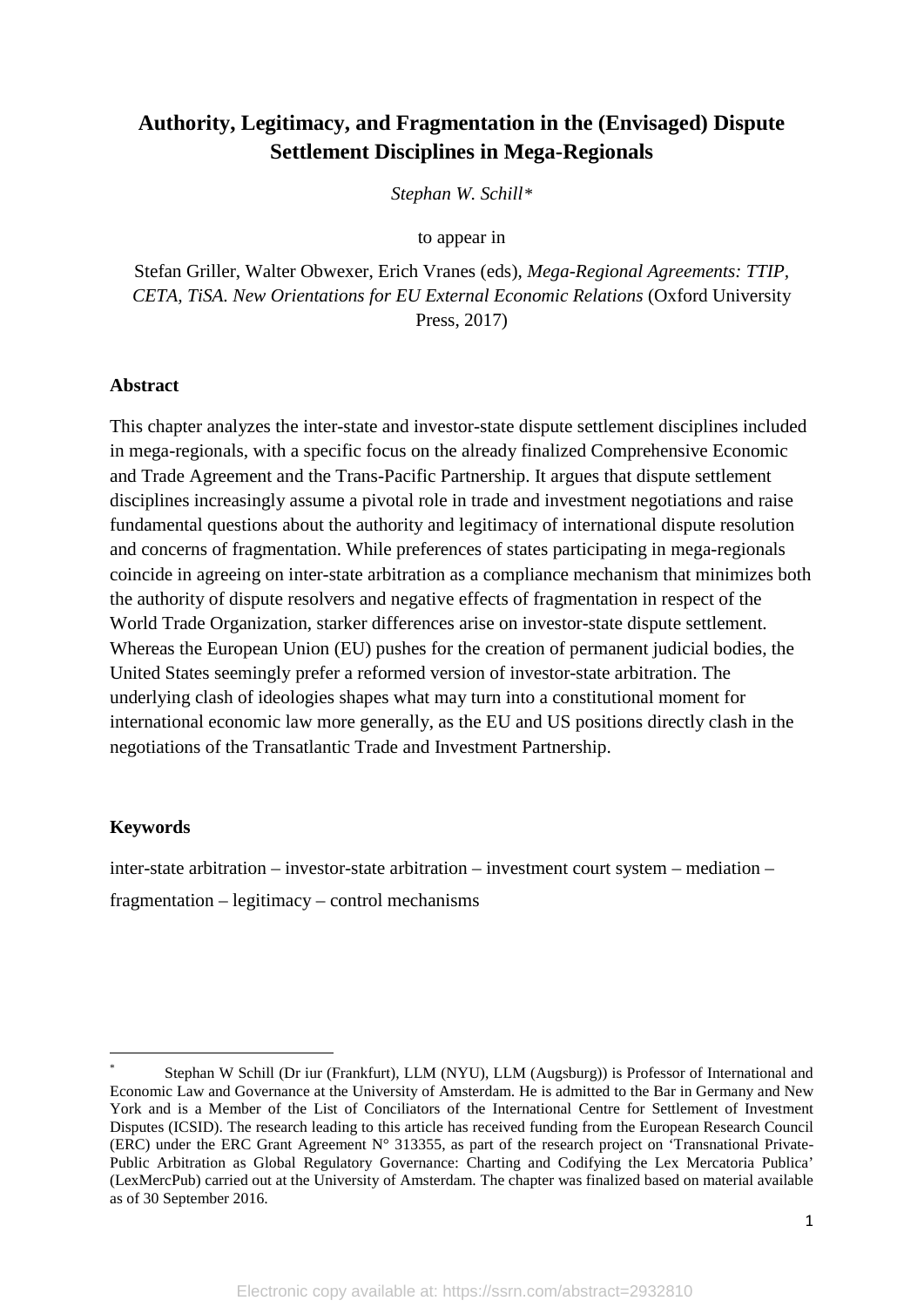#### **I. Innocence Lost in International Dispute Settlement Design**

Dispute settlement mechanisms have always been an important component of trade and investment agreements. This holds true for the trading system established by the World Trade Organization (WTO) as well as for preferential trade and investment agreements, including traditionally bilateral investment treaties (BITs) and more recently so-called mega-regionals. The existence and design of dispute settlement provisions can make the difference between a (relatively) inconsequential expression of political intentions concerning the future conduct of contracting parties in respect of an agreement's content and an effective legal regime that provides a mechanism for enforcing substantive obligations and instilling mutual compliance. In addition, dispute settlement mechanisms are important for resolving disagreement between contracting states about the interpretation of (necessarily) indeterminate and incomplete treaty terms and for allowing, within the limits of permissible interpretation, their further development. The juridification connected to both of these functions makes dispute settlement disciplines an important tool for contracting states to achieve the objectives of trade and investment agreements.<sup>[1](#page-4-0)</sup>

Yet, for a long time, dispute settlement mechanisms have been seen not only primarily, but almost exclusively, as mere enforcement mechanisms that facilitate compliance of states with substantive economic law disciplines. The WTO Appellate Body, for example, has been conceived by its founders as 'part of the enforcement wing of the WTO institution.'<sup>[2](#page-4-1)</sup> More recently, this innocence, if not naïvité has been lost. Among scholars and states, an increasingly critical view has taken hold of the analysis of international dispute settlement as they have come to realize that the creation and design of these mechanisms can raise their own problems, problems namely that are not of a technical nature, but concern the multiple functions of dispute settlement disciplines, including in the further development of the law they apply and expound, their increasingly deep impact on domestic governance, their evasiveness to control by states and thus their legitimacy, including from a democratic perspective. [3](#page-4-2)

<span id="page-4-5"></span>Two concerns have proven to be particularly prominent in this respect. First, the creation of international dispute settlement mechanisms introduces a new class of actors (judges or arbitrators) that exercise interpretative authority over the governing law independently of the contracting parties. Dispute resolvers do not only mechanically enforce pre-agreed substantive obligations and make them effective, but actively shape the governing law through interpretation, potentially even against the will of the contracting parties.<sup>[4](#page-4-3)</sup>

<span id="page-4-4"></span><span id="page-4-0"></span><sup>1</sup> See John H Jackson, *Sovereignty, the WTO, and Changing Fundamentals of International Law* (CUP 2006) 148; see also Joel P Trachtman, 'The WTO Cathedral' (2007) 43 Stanford Journal of International Law 127, 131.

<span id="page-4-1"></span><sup>2</sup> See generally on the development of the WTO Appellate body from its conceptualization as an enforcement tool towards the central actor in further developing WTO law Robert Howse, 'The World Trade Organization 20 Years On: Global Governance by Judiciary' (2016) 27 EJIL 9 (quote at 31).

<span id="page-4-2"></span>See generally on the issue of legitimacy of international dispute settlement Armin von Bogdandy and Ingo Venzke, *In Whose Name?: A Public Law Theory of International Adjudication* (OUP 2014); see also Armin von Bogdandy and Ingo Venzke (eds), *International Judicial Lawmaking* (Springer 2012).<br><sup>4</sup> See generally Ingo Venzke, *How Interpretation Makes International Law* (OUP 2012).

<span id="page-4-3"></span>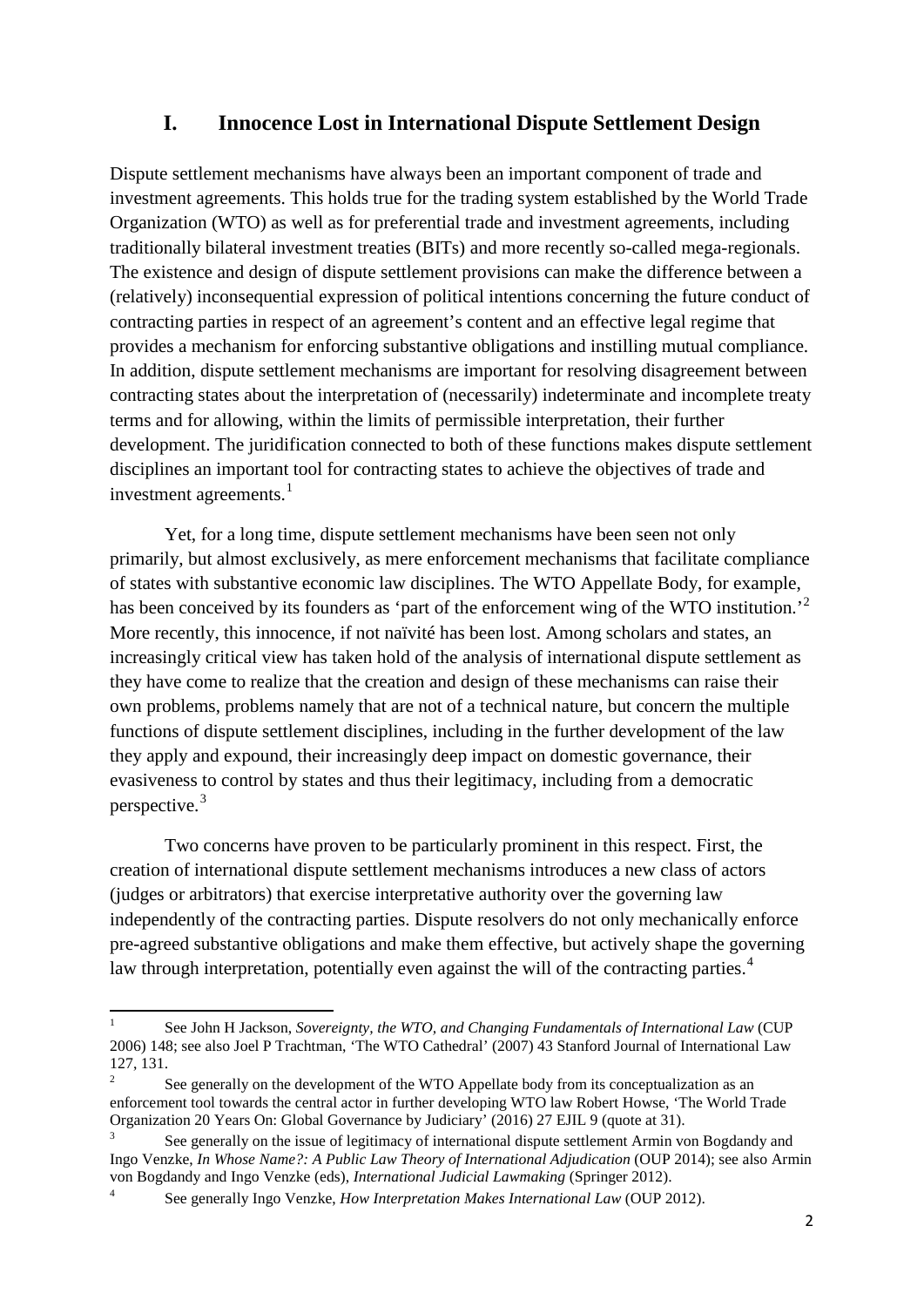Dispute resolvers are thus able to serve as important law-makers in international economic law and contribute to shaping the behavior of states, including the manner in which they regulate in the public interest, as well as that of other actors, such as traders, investors, workers, and the population more generally. This concern has been particularly prominent with respect to investor-state dispute settlement (ISDS) under international investment agreements (IIAs),<sup>[5](#page-5-0)</sup> but has also been raised in relation to the Appellate Body of the World Trade Organization (WTO).<sup>[6](#page-5-1)</sup> It involves questions about the scope of authority of dispute resolvers and the way they are controlled and legitimized.

Second, concerns have been raised about the fragmentation of international economic law resulting from the proliferation of bilateral and plurilateral trade and investment agreements with dispute settlement mechanisms.<sup>[7](#page-5-2)</sup> This concern is particularly pressing in light of the question whether these agreements interfere with, or even undermine, multilateralism in international economic relations, most importantly as regards the functioning of the WTO's multilateral trading system.<sup>[8](#page-5-3)</sup> In this respect, the interaction of dispute settlement disciplines under mega-regionals with the WTO Dispute Settlement Body (DSB) as envisaged by these agreements becomes key. Do they threaten the authority of

<span id="page-5-0"></span><sup>5</sup> Charles N Brower, 'A Crisis of Legitimacy' Nat'l LJ (7 October 2002) B9; Charles N Brower, Charles H Brower and Jeremy K Sharpe, 'The Coming Crisis in the Global Adjudication System' (2003) 19 Arb Int'l 415; Charles H Brower, 'Structure, Legitimacy, and NAFTA's Investment Chapter' (2003) 36 Vand J Transnat'l L 37; Ari Afilalo, 'Towards a Common Law of International Investment: How NAFTA Chapter 11 Panels Should Solve Their Legitimacy Crisis' (2004) 17 Georgetown Int'l Envir L Rev 51; Ari Afilalo, 'Meaning, Ambiguity and Legitimacy: Judicial (Re-)construction of NAFTA Chapter 11' (2005) 25 Nw J Int'l L & Bus 279, 282; Susan D Franck, 'The Legitimacy Crisis in Investment Treaty Arbitration: Privatizing Public International Law through Inconsistent Decisions' (2005) 73 Fordham L Rev 1521; Charles N Brower and Stephan W Schill, 'Is Arbitration a Threat or a Boon to the Legitimacy of International Investment Law?' (2009) 9 Chi J Int'l L 471; David Schneiderman, 'Legitimacy and Reflexivity in International Investment Arbitration: A New Self-Restraint?' (2011) 2(2) J Int'l Disp Settlement 471.

<span id="page-5-1"></span><sup>6</sup> See, for example, Howse (n 2); Venzke (n [4\)](#page-4-4) 135 ff; Ingo Venzke, 'Making General Exceptions: The Spell of Precedents in Developing Article XX GATT into Standards for Domestic Regulatory Policy' in von Bogdandy and Venzke (n [3\)](#page-4-5) 179.

<span id="page-5-2"></span><sup>7</sup> On fragmentation resulting from the proliferation of international dispute settlement bodies see, for example, Laurence R Helfer and Anne-Marie Slaughter, 'Toward a Theory of Effective Supranational Adjudication' (1997) 107 Yale LJ 273; Benedict Kingsbury, 'Foreword: Is the Proliferation of International Courts and Tribunals a Systemic Problem?' (1999) 31 NYU J Int'l L & Pol 679; Jonathan I Charney, 'The Impact on the International Legal System of the Growth of International Courts and Tribunals' (1999) 31 NYU J Int'l L & Pol 697; Cesare PR Romano, 'The Proliferation of International Judicial Bodies: The Piece of the Puzzle' (1999) 31 NYU J Int'l L & Pol 709; Roger P Alford, 'The Proliferation of International Courts and Tribunals: International Adjudication in Ascendance' (2000) 94 Am Soc'y Int'l L Proc 160; Shane Spelliscy, 'The Proliferation of International Tribunals: A Chink in the Armor' (2001) 40 Colum J Transnat'l L 143; Lucy Reed, 'Great Expectations: Where Does the Proliferation of International Dispute Resolution Tribunals Leave International Law?' (2002) 96 Am Soc'y Int'l L Proc 219. See also the other contributions to a symposium held at New York University School of Law in October 1998 on the proliferation of international courts and tribunals, in (1999) 31 NYU J Int'l L & Pol 679– 933. See generally also Martti Koskenniemi, 'Fragmentation of International Law: Difficulties Arising from the Diversification and Expansion of International Law' Report of the Study Group of the International Law Commission (International Law Commission, 13 April 2006) UN Doc A/CN.4/L.682.

<span id="page-5-3"></span><sup>8</sup> For the view that free trade agreements undermine multilateralism in international trade law, see Jagdish Bhagwati, *Termites in the Trading System: How Preferential Agreements Undermine Free Trade* (OUP 2008). For a positive view on the relationship between free trade agreements and multilateralism, see, for example, Richard E Baldwin, 'Multilateralising Regionalism: Spaghetti Bowls as Building Blocs on the Path to Global Free Trade' (2006) 29(11) The World Economy 1451; Adrian M Johnston and Michael J Trebilcock, 'Fragmentation in International Trade Law: Insights from the Global Investment Regime' (2013) 12(4) World Trade Review 621.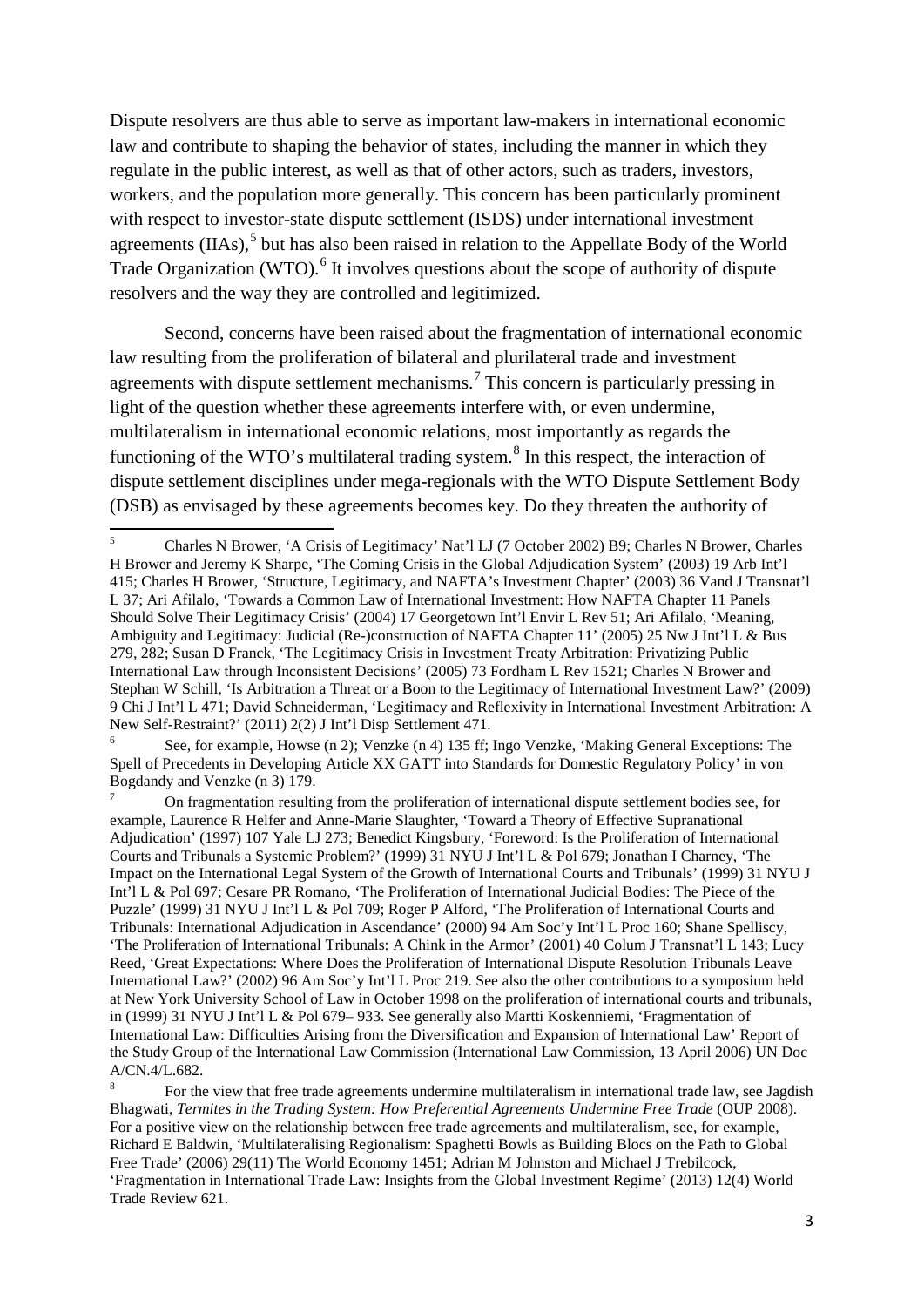WTO multilateralism and the authority of the WTO Appellate Body? Or are dispute settlement disciplines in mega-regionals crafted in a way to minimize possible interference with the multilateral trading regime? Another aspect of fragmentation that has plagued both international trade and investment law is the relationship between economic and noneconomic concerns, given that international dispute settlement disciplines tend to be asymmetric to the benefit of specific economic interests.<sup>[9](#page-6-0)</sup>

Despite the fundamental questions that are connected to dispute settlement design in international economic law, these questions have, for a long time, drawn relatively little attention in trade and investment negotiations. Negotiators wring hard about the substantive commitments, in particular the content of liberalization commitments, whether to follow a negative list-approach or a positive list-approach, what substantive standards to base such agreements on, and what exceptions to maintain. Dispute settlement issues, by contrast, have normally only entered relatively late in the game, and with comparatively little academic or prior public discussion. In the Uruguay Round leading up to establishment of the WTO, for example, the creation of a dispute settlement system with a standing appellate body, which was to authoritatively interpret and apply WTO law, rather than a diplomatic mechanism as previously under the General Agreement on Tariffs and Trade (GATT) was left for the later parts of the negotiations.<sup>[10](#page-6-1)</sup> Still, it made all the difference in subjecting international trade relations to independent and effective legal disciplines and in creating institutions that could administer and further develop international trade law independently of the WTO members and their respective political and economic power. $^{11}$  $^{11}$  $^{11}$ 

Meanwhile, public attention to questions of dispute settlement design in megaregionals abounds. While inter-state dispute settlement attracts very little attention, the intended inclusion of ISDS provisions in the Transatlantic Trade and Investment Partnership (TTIP) has brought hundreds of thousands of protesting citizens to the streets in Europe, <sup>[12](#page-6-3)</sup> and led the European Commission to initiate a public consultation that resulted in almost 150,000, mostly critical responses.<sup>[13](#page-6-4)</sup> ISDS has also caused public outcry in the United States and made

<span id="page-6-0"></span><sup>9</sup> Jochen von Bernstorff, 'Reflections on the Asymmetric Rule of Law in International Relations' in James Crawford and Sarah Nouwen (eds), *Select Proceedings of the European Society of International Law: Volume III 2010* (Hart 2012) 381; Benedict Kingsbury, 'International Courts: Uneven Judicialisation in Global Order' in James Crawford and Martti Koskenniemi (eds), *The Cambridge Companion to International Law* (CUP 2012) 203.

<span id="page-6-1"></span><sup>10</sup> See John Croome, *Reshaping the World Trading System: A History of the Uruguay Round* (WTO 1995) 264 (stating that 'the idea of an appellate body … was discussed in detail from late 1989 onwards'). See also Ernst-Ulrich Petersmann, 'The Uruguay Round Negotiations 1986-1991' in Ernst-Ulrich Petersmann and Meinhard Hilf (eds), *The New GATT Round of Multilateral Trade Negotiations: Legal and Economic Problems* (2nd ed, Kluwer 1991) 501, 555 and, generally, Terence P Stewart (ed), *The GATT Uruguay Round: A Negotiating History (1986-1992), Vol II: Commentary* (Kluwer 1993) 2663 ff ('Dispute Settlement Mechanisms').

<span id="page-6-2"></span>See also JHH Weiler, 'The Rule of Lawyers and the Ethos of Diplomats: Reflections on the Internal and External Legitimacy of WTO Dispute Settlement' (2001) 35(2) Journal of World Trade 191.

<span id="page-6-3"></span><sup>12</sup> Chris Johnston, 'Berlin Anti-TTIP Trade Deal Protest Attracts Hundreds of Thousands' (*The Guardian*, 10 October 2015) <https://www.theguardian.com/world/2015/oct/10/berlin-anti-ttip-trade-deal-rally-hundredsthousands-protesters> accessed 28 August 2016.

<span id="page-6-4"></span><sup>13</sup> European Commission, 'Report: Online Public Consultation on Investment Protection and Investor-to-State Dispute Settlement (ISDS) in the Transatlantic Trade and Investment Partnership Agreement (TTIP)' SWD(2015) 3 final (13 January 2015) 3.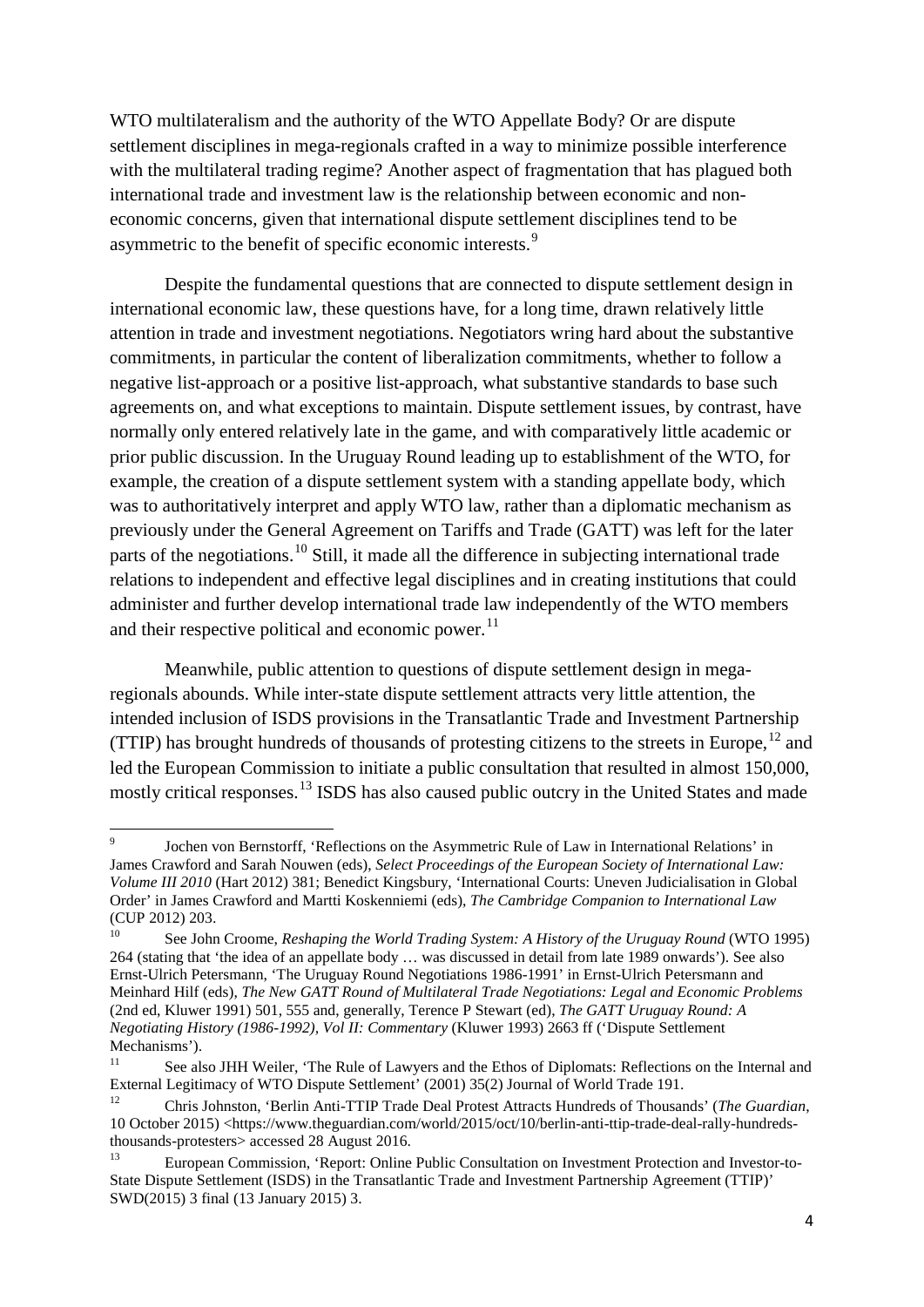the ratification of the Trans-Pacific Partnership (TPP) into a topic of US presidential elections.<sup>[14](#page-7-0)</sup> Academic attention to these issues has equally increased tremendously.<sup>[15](#page-7-1)</sup> In line with the emerging focus on international courts and tribunals as law-makers, the driving motivation of criticism of ISDS is its tension with constitutional principles, in particular the principle of democracy, the rule of law, and the protection of fundamental and human rights, in light of the far-reaching decisions tribunals can reach based on relatively indeterminate standards.<sup>[16](#page-7-2)</sup> In parallel, as the assessment of dispute settlement disciplines morphed from a technical question to a highly political concern, negotiations on this issue have become more difficult.

It is therefore little surprising that making decisions on dispute settlement in ongoing trade and investment negotiations is happily deferred to the later parts of negotiations, although state parties regularly already table proposals about dispute settlement at an early stage of the negotiations and although questions of dispute settlement are usually addressed in the negotiators' mandates.<sup>[17](#page-7-3)</sup> Thus, negotiations on questions of dispute settlement in both the plurilateral Trade in Services Agreement (TiSA) and the TTIP are still in their incipient phases at the time of writing, without agreed textual proposals being available on either state-

<http://jids.oxfordjournals.org/content/early/2016/09/16/jnlids.idw022.full> accessed 19 September 2016; Philip Hainbach, 'The EU's Approach to Investor-State Arbitration in the Comprehensive Economic and Trade Agreement (CETA)' (2016) 1 TDM; Armand de Mestral, 'Investor-State Arbitration between Developed Democratic Countries' CIGI Investor-State Arbitration Series Paper No 1 (September 2015); Catharine Titi, 'The European Union's Proposal for an International Investment Court: Significance, Innovations and Challenges Ahead' (2016) TDM (forthcoming) (advance access at <https://www.transnational-disputemanagement.com/journal-advance-publication-article.asp?key=1619> accessed 19 September 2016; Kyle Dickson-Smith, 'Does the European Union Have New Clothes?: Understanding the EU's New Investment Treaty Model' (2016) 17 JWIT 773; Céline Lévesque, 'The European Commission proposal for an "Investment Court System": Out with the Old, In with the New?' (CIGI Investor-State Arbitration Series Paper) (forthcoming); Robert Howse, 'Courting the Critics of Investor-State Dispute Settlement: The EU Proposal for a Judicial System for Investment Disputes' (2015) [<https://cdn-media.web-](https://cdn-media.web-view.net/i/fjj3t288ah/Courting_the_Criticsdraft1.pdf)

<span id="page-7-0"></span><sup>&</sup>lt;sup>14</sup> See José E Alvarez, 'Is the Trans-Pacific Partnership's Investment Chapter the New "Gold Standard"?' IILJ Working Paper 2016/3 (2016) 1.

<span id="page-7-1"></span><sup>&</sup>lt;sup>15</sup> See, for example, Ingo Venzke, 'Investor-State Dispute Settlement in TTIP from the Perspective of a Public Law Theory of International Adjudication' (2016) 17 JWIT 374; Stefanie Schacherer, 'TPP, CETA and TTIP Between Innovation and Consolidation - Resolving Investor-State Disputes under Mega-Regionals' (2016) JIDS (forthcoming) (advance access at

[view.net/i/fjj3t288ah/Courting\\_the\\_Criticsdraft1.pdf>](https://cdn-media.web-view.net/i/fjj3t288ah/Courting_the_Criticsdraft1.pdf) accessed 27 September 2016;Piergiuseppe Pusceddu, 'State-to-State Dispute Settlement Provisions in the EU-Canada Comprehensive Economic and Trade Agreement' (2016) 1 TDM; José E Alvarez, 'Is the Trans-Pacific Partnership's Investment Chapter the New "Gold Standard"?' NYU IILJ Working Paper 2016/3 (MegaReg Series) [<http://wp.nyu.edu/megareg/wp](http://wp.nyu.edu/megareg/wp-content/uploads/sites/3134/2016/03/Alvarez_IILJ-MegaReg_2016-3.pdf)[content/uploads/sites/3134/2016/03/Alvarez\\_IILJ-MegaReg\\_2016-3.pdf>](http://wp.nyu.edu/megareg/wp-content/uploads/sites/3134/2016/03/Alvarez_IILJ-MegaReg_2016-3.pdf) accessed 27 September 2016.

<span id="page-7-2"></span><sup>16</sup> See Stephan W Schill, 'International Investment Law and Comparative Public Law – An Introduction' in Stephan W Schill (ed), *International Investment Law and Comparative Public Law* (OUP 2010) 3, 6-7.

<span id="page-7-3"></span>See eg negotiation mandate for the European Commission for CETA, Council of the European Union, 'EU-Canada Trade Negotiating Mandate Made Public' (15 December 2015)

 $\langle$ http://www.consilium.europa.eu/en/press/press-releases/2015/12/15-eu-canada-trade-negotiating-mandatemade-public/> . For TTIP, see Council of the European Union, 'Directives for the Negotiation on a Comprehensive Trade and Investment Agreement, Called the Transatlantic Trade and Investment Partnership, Between the European Union and the United States of America' ST 11103/13 (17 June 2013) paras 22 ff <http://data.consilium.europa.eu/doc/document/ST-11103-2013-DCL-1/en/pdf>. For TiSA, see Council of the European Union, 'Draft Directives for the Negotiation of a Plurilateral Agreement on Trade in Services' 6891/13 ADD 1 (8 March 2013).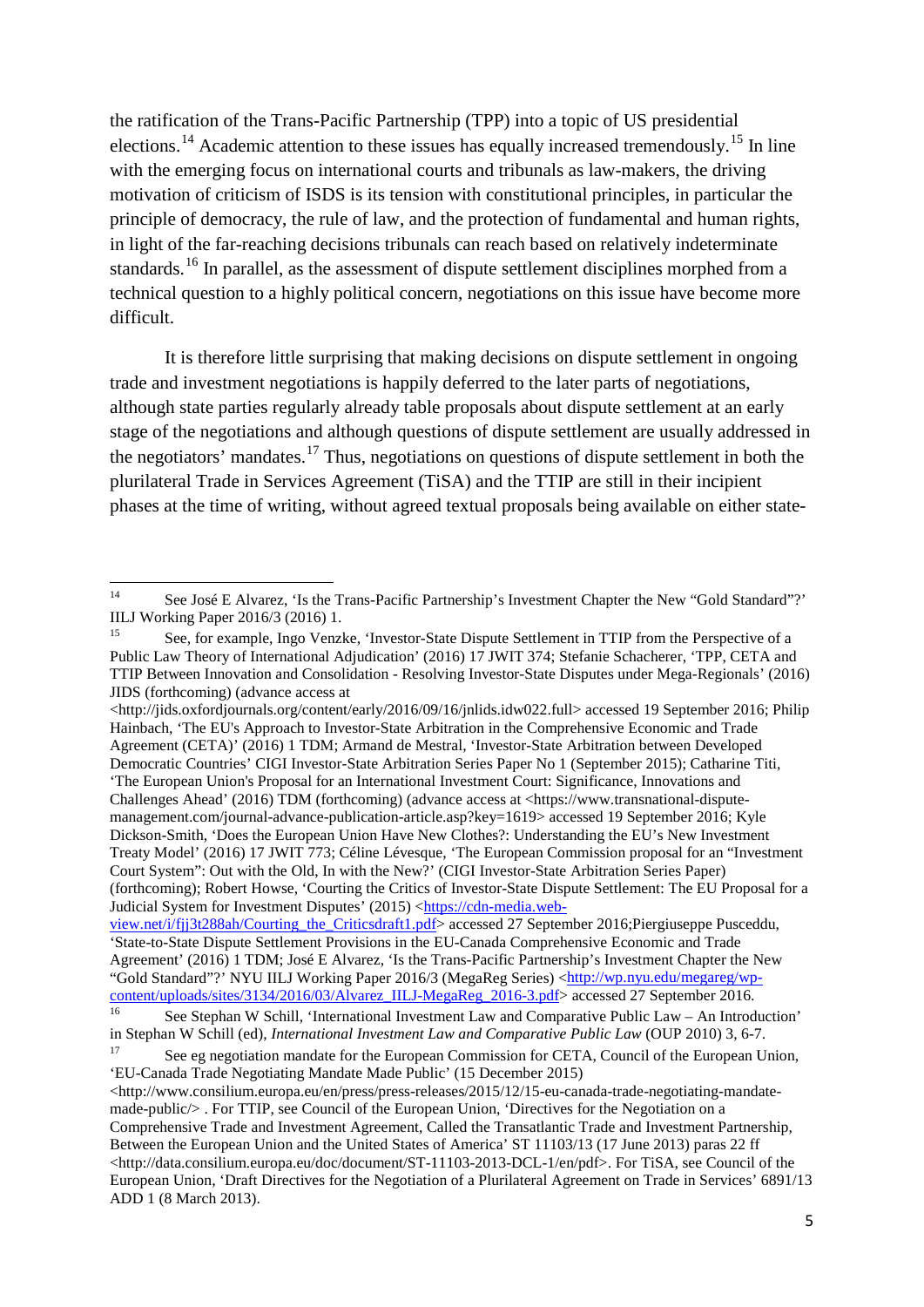<span id="page-8-0"></span>to-state or investor-state dispute settlement.<sup>[18](#page-8-1)</sup> This, together with the fact that negotiations largely take place behind closed doors, despite efforts namely of the European Commission to introduce greater transparency,  $19$  makes meaningful analysis of dispute settlement disciplines as a matter of positive law in these mega-regionals complicated and speculative. What is more, as the case of the Canada-EU Comprehensive Economic and Trade Agreement (CETA) shows, provisions on dispute settlement can still change quite radically even after negotiations were formally concluded. Thus, the ISDS provisions originally agreed on in CETA in September 2014 were altered during so-called 'legal scrubbing' from a system of reformed investor-state arbitration to include a version of the 'investment court system' (ICS) that the EU first proposed as part of the TTIP negotiations in November 2015.[20](#page-8-3)

While the text of CETA, which reflects the EU's position on dispute settlement in trade and investment agreements more generally, can therefore be analyzed, no texts exist, at the time of writing, that would reflect agreed positions of the parties negotiating TiSA and TTIP. With respect to TiSA we know little more than the contours of its envisaged dispute settlement mechanism, namely that it will likely include state-to-state arbitration with provisions largely mirroring those of the WTO Dispute Understanding (DSU), but no provisions on ISDS.<sup>[21](#page-8-4)</sup> With respect to TTIP, proposals of the EU on inter-state and ISDS have been made public,  $^{22}$  $^{22}$  $^{22}$  but no proposal of the United States is publicly known. Reports on the negotiation indicate, however, that the positions of the EU and the United States on inter-state dispute settlement are relatively close, reflecting differences in detail rather than principle.<sup>[23](#page-8-6)</sup>

<span id="page-8-9"></span><span id="page-8-8"></span><span id="page-8-7"></span><span id="page-8-1"></span><sup>&</sup>lt;sup>18</sup> For the latest state of play on the negotiations of these agreements regarding dispute settlement at the time of writing see the reports by the European Commission. On TiSA, see European Commission, 'Report of the 19th TiSA Negotiation Round 8–18 July 2016' (27 July 2016) 2

[http://trade.ec.europa.eu/doclib/docs/2016/july/tradoc\\_154824.pdf.](http://trade.ec.europa.eu/doclib/docs/2016/july/tradoc_154824.pdf) On TTIP, see European Commission, 'Public Report of the 14th Round of Negotiations for the Transatlantic Trade and Investment Partnership' (July 2016) pp 15-1[6 http://trade.ec.europa.eu/doclib/docs/2016/august/tradoc\\_154837.pdf.](http://trade.ec.europa.eu/doclib/docs/2016/august/tradoc_154837.pdf)

<span id="page-8-2"></span><sup>19</sup> For information provided by the EU, see European Commission, 'In Focus: Trade in Services Agreement (TiSA)' <http://ec.europa.eu/trade/policy/in-focus/tisa/> and European Commission, 'In Focus: Trans-Atlantic Trade and Investment Partnership (TTIP)' <http://ec.europa.eu/trade/policy/in-focus/ttip/> all accessed 28 August 2016. Similar efforts from other negotiating parties, including above all the United States, are sparse. See Office of the United States Trade Representative, 'Transatlantic Trade and Investment Partnership (T-TIP)' <https://ustr.gov/ttip> and Office of the United States Trade Representative, 'Trade in Services Agreement' [<https://ustr.gov/TiSA>](https://ustr.gov/TiSA) all accessed 28 August 2016. In addition, documents relating to mega-regional negotiations are regularly leaked and published, inter alia, on <https://wikileaks.org/tisa/> and <https://wikileaks.org/ttip/> all accessed 28 August 2016.

<span id="page-8-3"></span><sup>20</sup> Compare Comprehensive and Trade Agreement (CETA) Between Canada, of the One Part, and the European Union, of the Other Part (Final Text) (2016) ch 8 ('Investment') to Comprehensive and Trade Agreement (CETA) Between Canada, of the One Part, and the European Union, of the Other Part (Consolidated Text as of September 2014) ch 10 ('Investment').

<sup>&</sup>lt;sup>21</sup> See European Commission (n [18\)](#page-8-0) 2.

<span id="page-8-5"></span><span id="page-8-4"></span><sup>22</sup> Proposal of the European Union for Investment Protection and Resolution of Investment Disputes (12 November 2015) [<http://trade.ec.europa.eu/doclib/docs/2015/november/tradoc\\_153955.pdf>](http://trade.ec.europa.eu/doclib/docs/2015/november/tradoc_153955.pdf); Proposal of the European Union on Dispute Settlement (Government to Government) (7 January 2015)

<sup>&</sup>lt;http://trade.ec.europa.eu/doclib/docs/2015/january/tradoc\_153032.pdf > all accessed 28 August 2016. <sup>23</sup> See European Commission, 'Public Report of the 14th Round of Negotiations for the Transatlantic

<span id="page-8-6"></span>Trade and Investment Partnership' (July 2016) 15-16 [http://trade.ec.europa.eu/doclib/docs/2016/august/tradoc\\_154837.pdf](http://trade.ec.europa.eu/doclib/docs/2016/august/tradoc_154837.pdf) (stating that 'there is a large extent of convergence in this area' and listing issues that are still subject to discussion, including question of timing, compliance and post-retaliation, the possibility or not of non-violation complaints, publication of dissenting opinions, and some questions linked to retaliation').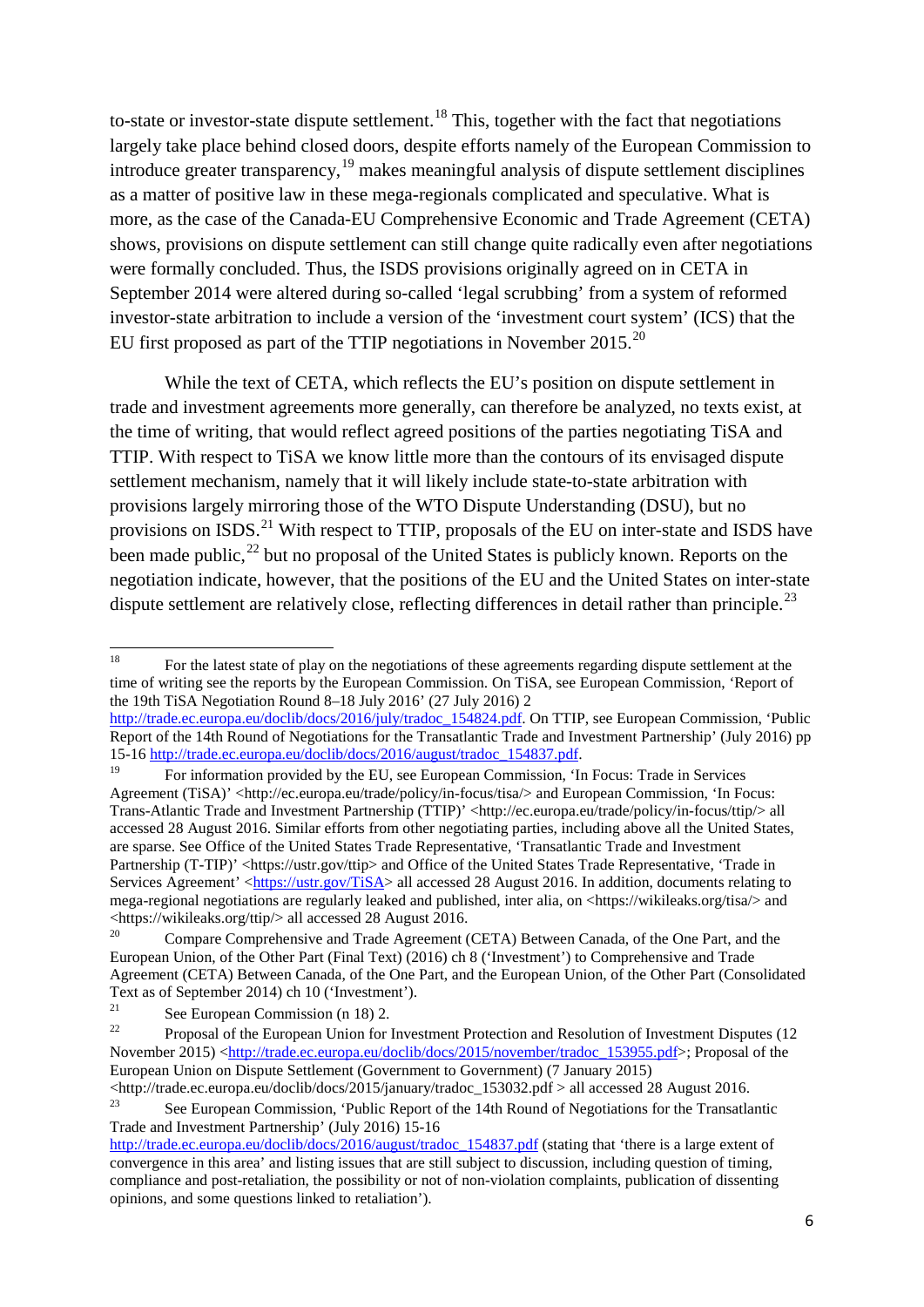With respect to ISDS, by contrast, the position still appear further apart, as the EU is seeking the creation of a permanent tribunal for settling investor-state disputes, while the US appears to aim at a reformed version of investor-state arbitration as is reflected in the investment chapter included recently in TPP.<sup>[24](#page-9-0)</sup> Consequently, CETA and TPP do not only illustrate the ongoing transatlantic struggle about different approaches to dispute settlement, but are also good indicators of the future structural features of dispute settlement disciplines in TTIP, and by prolongation, given that the EU and the US are still the most important global rule-shapers, perhaps of dispute settlement in international economic agreements at a global level.

Against this background, the present chapter engages in a critical analysis of CETA and TPP as indicators of how mega-regional agreements more generally are likely going to deal with dispute settlement. Dealing with both inter-state as well as ISDS, it argues that dispute settlement disciplines rightly assume a pivotal role in trade and investment negotiations as they raise fundamental questions about the authority and legitimacy of dispute resolution and concerns of fragmentation. Addressing these concerns arguably explains the developments and reforms in dispute settlement design, some rather minor, others more significant, that we are seeing in mega-regional agreements. The comparison between CETA and TPP shows that inter-state dispute settlement in mega-regionals builds largely on, and only cautiously innovates, existing dispute settlement features that developed in the WTO. They do make use, however, of arbitration rather than permanent judicial bodies. Inter-state dispute resolution mechanisms in these agreements aim at striking a balance between the need for effective compliance, on the one hand, and ensuring control of states over dispute resolution and minimizing negative effects of fragmentation, in particular in respect of the WTO, on the other. In respect of ISDS, in turn, both CETA and TPP innovate as compared to classical investment treaty based arbitration and adapt to the constitutional challenges and legitimacy critique by ensuring that policy space is safeguarded, that control by contracting parties over dispute settlement is tightened, and that internal and external fragmentation is limited. However, notwithstanding common trajectories in ISDS reform, stark differences arise as opposition of the United States against the push of the EU for the creation of permanent judicial bodies, both at the bilateral and multilateral level, crystallizes. The outcome of the TTIP negotiations, where both positions directly clash, may therefore have the potential of bringing about global structural change in ISDS as the underlying clash of ideologies may shape what could be a constitutional moment in international economic law.

### **II. Inter-State Dispute Settlement in Mega-Regionals:**

Mega-regionals will all provide for state-to-state dispute settlement mechanisms. This holds true for CETA and TPP as well as for  $TTIP^{25}$  $TTIP^{25}$  $TTIP^{25}$  and TiSA.<sup>[26](#page-9-2)</sup> What is more, although differences in detail exist, TPP and CETA show a great level of commonality and convergence in their

<span id="page-9-0"></span><sup>&</sup>lt;sup>24</sup> See Trans-Pacific Partnership Agreement (adopted 4 February 2016, not yet in force) arts 9.19-9.30 <https://ustr.gov/sites/default/files/TPP-Final-Text-Investment.pdf > accessed 28 August 2016.

<span id="page-9-1"></span><sup>&</sup>lt;sup>25</sup> See supra nn [22](#page-8-7) and [23.](#page-8-8)

<span id="page-9-2"></span>See supra n [21.](#page-8-9)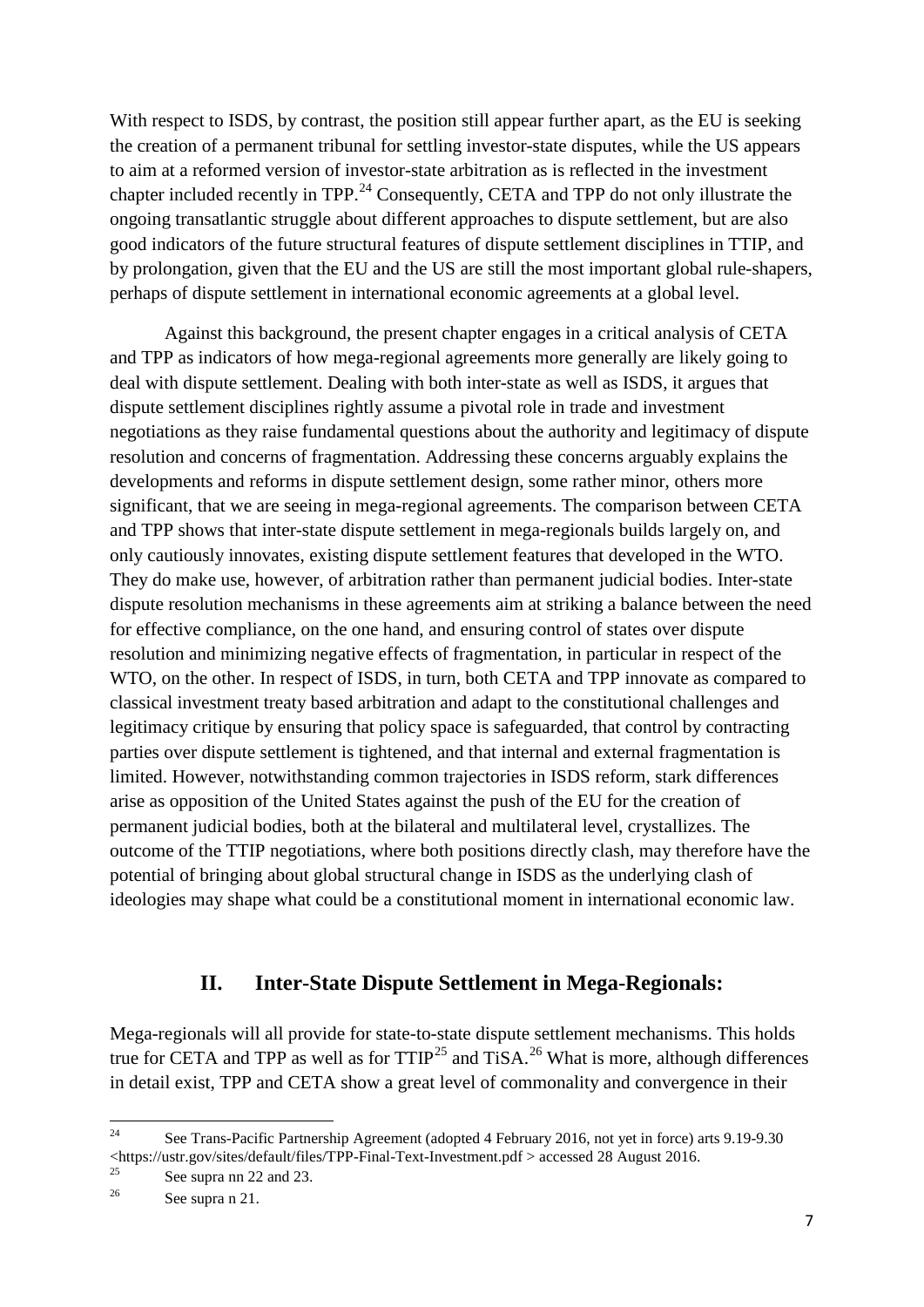structural approaches and at the level of principle. This convergence is, to a large extent, due to the fact that the state-to-state dispute settlement provisions in both agreements build on well-established practices enshrined in the WTO DSU and in the dispute settlement chapters of existing free trade agreements. Moreover, the inter-state dispute settlement disciplines in CETA and TPP share the concern of minimizing friction with the authority of the WTO DSB, particularly the Appellate Body. This is achieved both through the choice for arbitration and a low level of institutionalization, but also through a number of other features that clarify that the purpose behind the creation of inter-state dispute settlement disciplines in mega-regionals is not to challenge the authority of the WTO (see Section II.A). Still, contracting states are clearly concerned about transferring too much authority to dispute settlement mechanisms. For this reasons, various features in CETA and TPP cater to the interest of contracting states to control the authority of inter-state dispute resolution bodies (see Section II.B.). Both aspects contribute to what parties to mega-regionals consider to be a legitimate role for international dispute settlement that helps to enforce substantive obligations, without becoming too independent from contracting parties (see Section II.C.).

#### **A. Building on and Minimizing Friction with the WTO**

Inter-state dispute settlement mechanisms under mega-regionals are, to a large extent, inspired by the dispute settlement mechanism in the WTO. Often enough, they even copy provisions from the DSU verbatim or at least build on them. In other apsects, CETA and TPP codify practices that the WTO Appellate Body has developed in its dispute settlement practice, based on wide interpretations of its governing law and inherent powers. Like in the WTO, inter-state dispute settlement mechanisms in CETA and TPP aim at providing effective compliance mechanisms that allow contracting parties to enforce the substantive obligations undertaken in the respective agreement. This is crucial as alternative fora for the settlement of disputes under these agreements are not available, or of limited use. The WTO DSB, for example, can only be called on for disputes under WTO; it is unavailable to enforce obligations in megaregionals as these are not 'covered agreements' in the sense of Article 1(1) DSU. Other international courts or tribunals, such as the International Court of Justice (ICJ), are not specifically tailored to resolve international economic disputes, above all in terms of the need for speedy dispute resolution in economic matters, and hence not sufficiently efficient.<sup>[27](#page-10-0)</sup> Domestic courts, finally, are often equally unavailable for the enforcement of rights and obligations under mega-regionals as the treaties often lack direct effect within the domestic legal order.<sup>[28](#page-10-1)</sup> Besides, domestic courts pose a greater risk to incoherent interpretation of the

<span id="page-10-0"></span><sup>&</sup>lt;sup>27</sup> General inter-state dispute resolution mechanisms may lack the necessary expertise in trade and investment matters and are procedurally poorly adapted to the resolution of international economic disputes, inter alia, with respect to the necessary speed nor in respect of the mechanisms for implementing their decisions.

<span id="page-10-1"></span><sup>28</sup> Both CETA and TPP contain provisions that exclude such direct effect and preclude parties from using domestic courts to enforce rights and obligations under mega-regionals. See Art 30.6 CETA ('Private rights'), which provides:

<sup>1.</sup> Nothing in this Agreement shall be construed as conferring rights or imposing obligations on persons other than those created between the Parties under public international law, nor as permitting this Agreement to be directly invoked in the domestic legal systems of the Parties. 2. A Party shall not provide for a right of action under its domestic law against the other Party on

the ground that a measure of the other Party is inconsistent with this Agreement.

Similarly, Art 28.22 TPP ('Private rights') provides: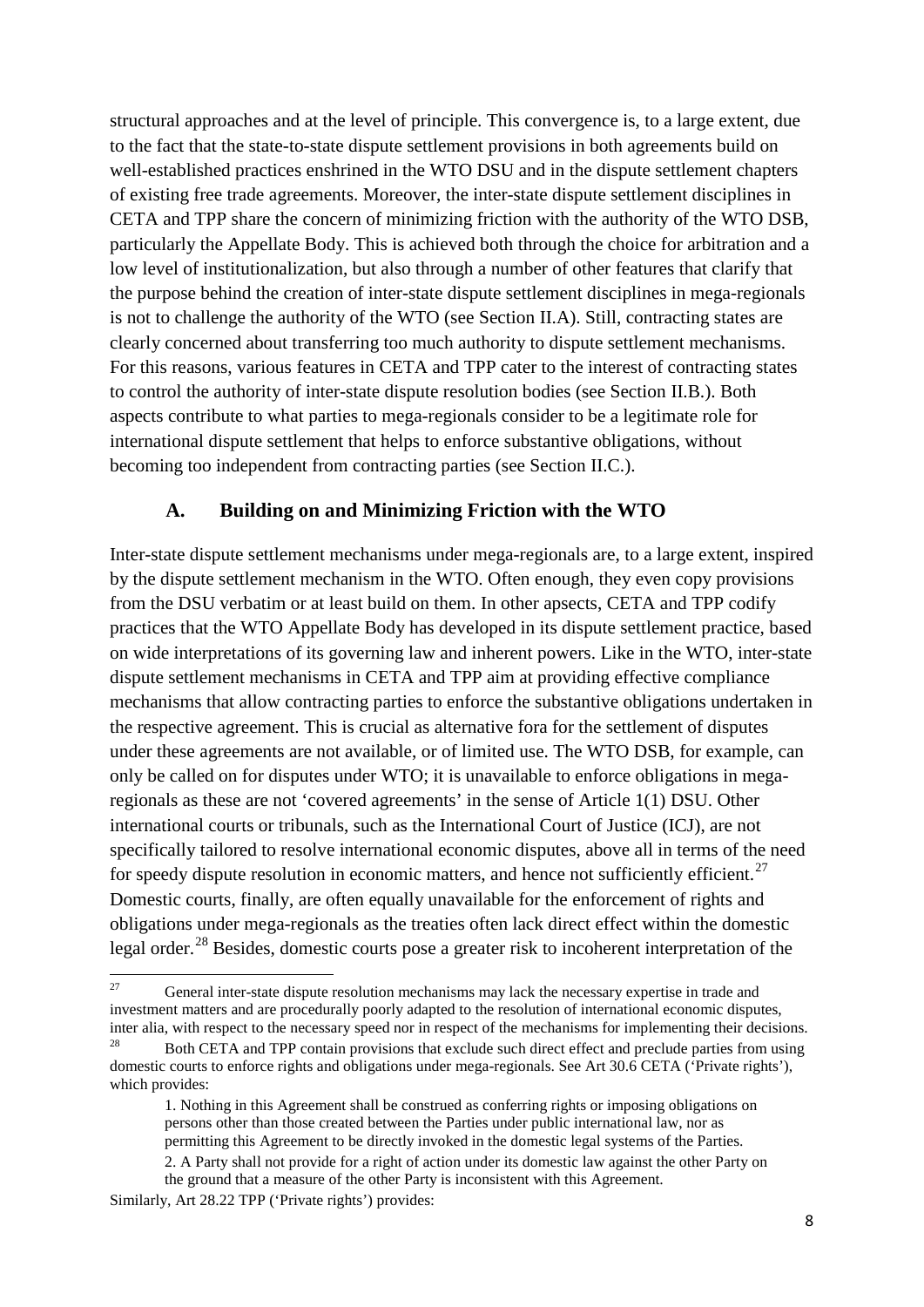agreements and may be subject to home bias, therefore putting a truly neutral and independent application and enforcement of these agreements into question.

The most important difference with the WTO, however, is the fact that mega-regionals do not opt for institutionalized dispute settlement, but rely on *ad hoc* inter-state arbitration. No secretariats are established to support the settlement of mega-regional disputes, no appeal mechanisms are created in the inter-state dispute settlement realm. The low level of institutionalization connected with the choice for arbitration is a mechanism to minimize the authority of dispute settlement and ensure a high level of control by contracting parties. After all, as compared to a standing judicial body, one-off dispute settlement mechanisms are structurally in a much weaker situation to develop a coherent jurisprudence and ensure that this jurisprudence is carried forward independently of the active support of contracting states. A standing judicial body, by contrast, can develop its own jurisprudence and implement its interpretation of the governing law more easily and at times even against the preference of contracting states.

Moreover, the choice of arbitration has the effect of protecting the authority of the WTO DSB, and particular that of the Appellate Body, as it is less likely that a jurisprudential counterweight to its authority develops under the cloak of inter-state dispute settlement in mega-regionals. Certainly, mega-regionals generally grant the parties a choice among different available fora for the enforcement of the substantive obligations contained in TPP and CETA, including those norms that TPP and CETA copy or incorporate from other international agreements, including WTO law (so-called multi-sourced equivalent norms); however, mega-regionals do not establish hierarchies or priorities among different available fora.[29](#page-11-0) Instead, any dispute settlement mechanism created by mega-regionals is considered as an alternative, not an additional forum to those already in existence elsewhere. After all, a choice for a specific forum once made under a mega-regional, cannot be undone to the benefit of another forum. This rule excludes parallel and subsequent dispute settlement in multiple fora and suggests that dispute settlement disciplines in mega-regionals do not intend to siphon disputes away from other fora or und the respective forums applicable law, nor to multiply dispute settlement possibilities for one and the same dispute by opening up an additional avenue for dispute resolution.

Yet, the structural features of inter-state dispute settlement under mega-regionals cannot only be explained by states' desire to curtail authority of independent third-party participation, but also by the desire to reduce friction with WTO dispute settlement and to avoid undermining the authority of the WTO DSB. Thus, the low level of institutionalization of inter-state dispute settlement under mega-regionals certainly also accounts for the parties' desire to allow a future reintegration of the substantive disciplines of mega-regionals into the WTO. This is not only the goal of TiSA, but also the desire with other WTO+ commitments

1

No Party shall provide for a right of action under its law against any other Party on the ground that a measure of that other Party is inconsistent with its obligations under this Agreement, or that the other Party has otherwise failed to carry out its obligations under this Agreement.

<span id="page-11-0"></span><sup>&</sup>lt;sup>29</sup> An exception is Art 10.2(7) TPP with respect to dispute settlement provisions provided in respect of air services agreements, which have to be exhausted before recourse is possible under the state-to-state dispute settlement chapter under TPP.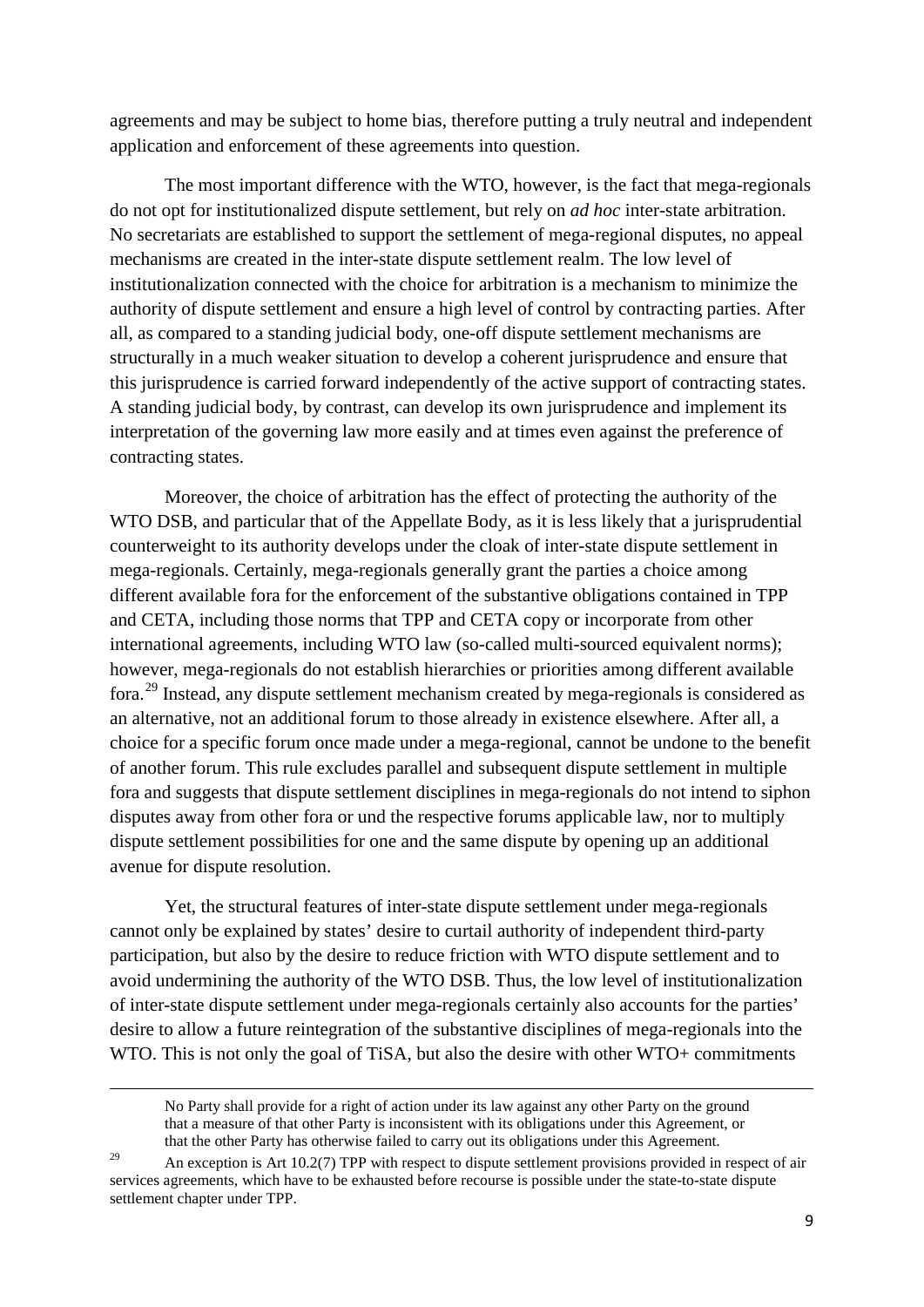undertaken in mega-regionals, such as TPP or CETA, which the parties may ultimately hope to multilateralize (within the WTO) in the future.

Avoiding fragmentation between mega-regionals and the WTO is also the purpose of specific rules of interpretation included in mega-regionals. Thus, both CETA and TPP make consideration of WTO precedent expressly into a rule of interpretation. Article 28.12(3)2 TPP provides that '[w]ith respect to any provision of the WTO Agreement that has been incorporated into this Agreement, the panel shall also consider relevant interpretations in reports of panels and the WTO Appellate Body adopted by the WTO Dispute Settlement Body.' Article 29.17 CETA even makes it into a general rule of interpretation that '[t]he arbitration panel shall also take into account relevant interpretations in reports of Panels and the Appellate Body adopted by the WTO' without limiting this rule to norms that are equivalent to WTO obligations.

Only in some areas do the dispute settlement disciplines in mega-regionals go beyond WTO disciplines. This holds true, to different degrees, with respect to concerns other than the interests of traders and investors, including in the context of chapters on labor and the environment.<sup>[30](#page-12-0)</sup> In this respect, the differences between CETA and TPP, and hence the general approaches taken by the United States and the EU respectively, are somewhat greater than in other areas of state-to-state dispute settlement. CETA, for once, excludes matters arising under the chapters on labor and environment from formal inter-state dispute resolution completely.<sup>[31](#page-12-1)</sup> Instead, in order to implement the respective chapters and settle disagreement between the contracting parties, it provides for recourse to cooperation mechanisms at the inter-governmental level<sup>[32](#page-12-2)</sup> and to panels of experts, whose composition and procedures resemble those of state-to-state arbitration, but whose determinations are not binding.<sup>[33](#page-12-3)</sup> In addition, inter-state mediation is encouraged to settle labour and environmental disputes.<sup>[34](#page-12-4)</sup>

TPP, by contrast, allows recourse to inter-state arbitration, but foresees some modifications, in particular as regards the necessary qualification of arbitrators in labor, respectively environmental, law and practice.<sup>[35](#page-12-5)</sup> TPP equally requires enhanced cooperative efforts by the disputing parties to settle labor and environment amicably.<sup>[36](#page-12-6)</sup> In the case of disputes under the chapter on labor, prior inter-governmental consultations are required, including if necessary involvement of the Labour Council, a treaty organ established under TPP and composed of senior governmental representatives.<sup>[37](#page-12-7)</sup> The chapter on environment

<span id="page-12-0"></span><sup>&</sup>lt;sup>30</sup> See Chapters 23 ('trade and labour') and 24 ('trade and environment') CETA and Chapters 19 ('labour') and 20 ('environment') TPP.

<span id="page-12-1"></span> $31$  See Arts 23.11(1) and 24.16(1) CETA.

<span id="page-12-2"></span> $3^3$  See Arts 23.9 and 24.14 CETA.

<span id="page-12-3"></span>See Arts 23.10 and 24.15 CETA. Similarities with arbitration exist particularly in respect of the requirement of experts to be independent and impartial, in respect of the rules on transparency, and in their task to determine how measures in question have to be judge according to the legal standards contained in the chapters on labor and environment,

<span id="page-12-4"></span><sup>&</sup>lt;sup>34</sup> See Arts 23.11(2) and 24.16(2) CETA.<br><sup>35</sup>

<span id="page-12-5"></span> $3^5$  See Art 28.9(5) TPP.<br> $3^6$  See Arts 10.15(12) or

See Arts 19.15(12) and (13) and 20.23(1) TPP.

<span id="page-12-7"></span><span id="page-12-6"></span><sup>&</sup>lt;sup>37</sup> For the procedures of labour consultations, see Art 19.15 TPP. Establishment, composition and competences of the Labour Council are provided for in Art 19.12 TPP.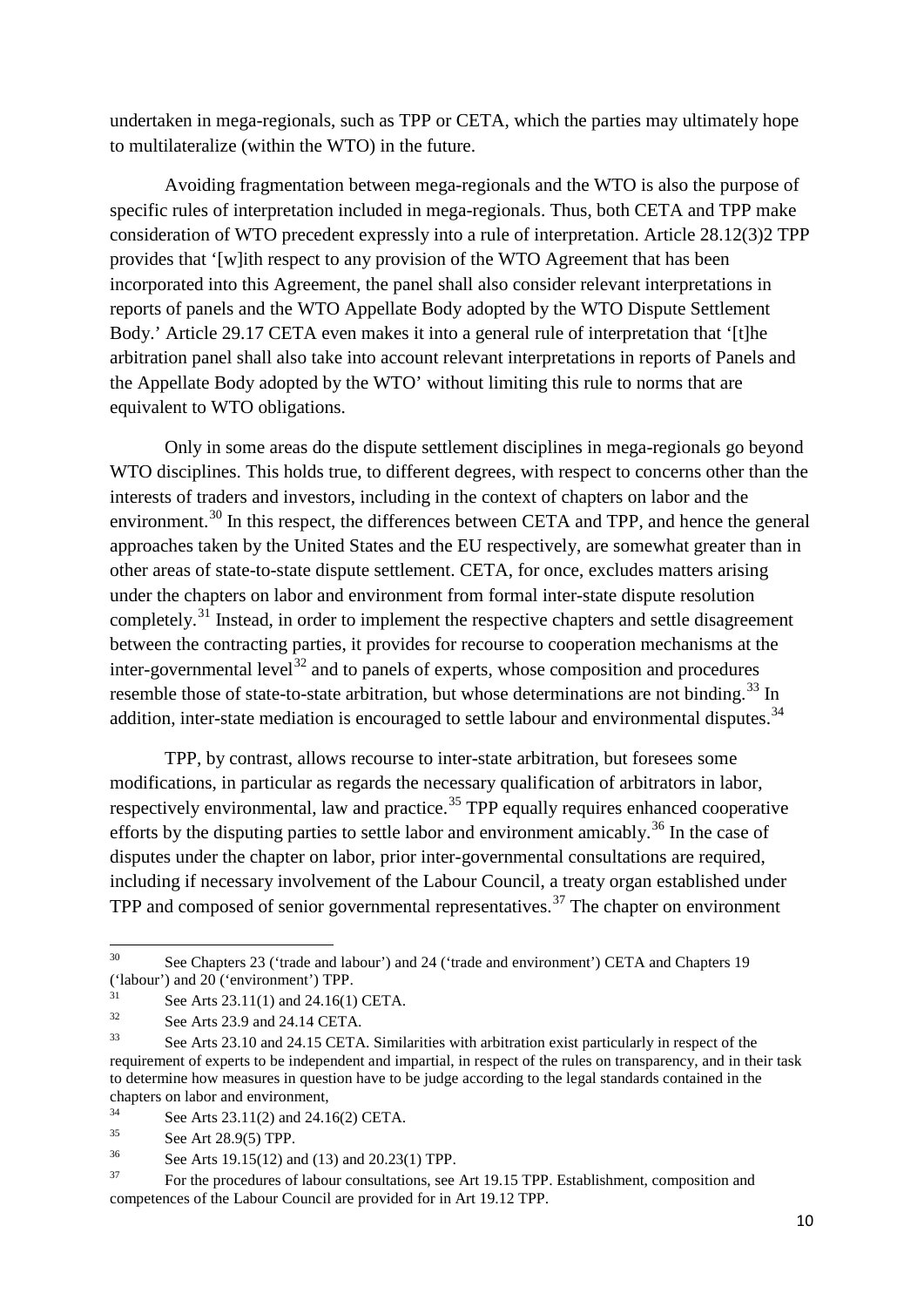even provides a three-step consultation procedure prior to state-to-state arbitration, involving simple inter-governmental environmental consultations, senior representative consultations within the Environmental Committee established under TPP, and ministerial consultations.<sup>[38](#page-13-0)</sup> In case no agreement can be reached among contracting parties to settle disputes about labour or environmental concerns, these concern are given a better enforcement mechanism under TPP, and other US-led free trade agreements,<sup>[39](#page-13-1)</sup> as compared to CETA and the approach the EU generally takes in its trade and investment agreements,<sup>[40](#page-13-2)</sup> which overall provides for weaker compliance tools for labor and environmental concerns.

All of this suggests that the inter-state dispute settlement provisions in mega-regionals aim at preserving, not undermining, the authority of the WTO DSB. The low level of institutionalization and careful crafting of the scope of inter-state dispute settlement in megaregionals achieves to limit the authority of dispute resolvers to the necessary minimum for making it into an effective compliance mechanism, while at the same time maximizing state control over dispute settlement, and preventing the emergence of a serious counterweight to the WTO and its dispute settlement mechanism. Areas where dispute settlement are fartherreaching than under the WTO, such as with respect to labor and environmental disputes, in turn, are areas outside the current competence of the WTO. In these areas, dispute settlement under mega-regionals could cautiously develop ideas for future reforms of the WTO, in particular as regards the incorporation of labour and environmental disciplines.

#### **B. Controlling the Authority of Inter-State Dispute Settlement**

The experience with dispute settlement in the WTO has not only influenced the contracting parties of mega-regionals in building dispute settlement disciplines that minimize friction with the WTO. It has also provided them with a suitable example for how powerful dispute

<span id="page-13-0"></span><sup>&</sup>lt;sup>38</sup> See Arts 20.20, 20.21 and 20.22 TPP for the three-step procedure. Establishment, composition and competences of the Environmental Committee are provided for in Art 20.19 TPP.

<span id="page-13-1"></span>US-led agreements allow binding inter-state dispute settlement in order to make states comply with their obligation to enforce domestic environmental and labor legislation. See, for example, eg Dominican Republic-Central America-United States Free Trade Agreement (signed 5 August 2004, entered into force 1 January 2009) art 16.7 (concerning disputes under the labor chapter) and art 17.11 (concerning environmental matters), both in connection with the inter-state dispute settlemenet mechanisms laid down in chpt 20  $\langle$ https://ustr.gov/trade-agreements/free-trade-agreements/cafta-dr-dominican-republic-central-america-fta/finaltext> accessed 18 September 2016, United States-Bahrain Free Trade Agreement (signed 14 September 2004, entered into force 11 January 2006) art 16.8(5) (concerning environmental matters) and art 15.6(5) (concerning disputes under the labor chapter), each in connection with chpt 19 [<https://ustr.gov/trade-agreements/free-trade](https://ustr.gov/trade-agreements/free-trade-agreements/bahrain-fta/final-text)[agreements/bahrain-fta/final-text>](https://ustr.gov/trade-agreements/free-trade-agreements/bahrain-fta/final-text) accessed 18 September 2016. See also Michele Potestà, 'From Mutual Supportiveness to Mutual Enforcement? The Contribution of US Preferential Trade and Investment Agreements to the Effectiveness of Environmental Norms' in Rainer Hofmann. Stephan W Schill, Christian J Tams (eds), *Preferential Trade and Investment Agreements: From Recalibration to Reintegration* (Nomos 2013) 167.

<span id="page-13-2"></span><sup>40</sup> For the EU's approach see Lorand Bartels, 'The EU's Approach to Social Standards and the TTIP' in Sangeeta Khorana (ed), *The Transatlantic Trade and Investment Partnership (TTIP) Negotiations between the EU and the USA* (Barcelona Centre for International Affairs 2015) 83, 89 f

<sup>&</sup>lt;http://www.cidob.org/en/publications/publication\_series/monographs/monographs/the\_transatlantic\_trade\_and \_investment\_partnership\_ttip\_negotiations\_between\_the\_eu\_and\_the\_usa> accessed 27 September 2016; Lorand Bartels, 'Social Issues in Regional Trade Agreements: Labour, Environment and Human Rights' Cambridge University Faculty of Law Legal Studies Research Paper No 57/2014 (2014) 17

<sup>&</sup>lt;http://papers.ssrn.com/sol3/papers.cfm?abstract\_id=2463246> accessed 27 September 2016; see also Amelia Porges, 'Dispute Settelement' in Jean-Pierre Chauffour and Jean-Christophe Maur (eds), *Preferential Trade Agreement Policies for Development* (World Bank 2011) 482 f.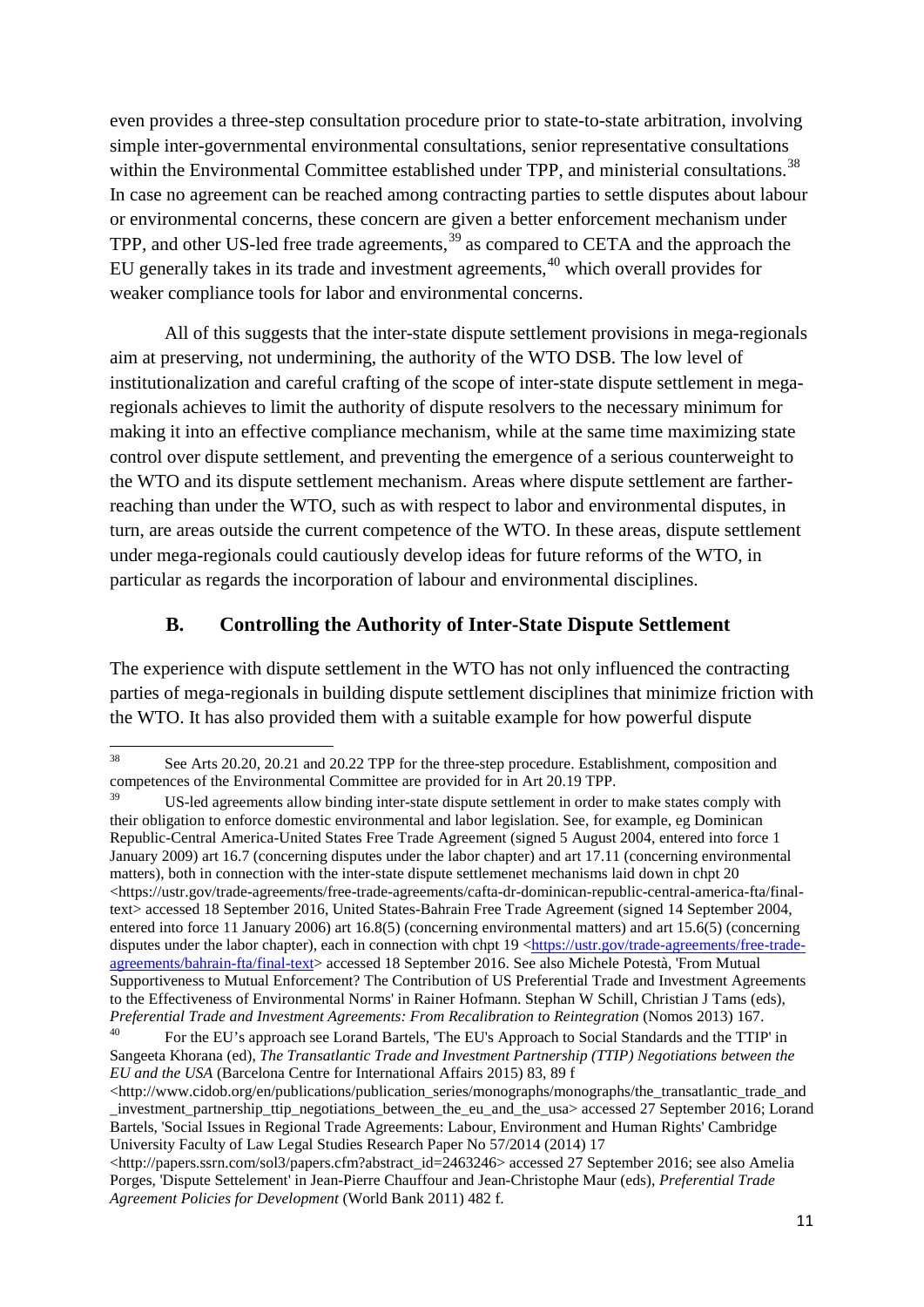settlement bodies can become and how much they can take control of a certain international legal regime. It is therefore little surprising that both CETA and TPP contain a variety of features - beyond the choice for arbitration with its low institutionalization - that aim at limiting the impact of dispute resolution bodies and ensuring instead the authority of contracting states. This includes a selective judicialization of subject matters covered by mega-regionals and the modification of the general dispute settlement regime for specifically sensitive areas of law and policy (1.), the inclusion of a number of procedural safeguards (2.), and the encouragement of alternative dispute resolution mechanisms, in particular mediation (3.).

#### *1. Selective Judicialization*

First of all, contracting parties control the authority of inter-state arbitral tribunals by circumscribing what the tribunals are competent to decide on. For this purpose, contracting parties limit the applicable law to claims for breach of the agreement in question, thereby excluding the possibility to enforce norms from outside the agreement through the dispute settlement mechanisms under mega-regionals. Both CETA and TPP thus provide that interstate dispute settlement must concern a 'dispute concerning the interpretation or application of the provisions of this Agreement.<sup>[41](#page-14-0)</sup>

Yet, unlike in the WTO, inter-state dispute settlement under mega-regionals is not comprehensive in the sense that every dispute under the respective agreements could be submitted to third-party adjudication. Instead, mega-regionals regularly contain a number of carve-outs that exclude recourse to inter-state dispute settlement for certain subject-matters. Mega-regionals therefore follow a model of selective judicialization by only making certain subject matters justiciable.

Under CETA, the following are excluded from recourse for inter-state dispute settlement:

- antidumping and countervailing duties (Art 3.7 CETA);
- subsidies (Art 7.9 CETA);
- decisions under the Investment Canada Act (Art 8.45 CETA and Annex 8-C);
- competition policy (Art 17.4 CETA);
- trade and labor (Art 23.11(1) CETA); and
- trade and environment (Art 24.16(2) CETA).

TPP contains an even greater list of subject-matters that are excluded from state-to-state dispute settlement, including disputes about:

- antidumping and countervailing duties (Art 6.8(3) TPP);
- the equivalence of a sanitary or phytosanitary measures of exporting and importing parties and about the conformity of the measures risk assessment with scientific standards (Art 7.8(6) fn 2 and Art 7.9(2) fn 3 TPP);

<span id="page-14-0"></span><sup>&</sup>lt;sup>41</sup> Art 29.2 CETA; see further for limitation on dispute settlement to such disputes Arts 29.4(1) and 29.6(2) CETA. For the parallel provisions in TPP, see Arts 28.3(1), 28.5(1), 28.8 TPP.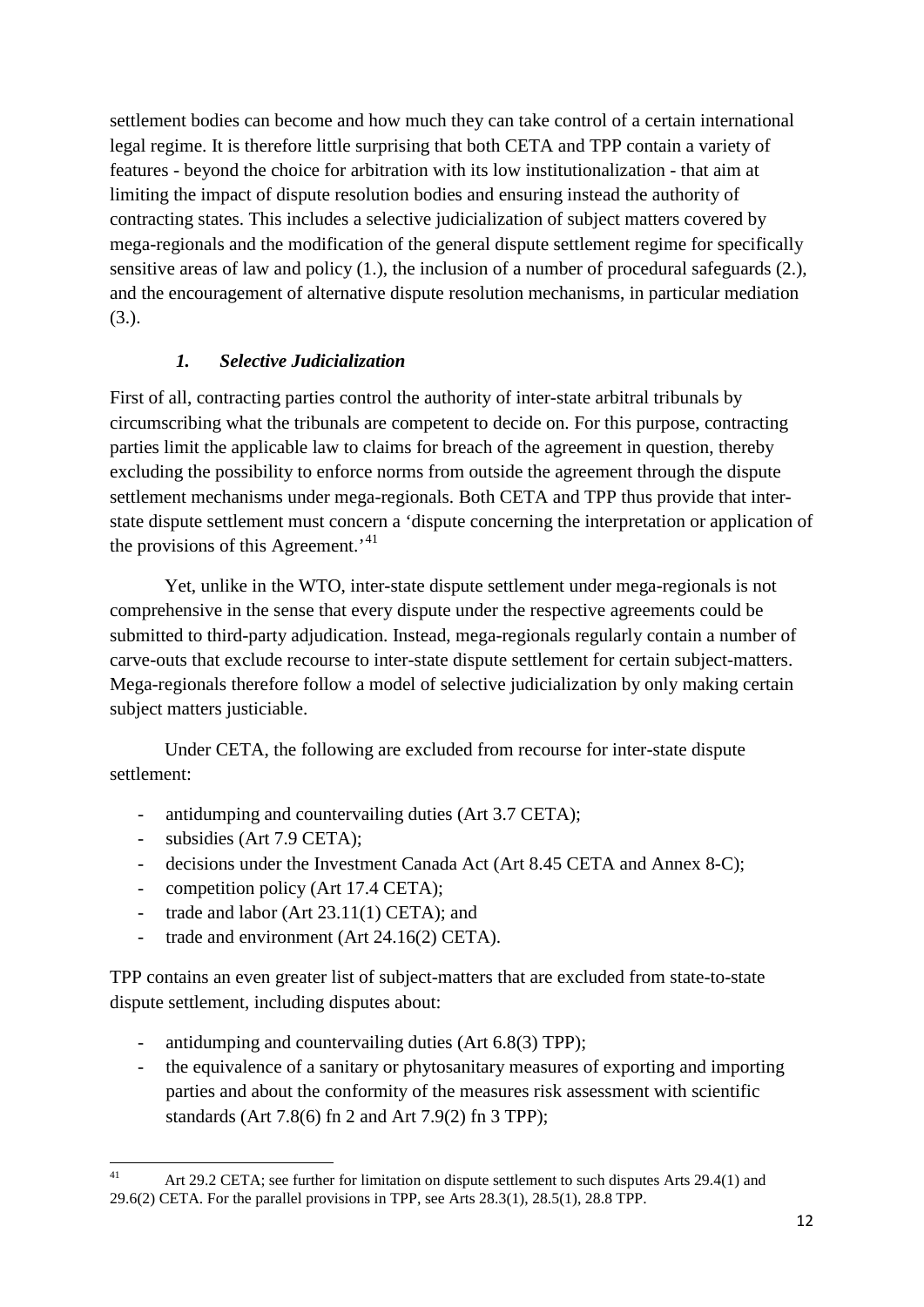- violation of the provisions of the TBT Agreement incorporated into the TPP (Art 8.4(2) TPP);
- competition policy (Art 16.9 TPP);
- cooperation and capacity building (Art 21.6 TPP);
- cooperation in respect of competitiveness and business facilitation (Art 22.5 TPP);
- cooperation under the chapter on development (Art 23.9 TPP);
- cooperation on small and medium enterprises (Art 24.2 TPP);
- regulatory coherence (Art 25.11 TPP); and
- the refusal to grant temporary entry except if such refusal involved a pattern of practice (Art 12.10(1) TPP)

Several of these carve-outs have the function of making obligations in mega-regionals softer by excluding them from judicialization. This preserves policy space of contracting parties and allows them to further develop the law in the covered areas cooperatively rather than under the shadow of arbitral control. This is the case, for example, with the obligations on competition policy, movement of personnel of traders and investors,  $42$  taxation,  $43$  or anti-corruption laws and policies.<sup>[44](#page-15-2)</sup> Preserving policy space, albeit in very specific policy contexts, can also be found in country-specific exceptions that allow certain contracting states a transitory period for adaptation in regard of specific measures.[45](#page-15-3) Other carve-outs have the function to protect the authority of the WTO. This is the case, for example, with the exclusion of recourse under TPP for breach of the rules on technical barriers to trade or sanitary and phytosanitary measures that are incorporated into TPP from the WTO - and thereby become independent obligations under TPP - or the rules on anti-dumping and countervailing measures.

Apart from carve-outs that exclude dispute settlement with respect to a specific subject-matter completely, mega-regionals, such as TPP and CETA, also contain certain selfjudging exceptions for the protection of core areas of public policy that, while not excluding dispute settlement altogether, expressly modify the standard of review to be applied. With respect to the issues covered by self-judging exceptions, the dispute settlement body cannot conduct a full *de novo* review, but only assess whether the discretion granted was exercised contrary to good faith.<sup>[46](#page-15-4)</sup> Thus, Art 28.6(b) CETA, contains a narrowly tailored self-judging clause relating to the protection of national security. It allows the contracting states to take measures they consider necessary to protect essential security interests connected to the production and traffic in goods and technology relevant for military activity, actions taken in times of war and other emergency in international relations, and measures relating to

<span id="page-15-0"></span><sup>42</sup> Art 12.10 TPP.

<span id="page-15-1"></span><sup>43</sup> Art 29.4(2) TPP.

<span id="page-15-2"></span><sup>44</sup> Art. 26.12(3) TPP.

<span id="page-15-3"></span>See Art 14.18 TPP (exempting Malaysia and Vietnam from dispute settlement with respect to certain measures regarding electronic commerce for a period of two years); Art 17.2(5) footnote 10 (exempting Malaysia from dispute settlement with respect to certain state-owned for a period of two years in light of the ongoing process of developing new legislation concerning state-owned enterprise).

<span id="page-15-4"></span><sup>&</sup>lt;sup>46</sup> See enerally on self-judging clauses the good faith standard of review Stephan W Schill and Robyn Briese, '"If the State Considers": Self-Judging Clauses in International Dispute Settlement' (2009) Max Planck Yearbook of United Nations Law 61.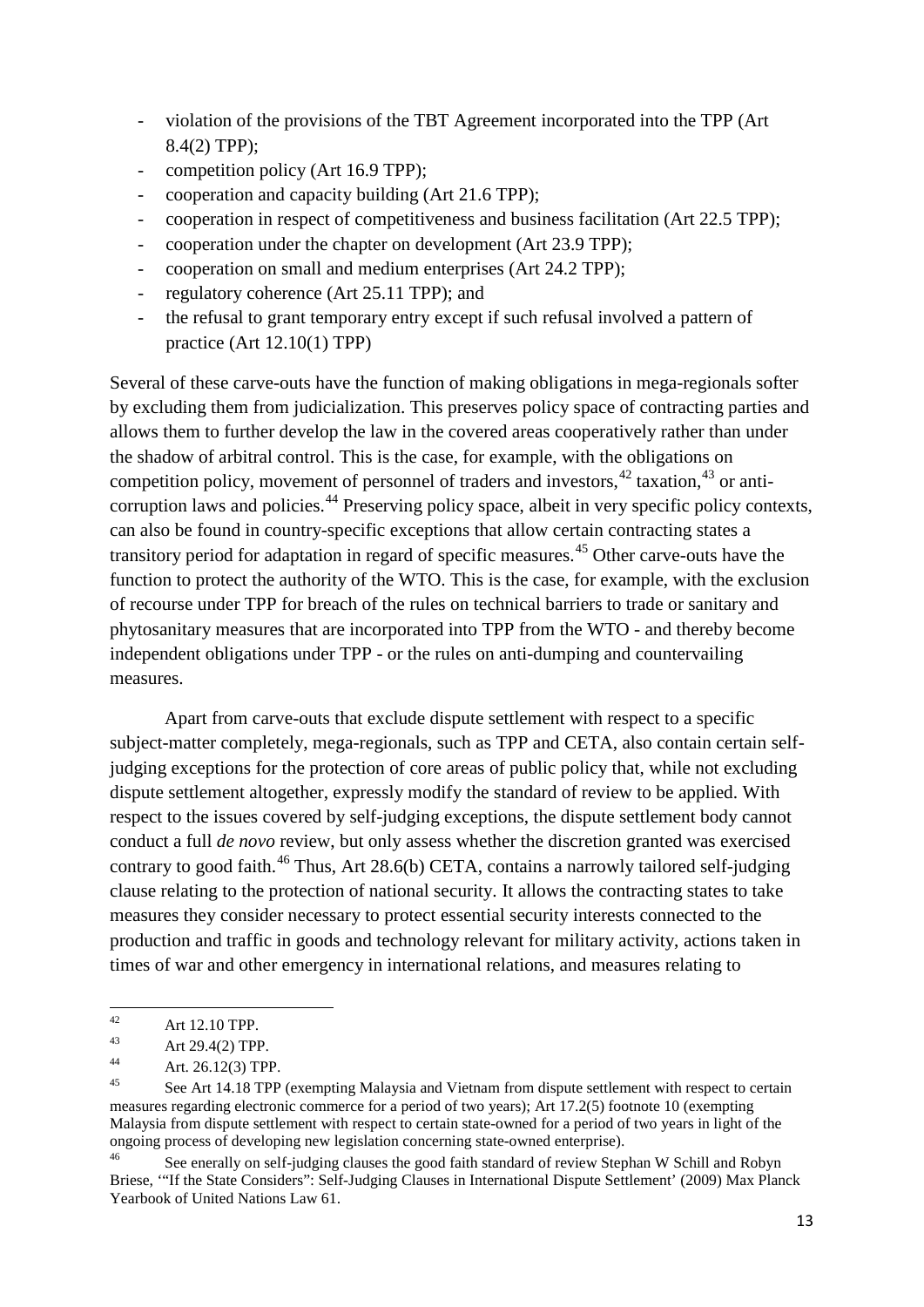fissionable material. The self-judging exception in TPP is slightly broader and includes, inter alia, measures the contracting state considers necessary for the protection of its own essential security interests, without the specific subject-matter restrictions found in CETA.<sup>[47](#page-16-0)</sup> Both agreements show, however, that for certain areas limits are set-up to reduce the depth in dispute settlement. Furthermore, the agreements regularly provide for certain modifications to the general inter-state dispute settlement regime with respect to specifically sensitive subjectmatters in order to limit the authority of dispute settlement mechanisms and to ensure the contracting parties' control. The most important area in this respect concerns provisions on financial services that are regularly included in mega-regionals in a specific chapter.<sup>[48](#page-16-1)</sup> While not excluding state-to-state dispute settlement altogether, the chapters on financial services regularly contain stricter safeguards against arbitral scrutiny, in particular in order to protect government measures for 'prudential reasons'.<sup>[49](#page-16-2)</sup>

For this purpose, arbitrators in disputes arising under the financial services chapter are required to have a more specific expertise, namely 'expertise or experience in financial services law or regulation or in the practice thereof, which may include the regulation of financial service suppliers'.<sup>[50](#page-16-3)</sup> This ensures that decisions in such proceedings are taken in full knowledge of their implications on financial services regulation and the financial system more generally. Noteworthy, are also limitations on enforcement options in order to protect the financial system of contracting states, such as the exclusion of cross-sector suspension of benefits.<sup>[51](#page-16-4)</sup> TPP aims to achieve the same purpose by requiring the involvement of financial experts in non-implementation proceedings.<sup>[52](#page-16-5)</sup>

#### *2. Inclusion of Procedural Safeguards*

Contracting parties to mega-regionals not only take pains in tailoring the scope of dispute settlement, they also include a number of procedural safeguards to ensure that the authority of inter-state dispute settlement disciplines remains limited and subject to adequate party control. This includes, inter alia, provisions on arbitrator qualifications, rosters of arbitrators, rules on transparency, third-party and *amicus curiae* participation, notice and comment procedures before the issuance of reports by the tribunals, a stronger role for the parties in the implementation of reports, and a formalized role of the parties in interpreting the respective agreement.

First, contracting parties to mega-regionals exercise tighter control over the qualifications and attributes of arbitrators in inter-state disputes. For this purpose, mega-

<span id="page-16-0"></span><sup>47</sup> Art 29.2(b) TPP.<br>48 See Chapter 12.4

<span id="page-16-1"></span><sup>&</sup>lt;sup>48</sup> See Chapter 13 CETA and Chapter 11 TPP.<br><sup>49</sup> See Arts 13 16(1) CETA and 11 11(1) TPP of

<span id="page-16-2"></span>See Arts 13.16(1) CETA and 11.11(1) TPP and the prudential measures exception for financial regulation.

<span id="page-16-3"></span>Art 13.20(4) CETA. Accordingly, a specific list of arbitrators may be established for disputes under the financial services chapter (Art. 13.20(3) CETA). See also Art 11.21(3) TPP (requiring 'expertise or experience in financial services law or practice, which may include the regulation of financial institutions').

<span id="page-16-4"></span><sup>&</sup>lt;sup>51</sup> See Art 13.20(5) CETA (providing that benefits in the financial sector can only be suspended in order to induce compliance with a finding of non-compliance by a state-to-state tribunal if the measure in question related to the financial services sector).<br> $52 \left( \frac{1}{2} + 1121(5) \right)$ 

<span id="page-16-5"></span>Art 11.21(5) TPP.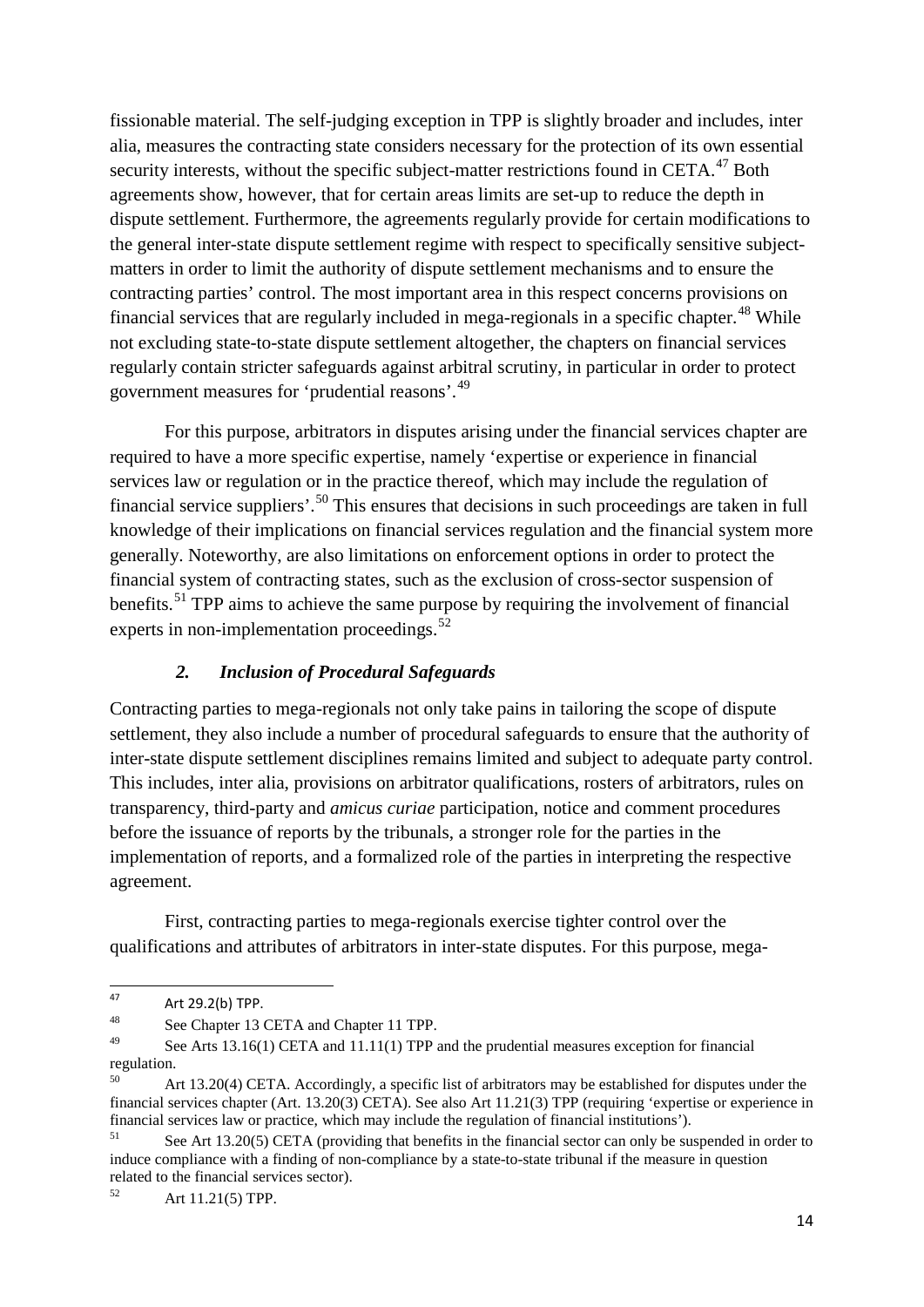regionals provide that arbitrators have to have relevant expertise in international trade law and the matters covered by the agreement in question.<sup>[53](#page-17-0)</sup> This aims to ensure that arbitrators are able to interpret the agreement properly and thereby remain within the textual confines agreed to by the contracting parties. Compared to situations where just anybody could serve as arbitrator this gives contracting parties more control over the concrete settlement of megaregionals disputes and the future direction of the interpretation of the agreements because states' intentions when concluding the agreement in question are arguably better reflected in interpretations by experts chosen by the parties, rather than interpretations by individuals without the requisite expertise.

Building on existing WTO rules,<sup>[54](#page-17-1)</sup> mega-regionals also aim at ensuring that arbitrators are not subject to undue influence in their adjudicatory task. For this purpose, both CETA and TPP require that arbitrators are independent from the parties and do not take instructions from any organization or government.<sup>[55](#page-17-2)</sup> They als have to abide by a specific Code of Conduct that sets out specific ethical obligations and provides for compliance mechanism, in particular through disclosure and challenges procedures. [56](#page-17-3) While such a Code does not yet exist under TPP,<sup>[57](#page-17-4)</sup> CETA already includes a more elaborate, three-page Code of Conduct for Arbitrators and Mediators,<sup>[58](#page-17-5)</sup> which is likely to serve as a guidepost for similar rules in other megaregionals, including perhaps TPP. According to CETA's Code, an

arbitrator shall avoid impropriety and the appearance of impropriety, shall be independent and impartial, shall avoid direct and indirect conflicts of interests and shall observe high standards of conduct so that the integrity and impartiality of the dispute settlement mechanism is preserved.<sup>[59](#page-17-6)</sup>

The Code also provides for disclosure obligation,  $60$  which include, inter alia, not only financial interests in the proceedings, but also 'public advocacy or legal or other representation concerning an issue in dispute in the proceeding or involving the same matters.<sup>51</sup> Once appointed, arbitrators must avoid not only actual conflicts of interests,<sup>[62](#page-17-9)</sup> but already the 'appearance of bias and shall not be influenced by self-interest, outside pressure,

<span id="page-17-0"></span><sup>53</sup> See Art 29.8(2) CETA (requiring arbitrators to have 'specialised knowledge of international trade law'; chairpersons must, in addition, have 'experience as counsel or panellist in dispute settlement proceedings on subject matters within the scope of this Agreement'); Arts  $28.10(1)(a)$  and  $28.11(2)$  TPP (requiring all arbitrators to 'have expertise or experience in law, international trade, other matters covered by this Agreement or the resolution of disputes arising under international trade agreements').

<span id="page-17-1"></span><sup>&</sup>lt;sup>54</sup> See Arts 8(2) and 17(3) DSU. See further Rules of Conduct for the Understanding on Rules and Procedures Governing the Settlement of Disputes, 11 December 1996, WT/DSB/RC/1 (96-5267).

<span id="page-17-2"></span><sup>55</sup> See Art 29.8(2)3 CETA; TPP, Art. 28.10(1)(c).

<span id="page-17-3"></span> $^{56}$  See Art 29.8(2)3 CETA; Art 28.10(1)(d) TPP.<br> $^{57}$  The Gode of Conduct stills need to be developed.

<span id="page-17-4"></span><sup>57</sup> The Code of Conduct stills need to be developed as part of the Rules of Procedure by the Trans-Pacific Partnership Commission, a treaty organ composed of government representatives of each contracting party. The establishment of the Commission is provided for in Art 27.1 TPP. Its competence to establish the Rules of Procedure for inter-state dispute settlement is contained in Art 27.2(f) TPP.

<span id="page-17-5"></span> $58$  See Annex 29-B CETA.<br> $59$  ibid name 2

<span id="page-17-6"></span> $\frac{59}{60}$  ibid para 2.

<span id="page-17-7"></span> $^{60}$  ibid paras 3 and 4.<br><sup>61</sup> ibid para 4(4)

ibid para  $4(4)$ .

<span id="page-17-9"></span><span id="page-17-8"></span> $62$  For example by incurring obligations or accepting benefits that interfere with their impartiality; see ibid para. 12.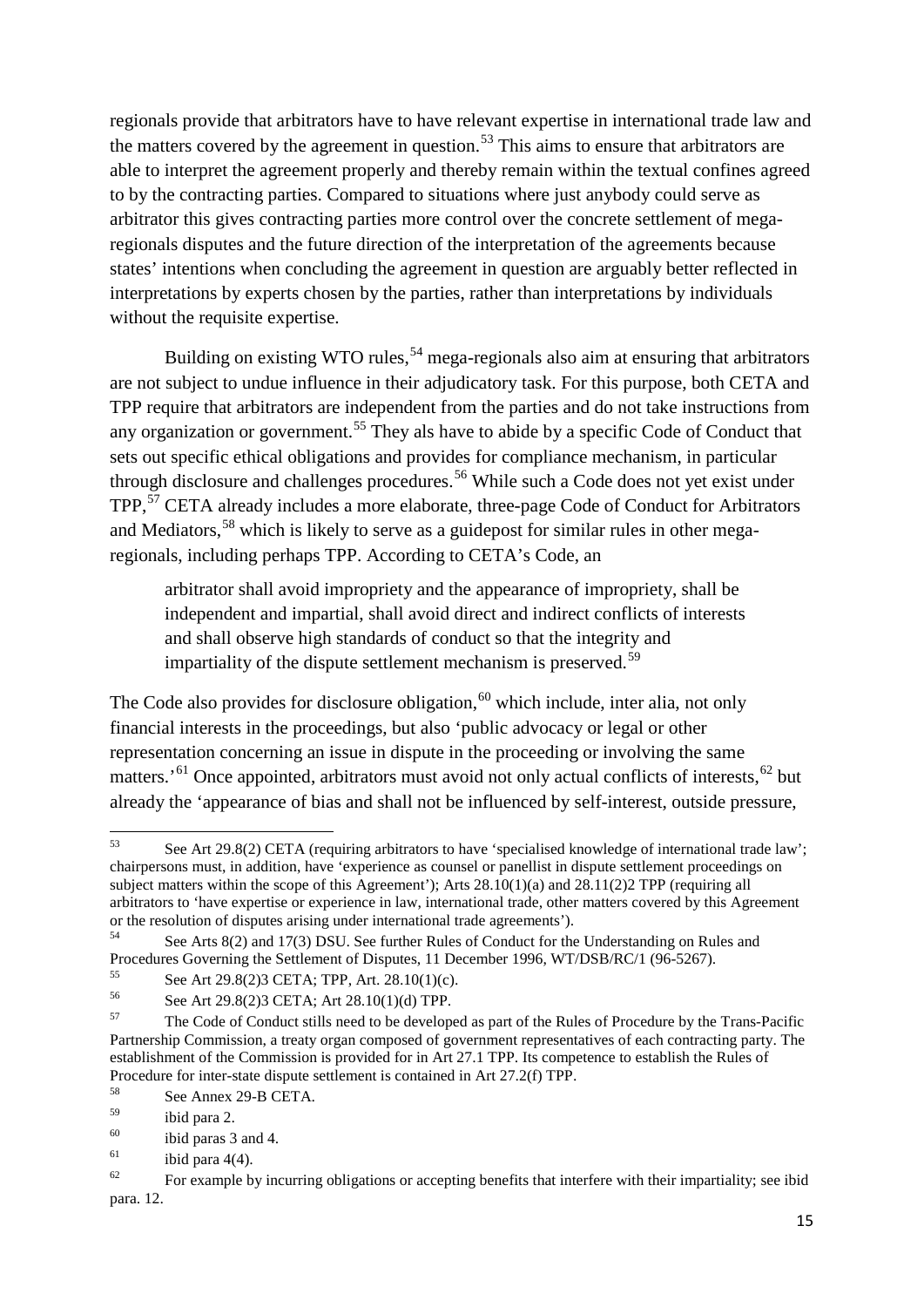political considerations, public clamour, loyalty to a Party, or fear of criticism.'[63](#page-18-0) Likewise, '[a]n arbitrator may not use her or his position on the arbitration panel to advance any personal or private interests<sup>, [64](#page-18-1)</sup> or allow 'financial, business, professional, family or social relationships or responsibilities to influence her or his conduct or judgement.<sup>55</sup> Finally, they are also bound by strict confidentiality requirements in respect of the proceeding.<sup>[66](#page-18-3)</sup> All of this is to ensure the independence and impartiality of persons fulfilling adjudicatory functions in inter-state dispute settlement under mega-regionals. While being a sign of increased judicialization of inter-state arbitration, the rules on independence of arbitrators from the parties and other external influences are also a way to limit extraneous motivations or incentives for certain interpretations by arbitration. They thus have the purpose of ensuring that the respective agreement is interpreted, as much as possible, in line with the original intentions of the contracting parties.

Second, contracting parties to mega-regionals set out to determine the persons who can serve as arbitrators in inter-state disputes individually. For this purpose, contracting parties typically agree on the establishment of rosters of arbitrators for appointment in interstate disputes. While parties in both TPP and CETA inter-state disputes remain free to appoint any arbitrator that meets the necessary criteria in terms of independence and expertise, the parties agree to the establishment of rosters that are binding for appointments by an appointing authority, for example, if one party fails to make an appointment, or for appointments of the chair by the co-arbitrators.<sup>[67](#page-18-4)</sup> The establishment of rosters not only ensures better control of parties over which individuals are acting as arbitrators. It also increases the democratic legitimacy of the dispute settlement body, as arbitrators under TPP and CETA are more directly linked to domestic democratic processes as compared to institutional appointments that are not bound to rosters established by consensus of the contracting parties.

Third, building on the practice that developed over the past decade in WTO dispute settlement with the judicially activity, some say activism, of the Appellate Body,  $^{68}$  $^{68}$  $^{68}$  megaregionals, such as TPP and CETA, formally put down rules on transparency, third-party participation and interventions of *amicus curiae* in inter-state proceedings. Subject to an agreement of the disputing parties to the contrary, as well as an exception for the protection of confidential (business) information, both TPP and CETA provide for public hearings in inter-

<span id="page-18-5"></span><sup>68</sup> For a concise summary of the development and state of law and practice on these issues in WTO dispute settlement, see Christiane Ahlborn and James Headen Pfitzer, 'Transparency and Public Participation in WTO Dispute Settlement' (Center for International Environmental Law, 2009) 5-25 [<http://www.ciel.org/Publications/Transparency\\_WTO\\_Dec09.pdf>](http://www.ciel.org/Publications/Transparency_WTO_Dec09.pdf) accessed 3 September 2016. Panagiotis Delimatsis, 'Institutional Transparency in the WTO' in Andrea Bianchi and Anne Peters (eds), *Transparency in International Law* (CUP 2013) 112, 118 ff.

<span id="page-18-0"></span> $\begin{array}{cc}\n 63 \\
 \hline\n 64\n \end{array}$  ibid para 11.

 $^{64}$  ibid para 13.

<span id="page-18-2"></span><span id="page-18-1"></span> $\frac{65}{66}$  ibid para 14.

<span id="page-18-3"></span> $^{66}$  ibid paras 17 19.

<span id="page-18-4"></span><sup>67</sup> For the establishment of Rosters of Panel Chairs and Party Specific Lists under TPP, see Art 28.11 TPP. The roster becomes binding in certain situation; see Art 28.9 TPP. Under CETA, the CETA Joint Committee is tasked with establishing a roster for arbitrators; see Art 29.8(1) CETA. This roster becomes binding for certain appointments pursuant to Art 29.7(2) CETA.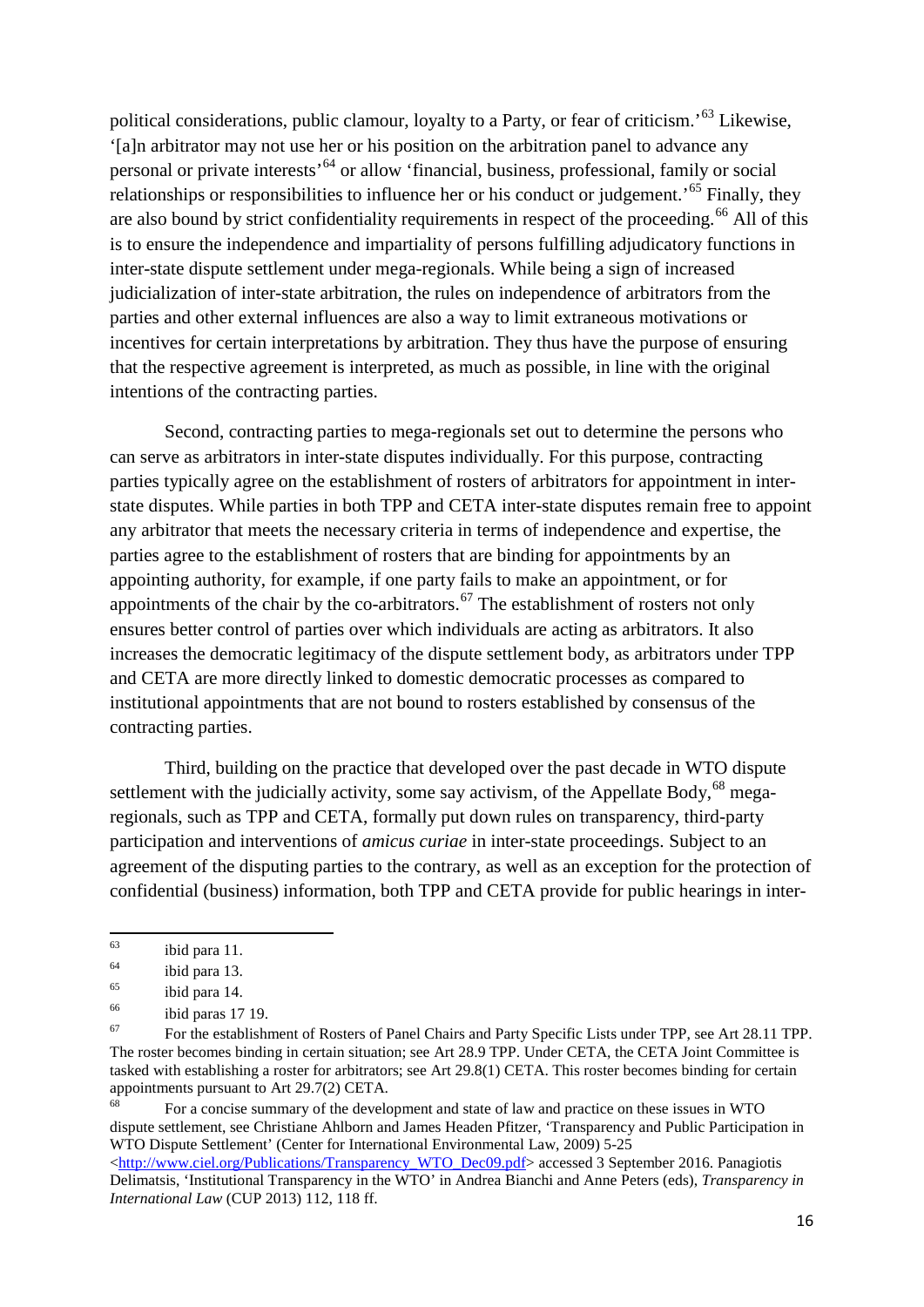state disputes.<sup>[69](#page-19-0)</sup> Likewise, parties to a dispute are under an obligation to make their submissions public.<sup>[70](#page-19-1)</sup> The final report of the panel is equally to be made public by the parties.<sup>[71](#page-19-2)</sup> Furthermore, *amicus* participation is allowed for under both TPP and CETA.<sup>[72](#page-19-3)</sup> TPP, as a multilateral treaty, also contains express provisions permitting third-party intervention, that is, participation of governments not involved in the dispute at hand.<sup>[73](#page-19-4)</sup> All of these rules aim at ensuring that the dispute settlement process can take places under the eyes of all contracting parties, the affected public, academic observers and non-governmental organizations (NGOs). This not only has the purpose of increasing the legitimacy of interstate dispute settlement; transparency and third party participation are also ways to increase the accountability of dispute resolvers. In transparent proceedings, they are under increased, albeit informal pressure to render decisions, and reasons them accordingly, that are understandable to all involved constituencies, and in principle acceptable to them as a proper construction of the agreement. In addition to being a sign of judicialization of inter-state arbitration, transparency, third-party and *amicus* participation are mechanisms that tighten control over the authority of arbitral tribunals in inter-state dispute settlement and help to legitimize dispute settlement better.

Fourth, the dispute settlement procedures in mega-regionals are cast in a way that allows disputing parties to influence the outcome of an arbitral award and ensure its correctness from their point of view. Similar to existing WTO rules for panel proceedings,  $^{74}$  $^{74}$  $^{74}$ both CETA and TPP provide that panels in inter-state dispute settlement do not immediately issue a final and binding report, but in a first step produce an 'interim' or 'initial' report which is submitted to the disputing parties for comments.<sup>[75](#page-19-6)</sup> This procedure gives the parties additional control over the outcome of the dispute and allows them to provide input in order to correct what they see as incorrect or illegitimate decision-making by inter-state arbitral tribunals in mega-regionals, including potentially inacceptable further development of the law of the agreement itself.

Fifth, as compared to the WTO, where the DSB is responsible for the supervision of the implementation of panel and Appellate Body reports,  $^{76}$  $^{76}$  $^{76}$  contracting parties to megaregionals maintain a comparatively stronger role in the implementation of inter-state awards. Both under CETA and TPP, the implementation of such awards is to take place primarily

<span id="page-19-0"></span><sup>69</sup> For the requirement of public hearings in CETA, see CETA, Annex 29-A, para 38 (providing that 'unless the Parties decide otherwise, the hearings of the arbitration panel shall be open to the public'). An exception for the protection of 'confidential business information' is provided for in CETA, Annex 29-A, para 39. For the parallel provisions in TPP, see Art 28.13(b) TPP (requiring public hearings except if the parties agree otherwise); for an exception for the protection of 'confidential information', see Art 28.13(f) TPP. This exception arguably is broader than the exception under CETA, as it is not limited to 'business' information.

<span id="page-19-1"></span> $70$  See CETA, Annex 29-A, para 38 ('each Party shall make its submissions publicly available'). TPP contains a 'best efforts'-obligation to make submissions public 'as soon as possible after those documents are filed' and an unqualified obligation to release documents once the final panel report is issues; see Art 28.13(d) TPP.<br> $71$ 

<span id="page-19-2"></span><sup>&</sup>lt;sup>71</sup> See Art 29.10(3) CETA; Art 28.18(1)2 TPP.<br>
See CETA, Annex 29, A. pers 42; Art 28.13(

<span id="page-19-3"></span> $^{72}$  See CETA, Annex 29-A, para 43; Art 28.13(e) TPP.<br> $^{73}$  See Art 28.14 TPP.

<span id="page-19-4"></span> $\frac{73}{74}$  See Art 28.14 TPP.

<span id="page-19-5"></span><sup>&</sup>lt;sup>74</sup> See DSU, Appendix 3 ('Working Procedures') para 12.<br><sup>75</sup> See Art 20 0 CETA ('interim papel report'): Art 28 17.7

<span id="page-19-6"></span><sup>&</sup>lt;sup>75</sup> See Art 29.9 CETA ('interim panel report'); Art 28.17 TPP ('initial report').

<span id="page-19-7"></span>Art.  $2(1)(2)$  DSU.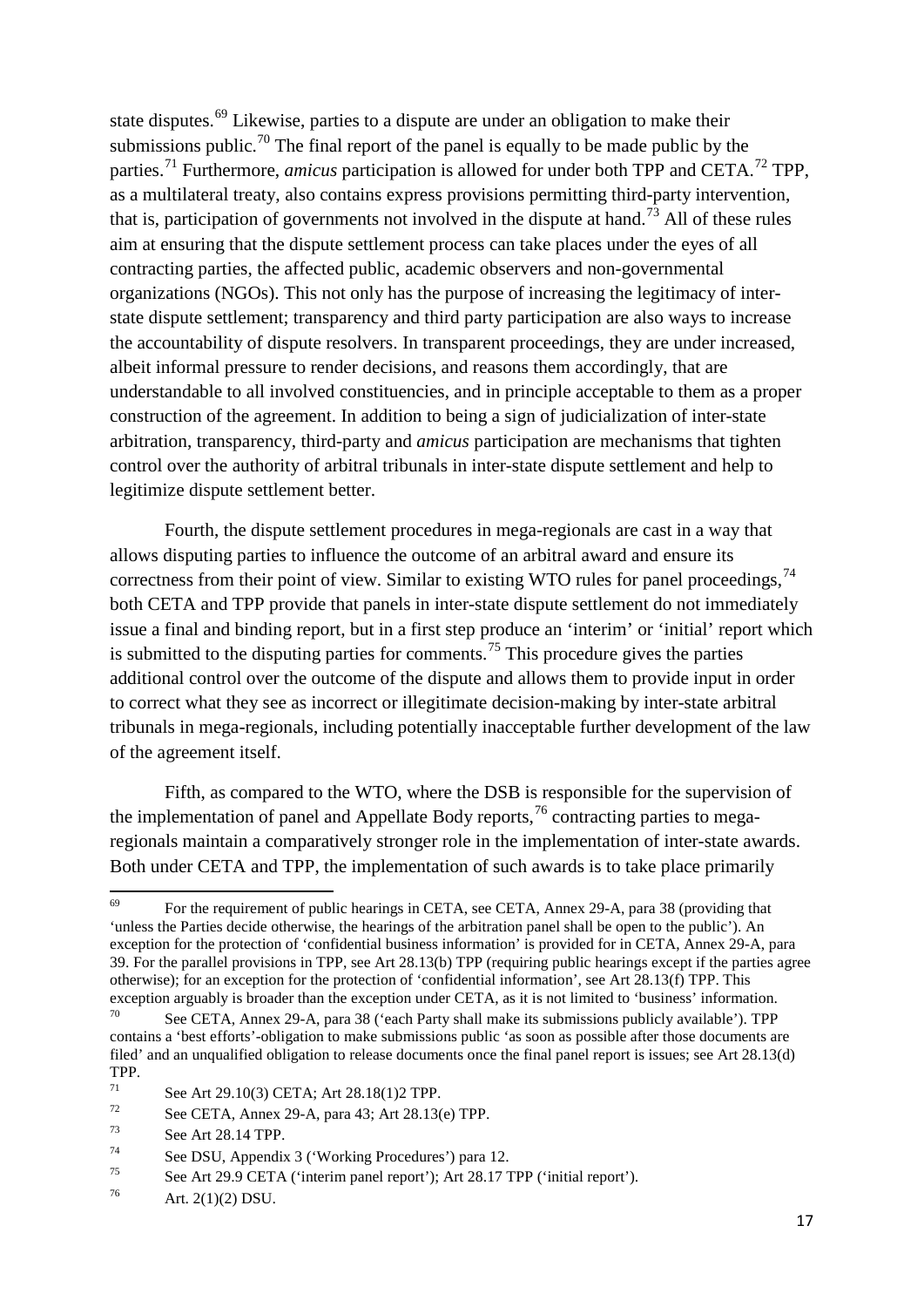through voluntary inter-state cooperation. The parties are to agree on a 'reasonable period of time' for the losing party to eliminate any non-conformity with the agreement.<sup>[77](#page-20-0)</sup> Failing such elimination, the parties are to agree on compensation of the prevailing party, and only when no agreement can be reached, can the prevailing party suspend concessions.<sup>[78](#page-20-1)</sup> Resulting disputes about the implementation of reports, in turn, are relegated to the arbitral tribunal.<sup>[79](#page-20-2)</sup> Likewise. the arbitral tribunal can be asked to conduct an independent compliance review.<sup>[80](#page-20-3)</sup> CETA also involves the CETA Joint Committee in the implementation of arbitral awards.<sup>[81](#page-20-4)</sup> Given the lack of a proper institutional enforcement mechanism, the contracting parties have an important role in implementing awards, and potentially have room for efficient breach, but also resisting enforcement unilaterally. This comparatively strong role of the parties in implementing inter-state awards means a relative reduction of the authority of arbitral tribunals as compliance with their awards depends to a large extent on the good-will of the disputing parties, even more so than in the WTO context, for example.

Finally, both TPP and CETA institutionalize the power of the contracting parties to interpret the respective agreement authoritatively through joint interpretations. Under TPP, the TPP Commission, inter alia, has the function to 'issue interpretations of the provisions of this Agreement'.[82](#page-20-5) Similarly, the CETA Joint Committee, may 'adopt interpretations of the provisions of this Agreement, which shall be binding on tribunals established under … Chapter Twenty-Nine (Dispute Settlement)'.<sup>[83](#page-20-6)</sup> This express power of a treaty organ serves to control the interpretative power of arbitral tribunals by allowing the parties to react to a tribunal decision or its reasoning, thereby undoing any possible effect of arbitral awards as precedent in future cases. Together with the other procedural safeguards discussed in this subsection, it constitutes one of several elements through which contracting parties in megaregionals try to control and constrain the powers of inter-state dispute settlement bodies and ensure that the parties remain masters of the treaties.

#### *3. Encouraging Mediation*

Contracting parties to mega-regionals also attempt to exercise more control over dispute settlement by encouraging cooperative dispute resolution and alternative means of dispute settlement, above all inter-state mediation. Not only is access to formal inter-state arbitration dependent on prior inter-governmental consultations in order to arrive at an agreed solution.<sup>[84](#page-20-7)</sup> some contracting parties, in particular the EU, seek to channel dispute resolution away from

<span id="page-20-0"></span><sup>77</sup> Art 29.13 CETA; Art 28.19(3) TPP.

See Art 29.14 CETA; Art 28.20 TPP.

<span id="page-20-2"></span><span id="page-20-1"></span> $^{79}$  See Art 29.14(5) CETA; Art 20.20(5) TPP.

<span id="page-20-3"></span><sup>80</sup> Art 29.15 CETA; Art 28.21 TPP.

<span id="page-20-4"></span><sup>81</sup> See Arts 29.12-29.15 CETA.

<span id="page-20-5"></span><sup>82</sup> Art 27.2(2)(f) TPP. This requires agreement of all parties; see Art 27.3(2)1 TPP. This considerable hurdle in a multilateral agreement is slightly alleviated, however, as '[a] decision shall be deemed to be reached if a Party which does not indicate agreement when the Commission considers the issue does not object in writing to the interpretation considered by the Commission within five days of that consideration' (see Art 27.3(2)2 TPP $)$ .

<span id="page-20-6"></span><sup>&</sup>lt;sup>83</sup> Art 26.1(5)(e) CETA.<br><sup>84</sup> See Art 20.6(1) in son

<span id="page-20-7"></span>See Art  $29.6(1)$  in connection with Art  $29.4$  CETA; Art  $28.1(1)$  in connection with Art  $28.5(1)$  TPP.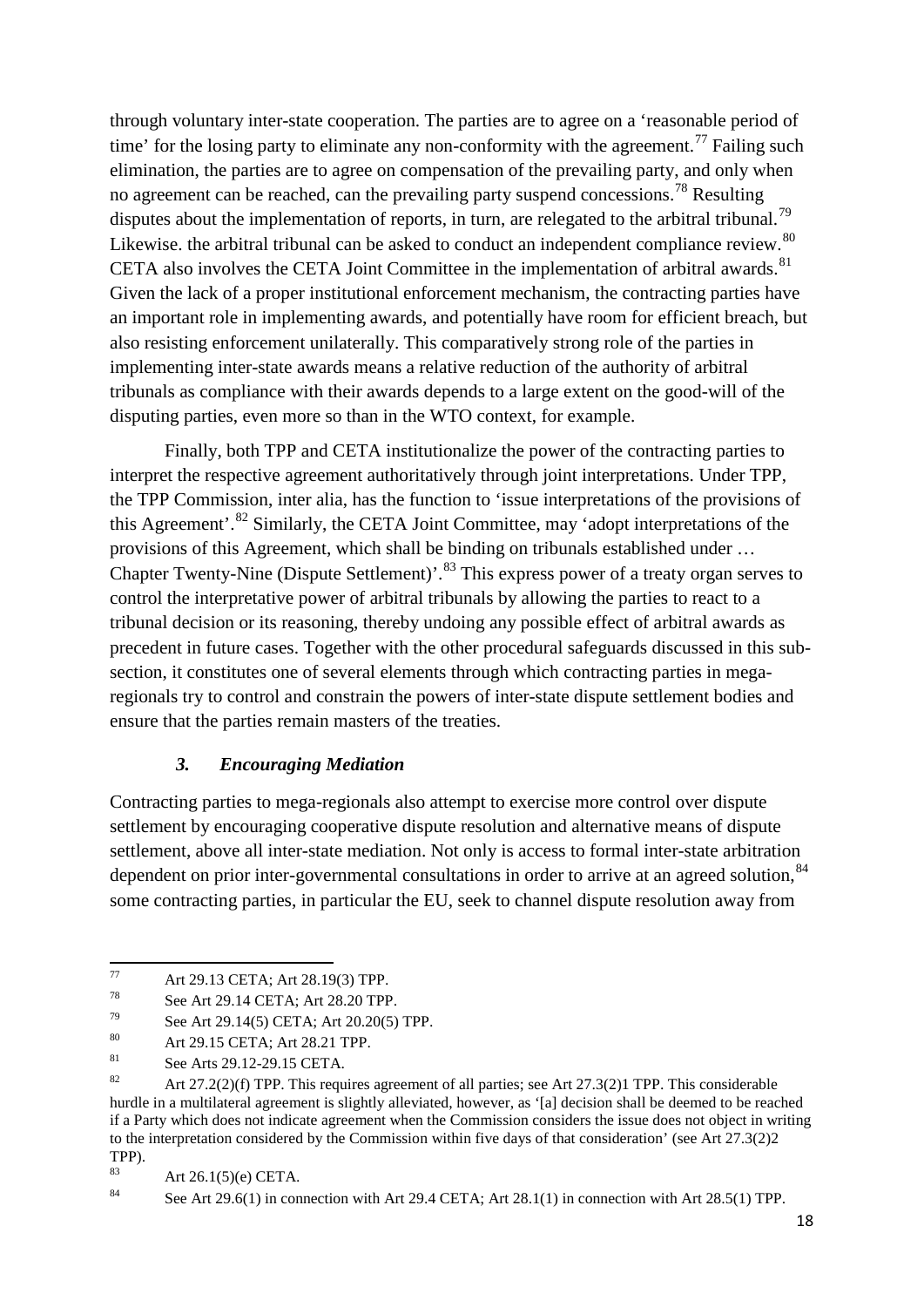adjudicatory dispute resolution into inter-state mediation.<sup>[85](#page-21-0)</sup> Mediation gives parties additional control over both the outcome and mechanism of dispute settlement as compared to dispute settlement through adjudication. For this reason, strengthening inter-state mediation is also a means to limit the authority of inter-state arbitration in dispute resolution.

As illustrated by CETA, mediation is provided for as a mechanism for dispute resolution that can take place at any time, prior to, but also in parallel with, formal inter-state arbitration.<sup>[86](#page-21-1)</sup> Furthermore, the EU aims at formalizing mediation as an alternative mechanism for inter-state dispute settlement by not just making passing reference to mediation, as is the case under TPP,<sup>[87](#page-21-2)</sup> but by including an elaborated four-page annex for the administration of inter-state mediation proceedings in the agreement.<sup>[88](#page-21-3)</sup> This annex contains detailed rules on the initiation and implementation of mediation proceedings, including the process for selecting mediators, rules on independence and impartiality of mediators,<sup>[89](#page-21-4)</sup> the procedure to follow with time limits, the powers and instruments available to mediators, provisions on implementation of an agreed result, and costs.

All of this enhances the status of mediation compared to the WTO, where mediation receives only passing mention as one form of aiming to settle disputes prior to, and exceptionally in parallel with adjudication by panels and the Appellate Body,  $90$  without detailed regulation. Other mega-regionals, such as the TPP, follows the same lax approach and copies almost verbatim the provision on mediation from the WTO DSU.<sup>[91](#page-21-6)</sup>

Mediating inter-state disputes, instead of arbitrating them, stresses the authority of states because a settlement reached through mediation is, unlike in third-party adjudication, always dependent upon the consent of both disputing states. What is more, mediation proceedings are confidential,  $92$  therefore shielding the dispute from public scrutiny. As transparency increases in formal inter-state and investor-state dispute settlement, mediation may serve as an exit valve for disputes that neither states wants to see resolved under public scrutiny. Mediation would then serve as a device for flexibility and preservation of certain policy concerns.  $93$  Either way, efforts to promote mediation coincide with giving disputing parties additional control over the resolution of the dispute at hand.

<span id="page-21-0"></span><sup>&</sup>lt;sup>85</sup> See Art 29.5 CETA and Annex 29-C.

<span id="page-21-1"></span><sup>&</sup>lt;sup>86</sup> See Annex 29-C, Arts 2(1) and 6(2) and (3) CETA.<br><sup>87</sup> TPD only montions into state modiation in Art 28.6

<span id="page-21-2"></span>TPP only mentions inter-state mediation in Art 28.6 TPP.

<span id="page-21-3"></span> $88$  Annex 29-C CETA.

<span id="page-21-4"></span>With respect to mediators the same Code of Conduct applies as the one applicable to arbitrators. See Annex 29-C, Art 3(3)2 CETA.

<span id="page-21-5"></span> $^{90}$  See Art 5 WTO DSU.

<span id="page-21-6"></span><sup>&</sup>lt;sup>91</sup> See Art. 28.6 TPP.

Annex 29-C, Art 6(1) CETA.

<span id="page-21-8"></span><span id="page-21-7"></span><sup>&</sup>lt;sup>93</sup> See generally for the connection between confidentiality and flexibilty in dispute resolution Emilie M Hafner-Burton, Zachary C Steinert-Threlkeld and David G Victor, 'Predictability Versus Flexibility' (2016) 68 World Politics 413.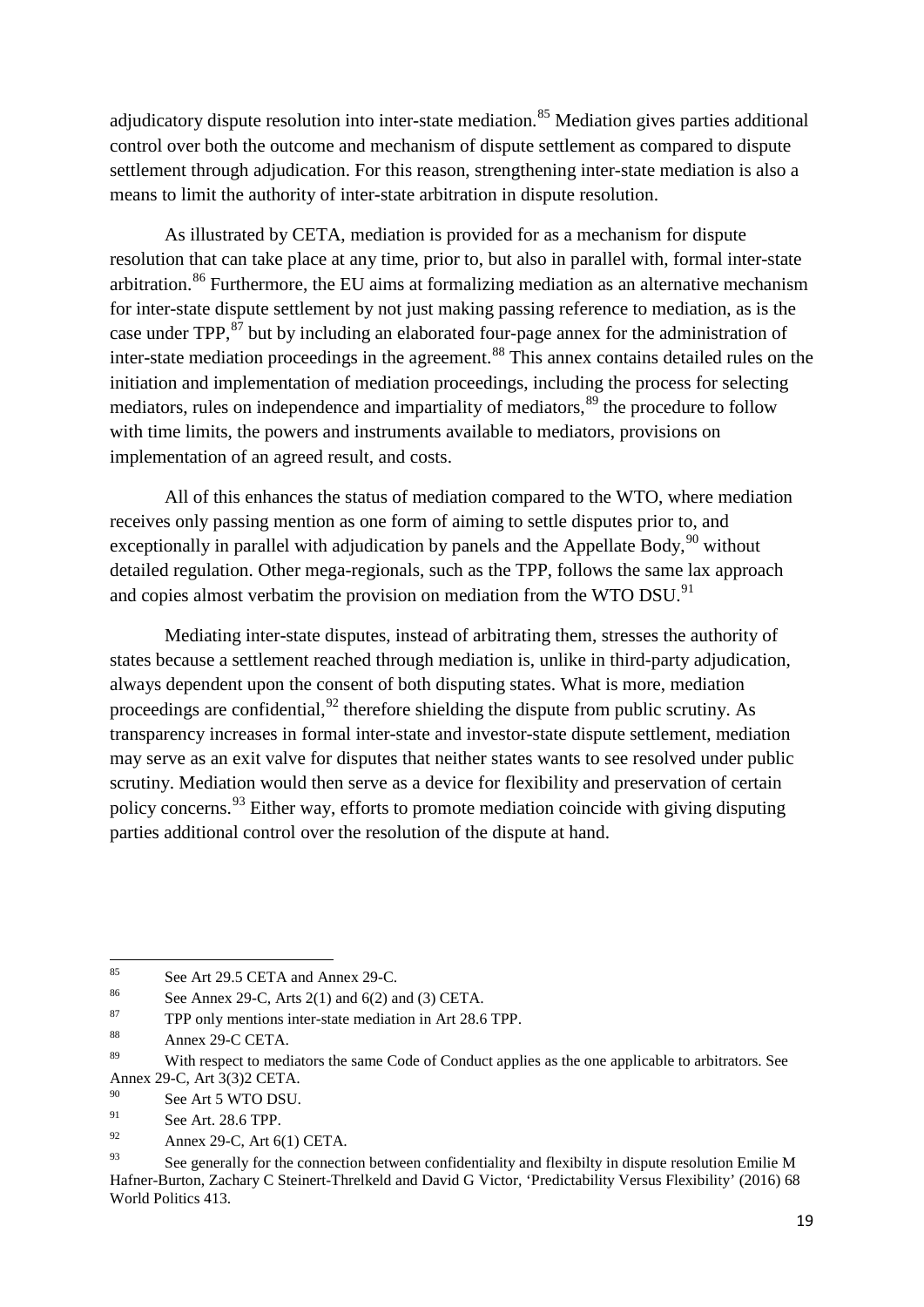#### **C. Evaluation**

The inter-state dispute settlement provisions in mega-regionals are carefully crafted to balance the need of contracting parties for an effective compliance mechanism with the desire to limit any overreach of the dispute settlement body into sensitive areas of public policy. With the low level of institutionalization, various carve-outs, modifications for specific subject-matters, and encouragement of mediation, contracting parties maintain much greater levels of control in dispute settlement under mega-regionals as compared to WTO dispute settlement. They seek to contain the authority of inter-state dispute settlement to the minimum necessary for serving as an effective compliance mechanism, while also minimizing negative effects for the multilateral trading system and WTO dispute settlement. This also serves to ensure the legitimacy of inter-state dispute under mega-regionals as the control contracting states exercise in relation to inter-state arbitral tribunals links dispute settlement under megaregionals closer to domestic democratic decision-making. Ensuring the authority of the WTO and avoiding fragmentation in turn preserves the legitimatory value of multilateralism and fosters predictability and the continued observance of the rule of law in international economic relations.

Yet, there is overall relatively little remarkable about the developments in inter-state dispute settlement in mega-regionals when compared to the debates surrounding ISDS. At the most, developments in the inter-state regime may be interpreted an example of the renewed interest of states in arbitration and possible hesitation towards permanent judicial bodies under international law. Whether this is truly the case will depend, however, on the actual use made of the inter-state dispute settlement provisions in these agreements. If past experience with the dispute settlement under free trade agreements is any indicator, the contracting parties to mega-regionals are likely to continue settling trade-related disputes in the WTO rather than outside of it. Reasons for this are the WTO DSB's track record and the support by the WTO Secretariat, both of which make dispute settlement in the WTO predictable and efficient.<sup>[94](#page-22-0)</sup> This notwithstanding, dispute settlement under mega-regionals, albeit still cautiously, develops some features that could feed into future reforms at the WTO. The enhanced rules on transparency, stronger emphasis on mediation, and the establishment of enforcement mechanisms for labor and environmental rules could be seen as precursors of a future multilateralization of these issues within the WTO. In any event, the more remarkable developments as regards dispute settlement in mega-regionals undoubtedly take place in the realm of ISDS, to which the next section turns.

<span id="page-22-0"></span><sup>&</sup>lt;sup>94</sup> William J Davey, 'Dispute Settlement in the WTO and RTAs: A Comment' in Lorand Bartels and Federico Ortino (eds), *Regional Trade Agreements and the WTO Legal System* (OUP 2006) 343, 344 ff. See also Patrick Specht, 'The Dispute Settlement Systems of WTO and NAFTA – Analysis and Comparison' (1998) 27 Ga J Int'l & Comp L 57, 127; Rafael Leal-Arcas, 'Comparative Analysis of NAFTA's Chapter 20 and the WTO's Dispute Settlement Understanding' (2011) 8(3) Transnational Dispute Management.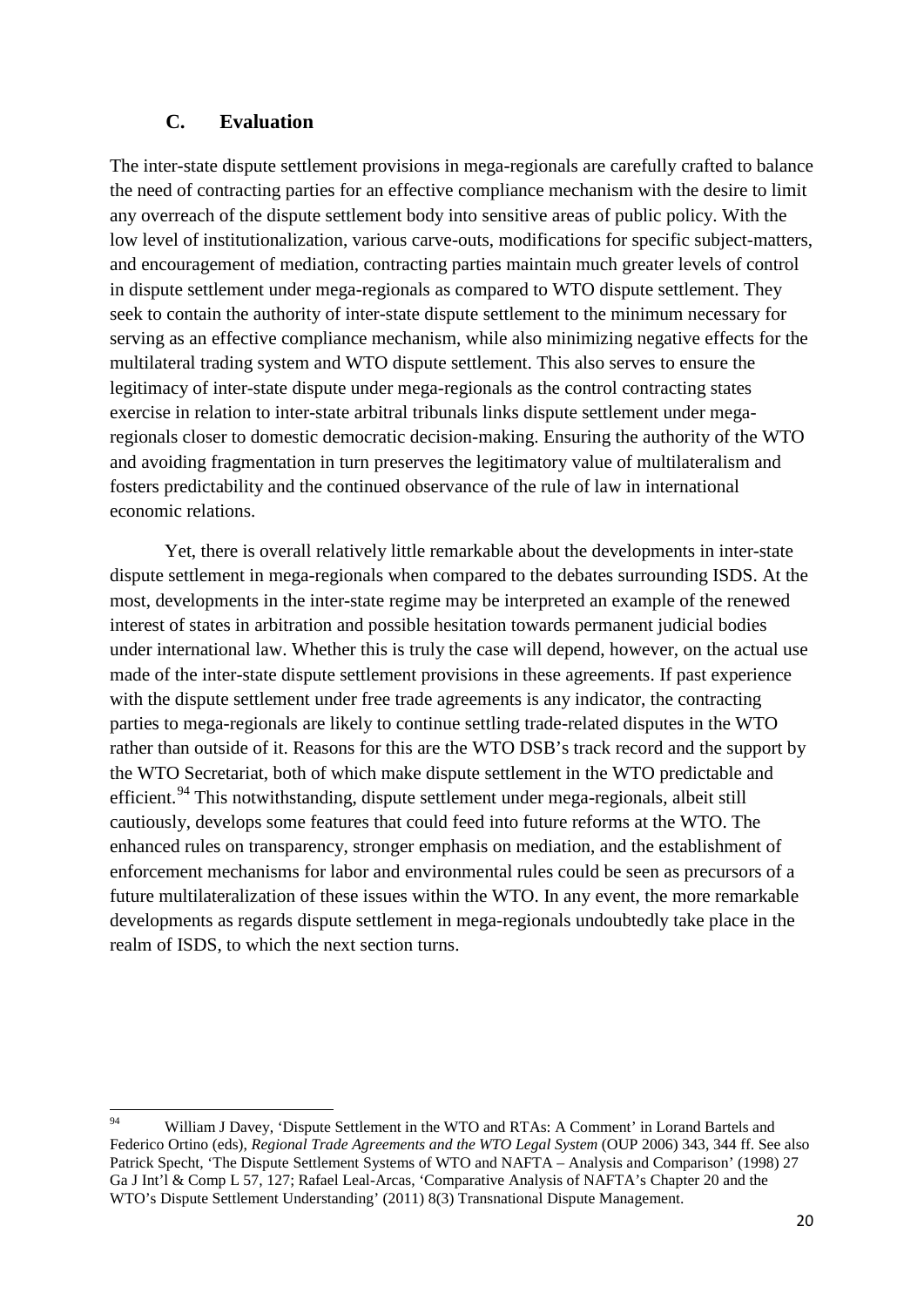### **III. Investor-State Dispute Settlement in Mega-Regionals**

Increasing control by contracting parties over dispute settlement and avoiding fragmentation by restricting the possibility of parallel, subsequent, and overlapping proceedings, and thereby enhancing the legitimacy of dispute settlement, are also the main factors that drive the provisions on ISDS in mega-regionals, as illustrated by the investment chapters in CETA and TPP. More so than in the context of inter-state dispute settlement, ISDS had become a contested, publicly scrutinized and highly political issue in the negotiation of mega-regionals. It takes places against the background of the intense criticism that investor-state arbitration under BITs has attracted over the past year, which is widely associated with what is often called a 'legitimacy crisis' of the field. This crisis takes issue with the constitutional implications of ISDS on the principle of democracy, the concept of the rule of law, and the protection of human and fundamental rights, and hence challenges the legitimacy of investorstate arbitration from a constitutional law perspective (see Section III.A). This constitutional challenge determines the evaluation of ISDS and explains many of the elements of reform that are being introduced to ISDS in modern trade and investment treaty practices on both sides of the Atlantic in order to safeguard contracting states' right to regulate and increase consistency in dispute settlement (see Section III.B). Despite the many commonalities that emerge from an analysis of the ISDS provisions in CETA and TPP, a major dissonance remains with respect to the question whether ISDS should continue to take place in the form of loosely institutionalized, one-off investor-state arbitration, as is preferred by the United States, or whether it should be further institutionalized by creating either an appeals mechanism or, as proposed by the EU, a permanent international investment court (see Section III.C).

### **A. Legitimacy Crisis of Investment Law as a Constitutional Challenge**

From the perspective of foreign investors, investment treaty arbitration, which is offered in addition to, or as an alternative for, the host state's domestic courts, has been successful in making host states comply with their IIA obligations in an effective, neutral, and independent forum for the settlement of investment disputes.<sup>[95](#page-23-0)</sup> In particular, in countries with weak government and judicial institutions, ISDS is considered to be a crucial safeguard to allow foreign investors to sanction illegitimate government conduct, such as arbitrary conduct or expropriations without compensation, without the need to being subject to the vagaries of litigating against the host government in its own courts.<sup>[96](#page-23-1)</sup> In addition, direct recourse to ISDS replaces the otherwise available mechanism for the investor's home state to exercise

<span id="page-23-0"></span><sup>&</sup>lt;sup>95</sup> The text of this sub-section is adapted from Stephan W Schill, 'Reforming Investor-State Dispute Settlement (ISDS): Conceptual Framework and Options for the Way Forward', E15 Task Force on Investment Policy Think Piece (International Centre for Trade and Sustainable Development/World Economic Forum, July 2015) 2-4.

<span id="page-23-1"></span>Problems with domestic courts may involve a lack of personal or institutional independence of the domestic judiciary, including in some cases problems of corruption, or major shortcomings in the length of judicial proceedings. Furthermore, ISDS can serve as a mechanism to make states comply with their obligations in IIAs, given that these are not necessary directly applicable in domestic courts and cannot always be vindicated there. In such a case, a dispute settlement mechanism under international law is the only option for invoking breaches of the international legal obligations involved.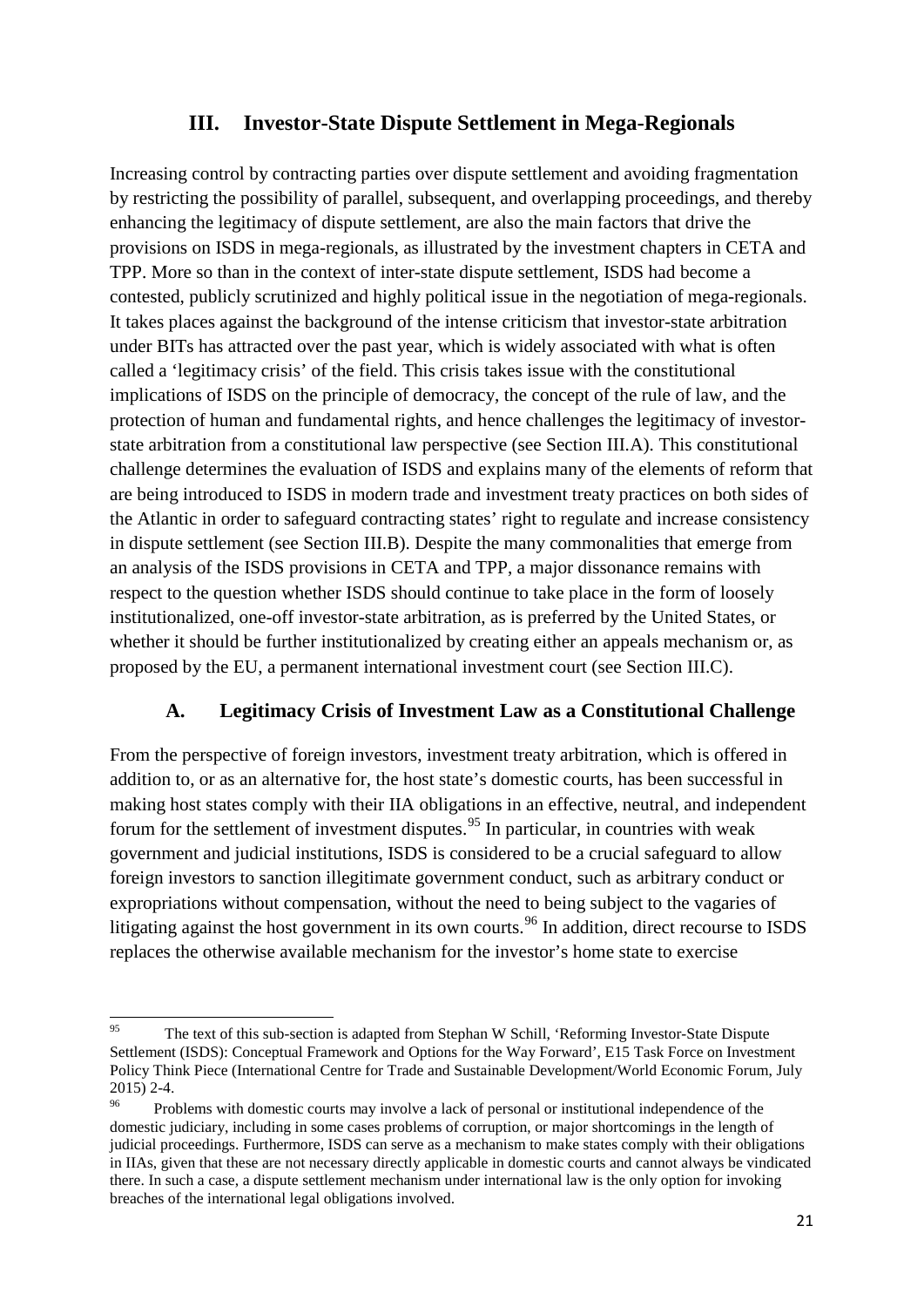diplomatic protection, thus preventing an investor-state dispute from becoming a diplomatic incident that can strain inter-governmental relations. $97$ 

At the same time, the success of ISDS has created its own problems and generated vocal criticism, which is often said to have resulted in a 'legitimacy crisis' of the system.<sup>[98](#page-24-1)</sup> Signs of this crisis are seen in the withdrawal of some Latin American states from the Convention on the Settlement of Investment Disputes Between States and Nationals of Other States (ICSID Convention) (Bolivia, Ecuador, Venezuela); the withdrawal of some states from IIAs or entire IIA programs (including Ecuador, Venezuela, South Africa, the Czech Republic, and Indonesia); abstaining from including ISDS in new IIAs (which was Australia's policy for a time); or recrafting the substance and procedure of IIAs to increase state control and ensure government policy space. Further, ISDS has become the focal point of criticism in IIAs by public interest groups, in particular in Europe and North America, by scholars from various disciplines, including constitutional law, international law, and economics, in the general media, and by the general public.<sup>[99](#page-24-2)</sup>

Claims for the lack of legitimacy are the common denominator of the current critique of ISDS. Recurring concerns in this context include the following.

- First, the increasing number of conflicting and inconsistent interpretations by arbitral tribunals of standard principles of investment protection, not only under different treaties, but also in virtually identical cases brought under the same treaty.
- Second, the wide latitude investment treaties give to arbitrators to interpret broadly formulated principles of investment protection, which creates uncertainty and unpredictability in arbitral decision making and gives arbitrators significant powers in further developing IIA disciplines.
- Third, the insufficient regard paid by some tribunals to the need for host states to regulate in the public interest, for example, to protect public health, labor standards, the environment, or to react to economic and financial crises.
- Fourth, the misalignment between governance effects of ISDS that go beyond the disputing parties and private law-inspired procedural maxims of arbitration, in particular confidentiality of proceedings, the understanding of independence and impartiality of arbitrators, and the idea that dispute settlement under investment

<span id="page-24-0"></span><sup>&</sup>lt;sup>97</sup> O Thomas Johnson and Jonathan Gimblett, 'From Gunboats to BITs: The Evolution of Modern International Investment Law' in Karl P Sauvant (ed), *Yearbook on International Investment Law and Policy 2010–2011* (OUP 2012) 649.

<span id="page-24-1"></span>See, for example, Charles N Brower and Stephan W Schill, 'Is Arbitration a Threat or a Boon to the Legitimacy of International Investment Law?' (2009) 9 Chicago JIL 471; Gus Van Harten, *Investment Treaty Arbitration and Public Law* (Oxford University Press, 2007); Gus Van Harten et al, 'Public Statement on the International Investment Regime' (31 August 2010) <http://www.osgoode.yorku.ca/public-statementinternational-investment-regime-31-august-2010/> accessed 12 July 2016; M Sornarajah, *Resistance and Change in the International Law on Foreign Investment* (CUP 2015).

<span id="page-24-2"></span>See contributions dealing with the different symptoms of the crisis and state reactions to it see Michael Waibel et al (eds), *The Backlash Against Investment Arbitration: Perceptions and Reality* (Kluwer 2010); Steffen Hindelang and Markus Krajewski (eds), *Shifting Paradigms in International Investment Law: More Balanced, Less Isolated, Increasingly Diversified* (OUP 2016); Andreas Kulick (ed), *Reassertion of Control over the Investment Treaty Regime* (CUP 2016) (forthcoming).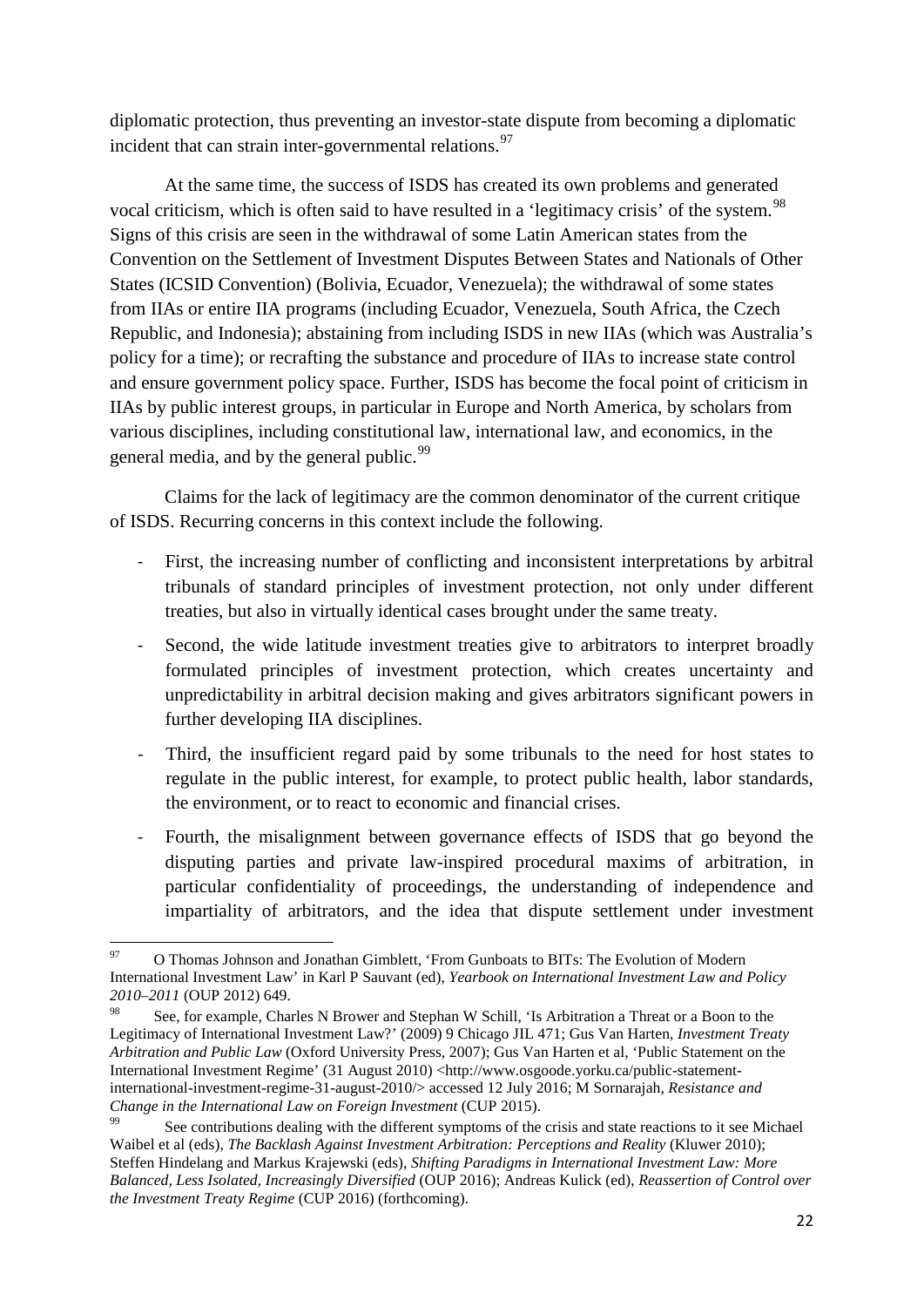treaties constitutes a party-owned process, in which non-parties, even if affected, are voiceless.

- Fifth, the lack of mechanisms to ensure "correct" interpretations of IIA obligations in line with the intentions of the contracting parties and to control the further development of investment law by arbitral tribunals.
- Sixth, the high costs and considerable length of many arbitral proceedings, including in cases that manifestly are lacking of merits or are even frivolous or abusive.

Common to all these aspects of criticism is that they do not principally concern the outcome of individual decisions rendered in ISDS, but concern ISDS as a system. Moreover, the criticism does not focus primarily on the function of arbitral tribunals to settle past disputes, but rather on the impact the ISDS system has on the future conduct of governments. ISDS, in other words, is analyzed and criticized as a system of governance in which individual tribunals exercise public authority 1) by reviewing government conduct under IIA disciplines in place of, or in addition to, administrative or constitutional courts at the domestic level; and 2) by further developing applicable IIA standards and effectively making investment law.<sup>[100](#page-25-0)</sup> In sum, the criticism focuses on ISDS' public governance function, not its private function to settle individual disputes, and the tension it causes with constitutional standards that are customarily used to assess the legitimacy of public authority.

While any adjudicatory mechanism, including domestic courts, has governance functions, the ISDS system as structured so far under BITs and investment chapters in free trade agreements lacks the institutional infrastructure in which courts that exercise judicial review are usually embedded. In ISDS, there is no hierarchical court system that could control judicial errors and ensure consistency and coherence in adjudication, nor is there a legislative body that could control the law-making activities of arbitral tribunals. Instead, ISDS so far is composed of one-off tribunals that decide individual cases only, usually without the possibility of appeal or comparable control mechanisms. In addition, ISDS procedures follow largely private law rationales that most domestic systems consider inadequate for settling private-public disputes. ISDS is based on the idea of a party-owned and party-controlled process that has few, if any, public repercussions and is often conducted based on confidentiality, rather than in transparent and open procedures. Finally, several arbitrators, unlike tenured judges, also take up other professional roles in the system, including as counsel in other ISDS proceedings.

<span id="page-25-0"></span><sup>&</sup>lt;sup>100</sup> On the understanding of ISDS as a system of governance and the legitimacy concerns raised from a public law perspective, see Stephan W Schill, 'International Investment Law and Comparative Public Law: An Introduction' in Stephan W Schill (ed), *International Investment Law and Comparative Public Law* (OUP 2010) 3-37. In many cases, ISDS proceedings deal with matters that are customarily considered as public law disputes. Claims concerning environmental conditions for the operation of power plants, the legality of subsidies, or the prohibition of harmful substances are examples of what are in essence administrative law disputes. Claims against Uruguay and Australia on cigarette packaging, or the claim concerning Germany's nuclear power phaseout, are examples of genuinely constitutional law disputes settled in arbitration. In this context, law-making occurs, notwithstanding a considerable number of inconsistent decisions, because arbitral tribunals generally operate in a strongly precedent-oriented fashion in which they further develop and concretize the vague standards of treatment, such as fair and equitable treatment or the concept of indirect expropriation. See further Stephan W Schill, *The Multilateralization of International Investment Law* (CUP 2009) 321-61.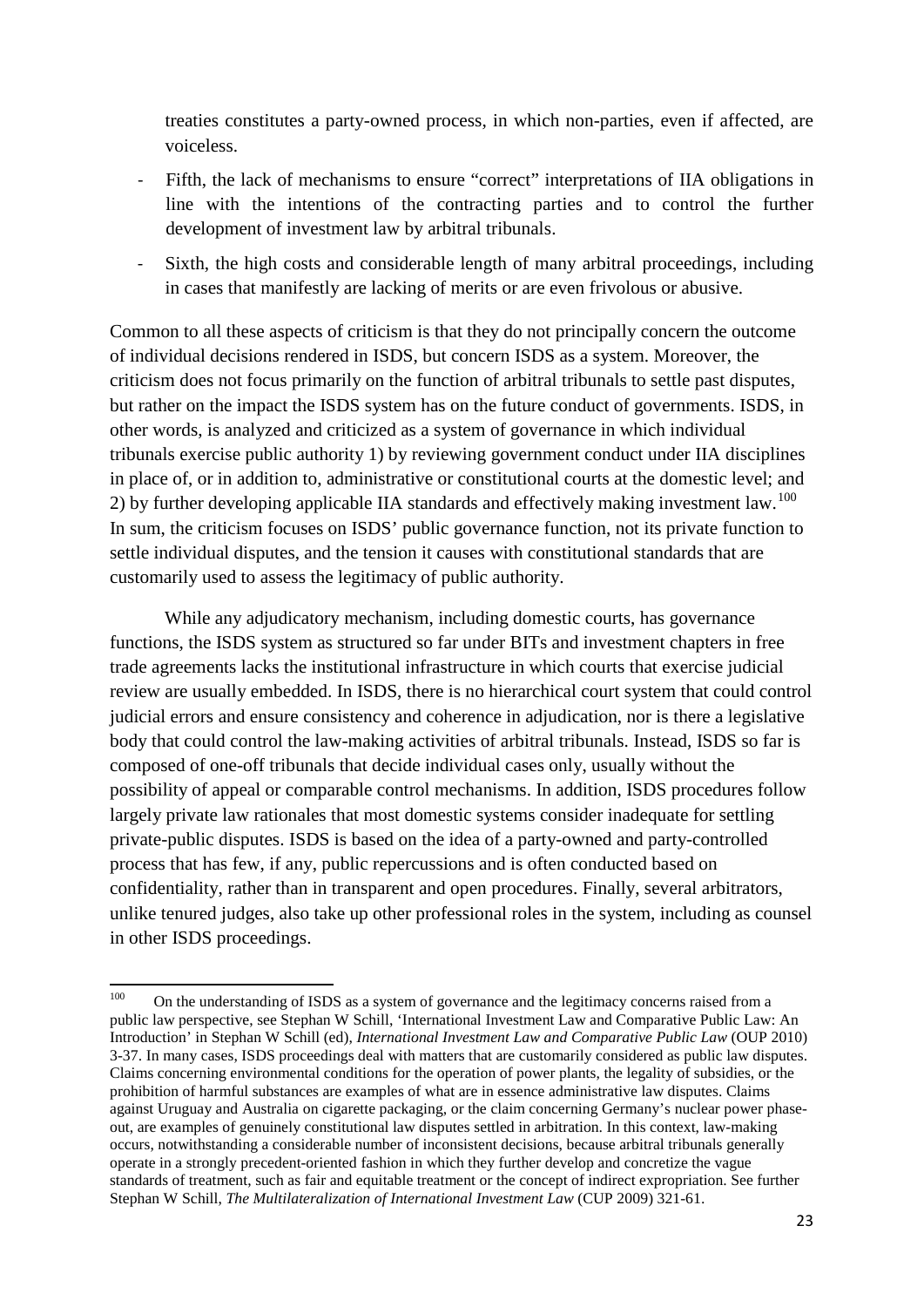In sum, the current ISDS system conceptually suffers from a tension between its public governance functions and its set-up as a private dispute settlement mechanism that is modeled on, and breathes the intellectual and epistemic spirit of, how private-private disputes are settled in commercial arbitration. Against this background, ISDS comes as a challenge to core constitutional law values, such as the principle of democracy, the concept of the rule of law, and the protection of fundamental or human rights. Inconsistencies in arbitral jurisprudence are a problem from a constitutional perspective because they undermine the value of predictability inherent in the idea of the rule of law. Concerns about possible conflicts of interests of arbitrators pose a challenge to the independence of decision makers, which forms part of the rule of law. High costs and overly lengthy proceedings limit the parties' access to justice, which also follows from the concept of the rule of law.

Other points of criticism concern challenges to the principle of democracy. Thus, disregard for domestic policy space can limit a host state's democratic choices. Further, creative interpretations of arbitral tribunals, or even the further development of investment law, are in essence legislative functions that require decision makers' democratic legitimation. Yet, arbitrators do not dispose of a solid democratic mandate to further develop investment disciplines. On the contrary, arbitral tribunals are on the whole far removed from democratic processes, both in the appointment of arbitrators and control of their decisions. Arbitrators' democratic legitimacy is limited to the state's one-time consent to the governing IIA and the appointment of some members of a tribunal in a concrete dispute. Moreover, there is no functioning separation of power between adjudicatory and legislative institutions, as required by the principle of democracy.

ISDS also poses a problem for the principle of equality, which is part of the democratic principle, because it only grants standing to foreign investors, while denying access to domestic investors who are limited to accessing domestic courts. Similarly, the lack of transparency and of third-party participation pose a challenge to the openness and transparency the principle of democracy requires of the exercise of public authority and the possibility for everyone affected to have a voice in decision making through participatory rights.

Finally, the protection of fundamental or human rights is affected by ISDS to the extent arbitral tribunals extend investor rights to the detriment of competing non-investment concerns, such as the right to public health, the right to water, or the rights of indigenous people. It is to these challenges that mega-regionals, such as CETA and TPP, react.

#### **B. Public Law Responses Common to CETA and TPP**

Both CETA and TPP formulate responses to, and include reform elements for, at least some of the above challenges to ISDS. While adhering to the principle that foreign investors, and only foreign investors, have recourse to a specialized jurisdiction independently of domestic courts, and hence rejecting more radical reform options that would consist in a return to the system of diplomatic protection coupled with recourse to domestic courts, CETA and TPP particularly aim at addressing problems relating to a lack of consistency in ISDS and strengthening the control of contracting states over dispute resolvers. Overall, both CETA and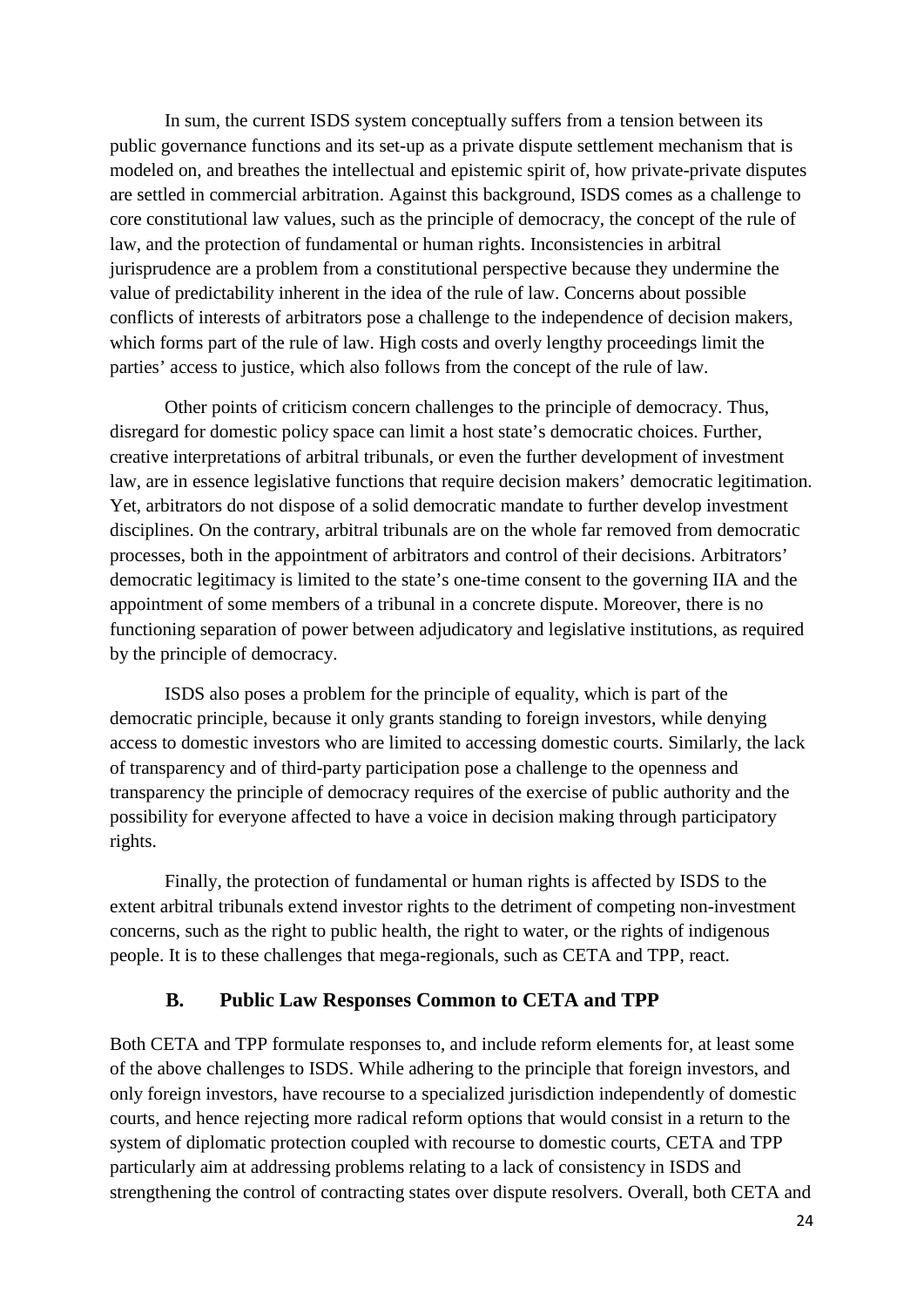TPP aim at implementing a system for ISDS that is more legitimate and less problematic than the system of investor-state arbitrations under BITs that we have seen so far. In pursuing the aim of creating a more legitimate system of ISDS, both CETA and TPP include many elements that are also present in the agreements' state-to-state dispute settlement provisions discussed in Part II, while adding features that are specific to ISDS. Some of these features are relatively novel and have only been found in a few earlier IIAs; others build on reform efforts that have been present more widely in the IIA practice of the past decade and in reforms that have already taken place at the level of arbitration rules. This includes in particular the revisions of the ICSID Arbitration Rules in 2006, which already contained some elements of transparency and mechanisms to reject frivolous and spurious claims more expediously, <sup>[101](#page-27-0)</sup> and the reform of the UNCITRAL Arbitration Rules in 2013, which introduced comprehensive rules for transparency and third-party participation for treaty-based investor-state arbitration.<sup>[102](#page-27-1)</sup>

First, both CETA and TPP confine the scope of possible investor-state claims to breaches of the investment chapter of the respective agreement. Breaches of provisions of other chapters generally remain in the realm of state-to-state dispute settlement. Under TPP, access to ISDS is limited to claims for breach of all treaty provisions in the investment chapter, as well as claims for breach of 'investment agreements' and 'investment authorisations'.[103](#page-27-2) This includes claims for breach of market access provisions and performance requirements. The governing law in ISDS under TPP may therefore include both the TPP as such and the law governing an investment agreement or investment authorisation, that is, either the law chosen by the parties, or by default the law of the respondent state.<sup>[104](#page-27-3)</sup> CETA is even more limited and only allows claims for breach of investment protection standards related to established investments; it excludes claims relating to alleged violations of market access rights or to unlawful performance requirements.[105](#page-27-4) CETA also excludes claims for breach of domestic law entirely,  $106$  and provides that fraudulently obtained investments not protected.[107](#page-27-6) Similar to state-to-state dispute settlement, both CETA and TPP thus adhere to a principle of selective judicialization that aims at ensuring control of the contracting parties over the type of disputes that can end up in ISDS.

Second, both CETA and TPP provide for specific carve-outs and modifications for subject-matters that are specifically sensitive for public policy-making, be it for all countries involved, or for individual contracting parties. TPP, for example, contains a number of

<span id="page-27-0"></span><sup>&</sup>lt;sup>101</sup> For analysis of the changes introduced in 2006, see Aurélia Antonietti, 'The 2006 Amendments to the ICSID Rules and Regulations and the Additional Facility Rules' (2006) 21 ICSID Review-FILJ 427; Jarrod Wong and Jason W Yackee, 'The 2006 Procedural and Transparency-Related Amendments to the ICSID Arbitration Rules: Model Intentions, Moderate Proposals, and Modest Returns' in Karl P Sauvant (ed), *The Yearbook on International Investment Law & Policy 2009-2010* (2010) ch 6.

<span id="page-27-1"></span><sup>102</sup> United Nations, 'Report of the United Nations Commission on International Trade Law of its Fourty-sixth Session (8-26 July 2013)' *Official Records of the General Assembly, Sixty-eighth Session*, Supplement No 17 (A/68/17) (2013) para 128 and Annex I <http://<u>www.un.org/en/ga/search/view\_doc.asp?symbol=A/68/17</u>> accessed 20 October 2016.<br><sup>103</sup>

<span id="page-27-2"></span><sup>&</sup>lt;sup>103</sup> Arts 9.19(1)(a)(i) and (b)(i) TPP.

<span id="page-27-3"></span><sup>104</sup> Art 9.25(2) TPP.

<span id="page-27-4"></span><sup>&</sup>lt;sup>105</sup> Art 8.18(1) CETA.

<span id="page-27-5"></span><sup>106</sup> Art 8.31(2) CETA.<br>107 Art 8.18(2) CETA.

<span id="page-27-6"></span>Art 8.18(2) CETA.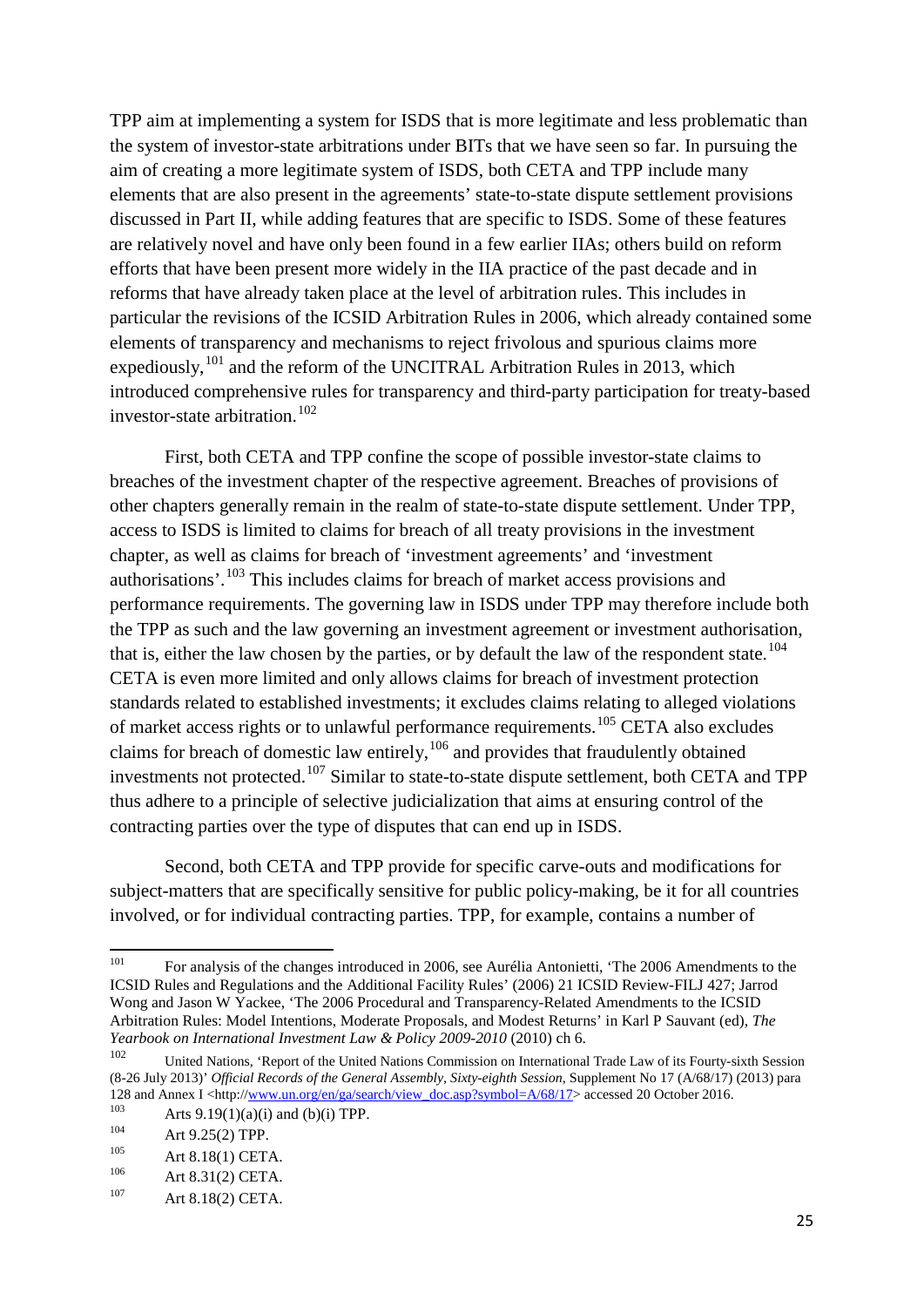country-specific limitations on ISDS, <sup>[108](#page-28-0)</sup> as well as specific limitations for claims relating to sensitive areas of government conduct, such as the restructuring of public debt.<sup>[109](#page-28-1)</sup> Likewise, CETA excludes access to ISDS for certain areas of government action, including notably procurement and subsidies, but also services supplied in the exercise of governmental authority, air services, as well as audio-visual services for the EU and cultural services for Canada.[110](#page-28-2) Similar to the TPP, CETA also provides limitations on claims relating to public  $debt$ <sup>[111](#page-28-3)</sup>

Furthermore, both TPP and CETA provide special dispute settlement regimes for ISDS in the financial services sector.<sup>[112](#page-28-4)</sup> This includes not only the need for dispute resolvers to have specific expertise in financial services law and regulation<sup>[113](#page-28-5)</sup> but also the involvement of the Financial Services Committees established under the agreements in limiting the authority of the ISDS system.<sup>[114](#page-28-6)</sup> Thus, if the respondent state relies on certain defenses for financial measures, in particular the prudential carve-out, it can refer the question of whether the exception applies for determination to the Financial Services Committee, which is binding on an investor-state tribunal.<sup>[115](#page-28-7)</sup> Similarly, with respect to taxation, both CETA and TPP ensure additional policy space by providing for enhanced involvement of the contracting parties who can, through inter-state consultations requested by the respondent, decide, with binding effect for the tribunal, inter alia, on whether the measure in question is a taxation measure and whether it breached the substantive standards of protection.<sup>[116](#page-28-8)</sup> All of these features provide nuanced reactions to square the need for contracting states' policy space in order to govern effectively in the public interest with the interest in ensuring effective protection and fair treatment of foreign investors.

<span id="page-28-0"></span><sup>&</sup>lt;sup>108</sup> See, for example, the exceptions for certain claims against Mexico for breach of investment agreements of investment authorisations, listed in TPP, Annex 9-L(C), or the exceptions for claims against Malaysia for breach of specific government procurement contracts und TPP, Annex 9-K.<br><sup>109</sup>

<span id="page-28-1"></span>See TPP, Annex 9-G, which excludes investor-state proceedings in case of 'negotiated restructurings' of public debt.

<span id="page-28-2"></span>Access to investor-state dispute settlement here is excluded because the scope of application of the entire investment chapter is subject to certain carve-outs. See the list in Art 9.2(2) CETA.

<span id="page-28-3"></span><sup>&</sup>lt;sup>111</sup> See Art 8.18(4) CETA and Annex 8-B (excluding inter alia dispute settlement in case it concerns a negotiated restructuring and imposing a time-bar of 270 days on claims in order to ensure more policy space.<br><sup>112</sup> For modifications of the general investor state dispute settlement regime see Art Art 13.21 CETA at <sup>112</sup> For modifications of the general investor-state dispute settlement regime see Art Art. 13.21 CETA and Art 11.22 TPP.

<span id="page-28-5"></span><span id="page-28-4"></span><sup>113</sup> See Art 13.21(2) in connection with Art 13.20.3 and 4 CETA; Art 11.22(1) TPP.

<sup>114</sup> See Arts 13.18 CETA and 11.19 TPP.<br>
See Arts 11.22(2)(a) and (b)2 TPP. A1.

<span id="page-28-7"></span><span id="page-28-6"></span>See Arts  $11.22(2)(a)$  and (b)3 TPP. Almost identical provisions exist under Art 13.21(3) CETA, which provides for referral to Committee. If the Committee accepts respondent's reliance on the prudential carve-out, the investor-state dispute settlement mechanism is discontinued (Art 13.21(4)3 CETA); in case of partial acceptance of the defense, this decision is binding on the tribunal (Art 13.21(4) 4 CETA). Under TPP, in case no determination by the Committee can be reached, the respondent can initiate state-to-state arbitration under the financial services chapter whose decision on whether an exception applies, in particular whether it was covered as a prudential measure, is equally binding on an investor-state tribunal. See Art 11.22(3) TPP; see also Art 11.11(1)1 fn. 11 TPP (clarifying that an investor-state dispute settlement tribunal has to accept the determination pursuant to Art. 11.22 TPP by the Committee that a measure was for prudential reasons).

<span id="page-28-8"></span>See Art 28.7(7) CETA. Under TPP, the involvement of the respondent state and the investor's home state is slightly more limited. Still, the two parties can determine whether the measure in question constituted an expropriation; Art 29.4(8) TPP. However, the scope of application of TPP to taxation measures is more limited. It excludes taxation matters generally from the scope of coverage of the treaty, except for those causes of action specifically permitted. See Art. 29.4(2) TPP.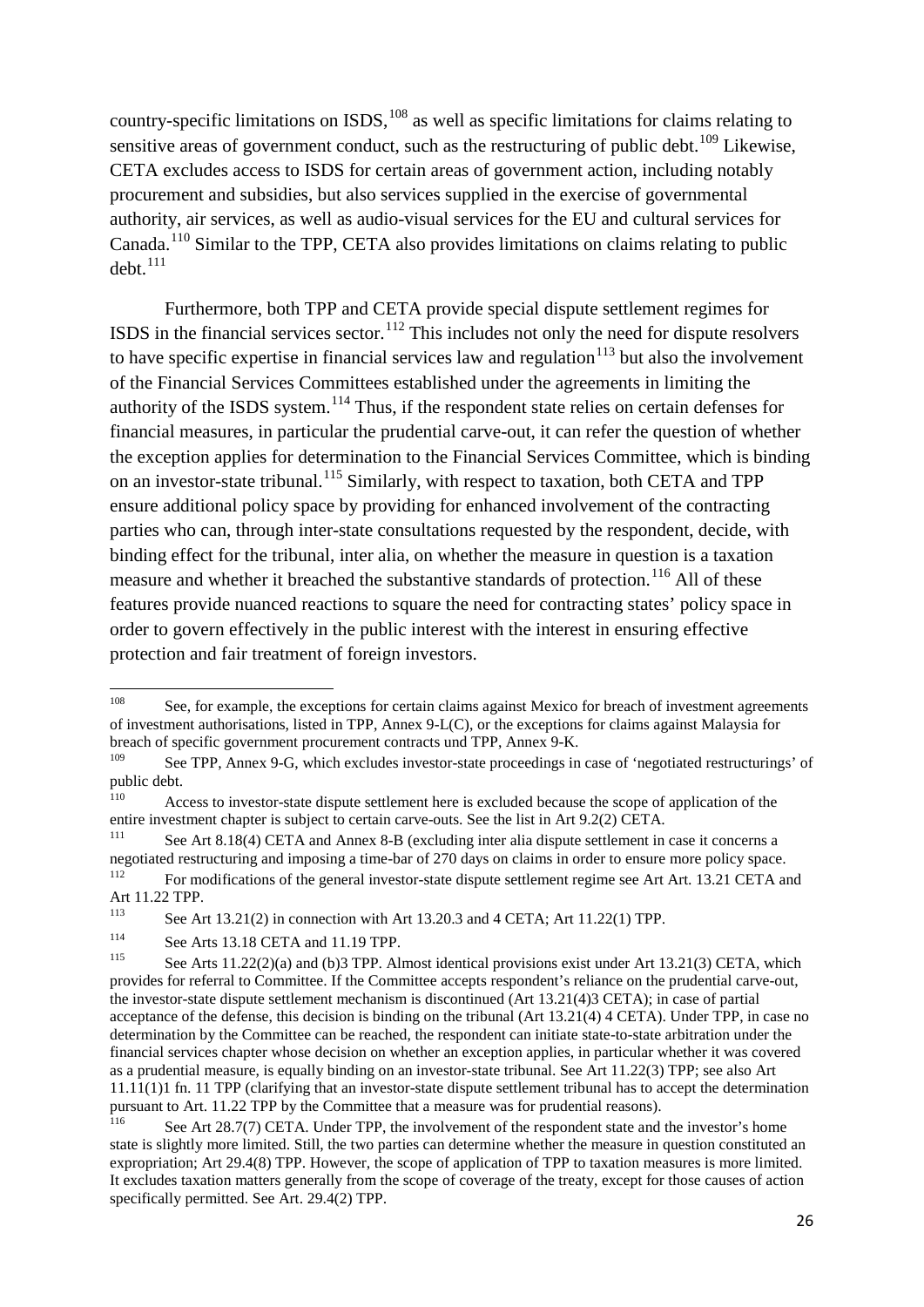Third, just as in the context of state-to-state dispute settlement, recourse to ISDS is dependent on attempts at prior amicable settlement. Both TPP and CETA require consultations between the disputing parties for six months prior to formal recourse to investor-state dispute settlement.<sup>[117](#page-29-0)</sup> Likewise, both TPP and CETA mention mediation in order to settle investor-state disputes under the agreements amicably, with CETA going slightly further in putting emphasis on the fact that meditation can take place at any time during the course of a dispute, including in parallel to adjudication, and providing for the development of formalized rules for investor-state meditation by CETA's Committee on Services and Investment.<sup>[118](#page-29-1)</sup> The need for amicable dispute settlement and encouragement of mediation puts a check on the unregulated escalation of investor-state disputes and thereby limits the authority of adjudication in ISDS.

Fourth, both CETA and TPP contain a variety of provisions that aim at reducing, if not excluding parallel, overlapping and subsequent proceedings, thereby ensuring more consistency in ISDS. TPP, while much less systematic in this respect than CETA, prohibits recourse to domestic courts by requiring a waiver of such proceedings when ISDS proceedings are initiated.<sup>[119](#page-29-2)</sup> Fork-in-the-road provisions that would exclude recourse to ISDS once domestic proceedings have been initiated, by contrast, are only provided for under TPP with respect to Chile, Mexico, Peru, Vietnam.<sup>[120](#page-29-3)</sup> Parallel and subsequent proceedings are further excluded to the extent TPP provides for the primacy of forum selection clauses in relation to claims involving breach of an investment agreement.<sup>[121](#page-29-4)</sup> Finally, more consistency is achieved by the possibility of consolidation of claims<sup>[122](#page-29-5)</sup> if two or more proceedings have a 'question of law or fact in common and arise out of the same facts or circumstances'.<sup>[123](#page-29-6)</sup> In such a case, the constitution of a consolidation tribunal can be requested, which decides the disputes in question instead of the original tribunal(s), thereby excluding inconsistent and contradictory decisions.

CETA, in turn, is stricter and more systematic when it comes to limitations on parallel, overlapping and subsequent proceedings. It contains a version of a fork-in-the-road clause under which parallel domestic and international proceedings are prohibited.<sup>[124](#page-29-7)</sup> When submitting a claim under CETA's investment chapter, investors are required to waive any future recourse to domestic or other international proceedings.<sup>[125](#page-29-8)</sup> Where a claim is pending under the ISDS disciplines of CETA and under another international agreement, which would affect the remedies due, CETA requires the tribunal to stay its proceedings or ensure through other means that the outcome of the other proceeding is taken into account.<sup>[126](#page-29-9)</sup> Furthermore,

See TPP, Annex 9-L(A).

<span id="page-29-8"></span>Art  $8.22(1)(g)$  CETA. Turning back to dispute settlement before domestic courts is only possible if the claim under CETA's investment chapter is not successful on procedural grounds; see Art 8.22(5) CETA.<br><sup>126</sup>

<span id="page-29-9"></span>Srt 8.24 CETA.

<span id="page-29-0"></span><sup>&</sup>lt;sup>117</sup> See Art 8.23(1)(b) CETA and Art 9.19(1) TPP.<br><sup>118</sup>

<span id="page-29-1"></span><sup>&</sup>lt;sup>118</sup> See Art 8.20 CETA and Art 9.18(1) TPP.<br><sup>119</sup> See Art 0.21(2)(b) TPP.

<span id="page-29-2"></span><sup>&</sup>lt;sup>119</sup> See Art 9.21(2)(b) TPP.<br><sup>120</sup> See TPP. Arror 0.1

<span id="page-29-3"></span> $120$  See TPP, Annex 9-J.

<span id="page-29-5"></span><span id="page-29-4"></span> $\frac{122}{123}$  See Art 9.28 TPP.

<span id="page-29-6"></span><sup>&</sup>lt;sup>123</sup> Art 9.28(1) TPP.

<span id="page-29-7"></span><sup>124</sup> Art 8.22(1)(f) CETA.<br>125 Art 8.22(1)(c) CETA.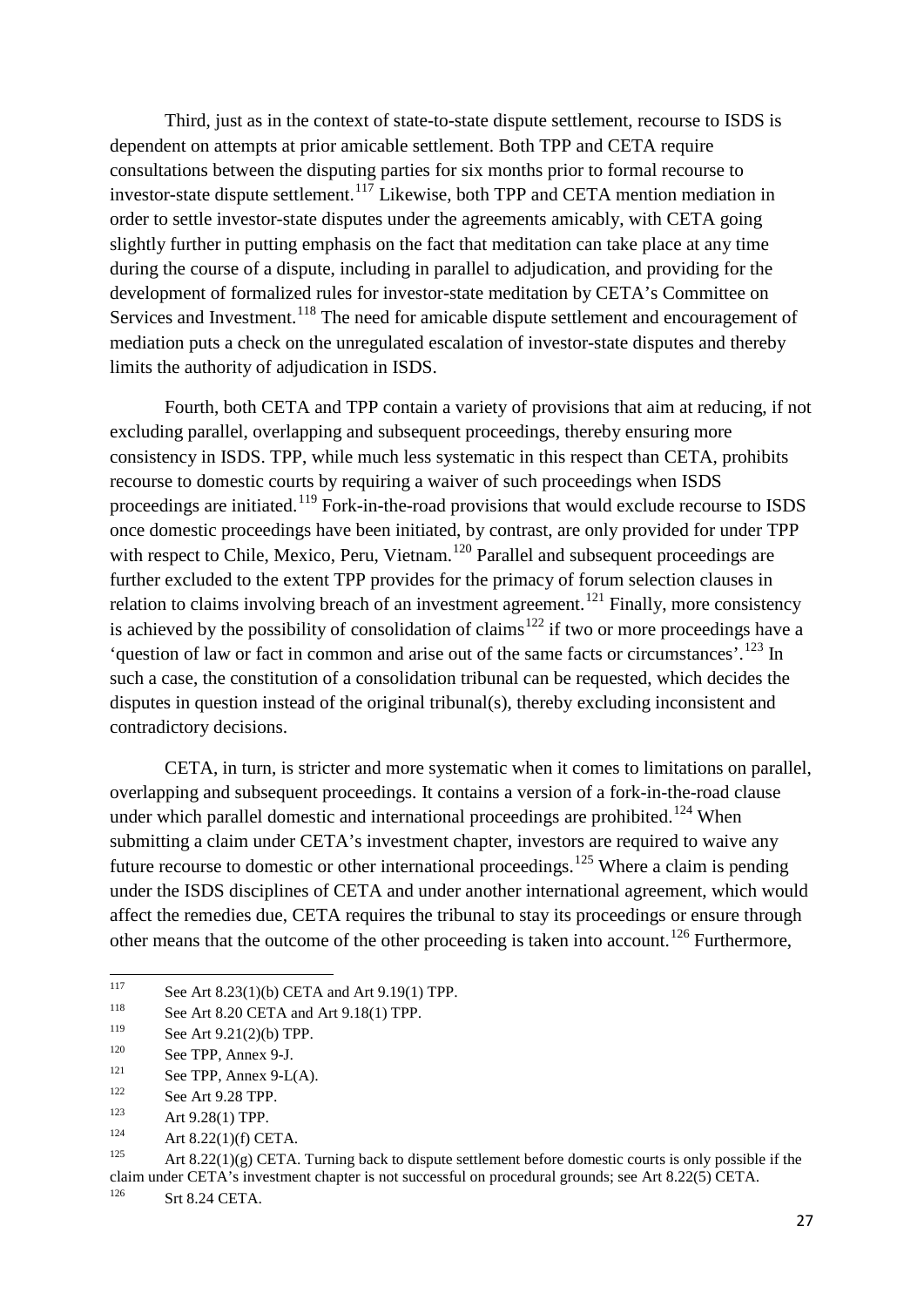CETA, in principle, excludes inter-state proceedings in parallel to ISDS, unless measures of general application are at issue; in this case, inter-state arbitration may contribute to limiting the number of claims as it creates an incentive for investors to refrain from initiating investor-state claims, thereby shifting the cost risks to their home state.<sup>[127](#page-30-0)</sup> Finally, CETA includes provisions on the consolidation of investor-state claims that are rather similar to those under TPP.[128](#page-30-1) Hence, both TPP and CETA aim at ensuring consistency by limiting the possibilities for parallel, subsequent and overlapping proceedings that could create inconsistencies.

Fifth, both CETA and TPP establish requirements for the qualifications and ethical obligations of dispute resolvers. This not only enhances the control of contracting parties over ISDS but also contributes to making decision-making more coherent by limiting the pool of appointable persons, thus leading to a more uniform mindset and epistemic outlook of the individuals involved in investor-state dispute resolution. CETA requires dispute resolvers to possess the qualifications needed for appointment to judicial office, or being a jurist of recognised competence, hold demonstrated expertise in public international law and desirable expertise in international investment law, in international trade law and the resolution of disputes arising under international investment or international trade agreements.<sup>[129](#page-30-2)</sup> TPP, in turn, stipulates that expertise in the governing law is desirable.<sup>[130](#page-30-3)</sup> Likewise, tighter and more concrete ethical standards for dispute resolvers will help ensure a more coherent habitus and adjudicatory posture, which will arguably translate into more coherent interpretations. Under CETA,[131](#page-30-4) decision-makers must be independent and comply with the International Bar Association Guidelines on Conflicts of Interest in International Arbitration or any supplemental rules adopted later by the CETA Services and Investment Committee; they are also excluded from 'double-hatting', that is, acting as counsel or experts in other investment disputes under CETA or any other international proceedings.<sup>[132](#page-30-5)</sup> CETA further requires expressly the disclosure of third-party funding arrangements in order to ensure that any possible conflicts of interests are avoided.[133](#page-30-6) Under TPP, the same Code of Conduct as in inter-state disputes applies to arbitrators in investor-state proceedings.[134](#page-30-7)

Sixth, both CETA and TPP provide for largely identical rules on transparency of proceedings as well as participation of *amici curiae* and non-disputing parties. Building on the UNCITRAL Transparency Rules,  $^{135}$  $^{135}$  $^{135}$  CETA and TPP foresee public hearings  $^{136}$  $^{136}$  $^{136}$  and

<span id="page-30-9"></span>Art 8.36(5)1 CETA; Art 9.24(2) TPP.

<span id="page-30-0"></span><sup>&</sup>lt;sup>127</sup> See Art 8.42(1) CETA.<br><sup>128</sup> See Art 8.43 CETA

<span id="page-30-1"></span><sup>&</sup>lt;sup>128</sup> See Art 8.43 CETA.<br><sup>129</sup> See Art 8.27(4) CET

<span id="page-30-2"></span><sup>&</sup>lt;sup>129</sup> See Art 8.27(4) CETA.

<span id="page-30-3"></span><sup>&</sup>lt;sup>130</sup> Art 9.22(5) TPP.

<span id="page-30-4"></span><sup>131</sup> Art 8.30(1) CETA.

<span id="page-30-5"></span><sup>&</sup>lt;sup>132</sup> Art 8.30(1) CETA.<br><sup>133</sup> See Art 8.27(2) CE

<span id="page-30-6"></span><sup>&</sup>lt;sup>133</sup> See Art 8.27(2) CETA.

<span id="page-30-7"></span><sup>&</sup>lt;sup>134</sup> See Art 9.22(6) TPP.

<span id="page-30-8"></span>See Art 8.36 CETA. For the UNCITRAL Transparency Rules see United Nations, 'Report of the United Nations Commission on International Trade Law of its Fourty-sixth Session (8-26 July 2013)' Official Records of the General Assembly, Sixty-eighth Session, Supplement No. 17 (A/68/17) (2013) para. 128 and Annex I <http://www.un.org/en/ga/search/view\_doc.asp?symbol=A/68/17> accessed 14 September 2016. TPP contains a transparency regime that does not expressly mention the UNCITRAL Transparency Rules but matches them by and large in terms of content. See Art 9.24 TPP.<br> $4 \times 8.26(5)1$  CETA: Art 0.24(2) TPP.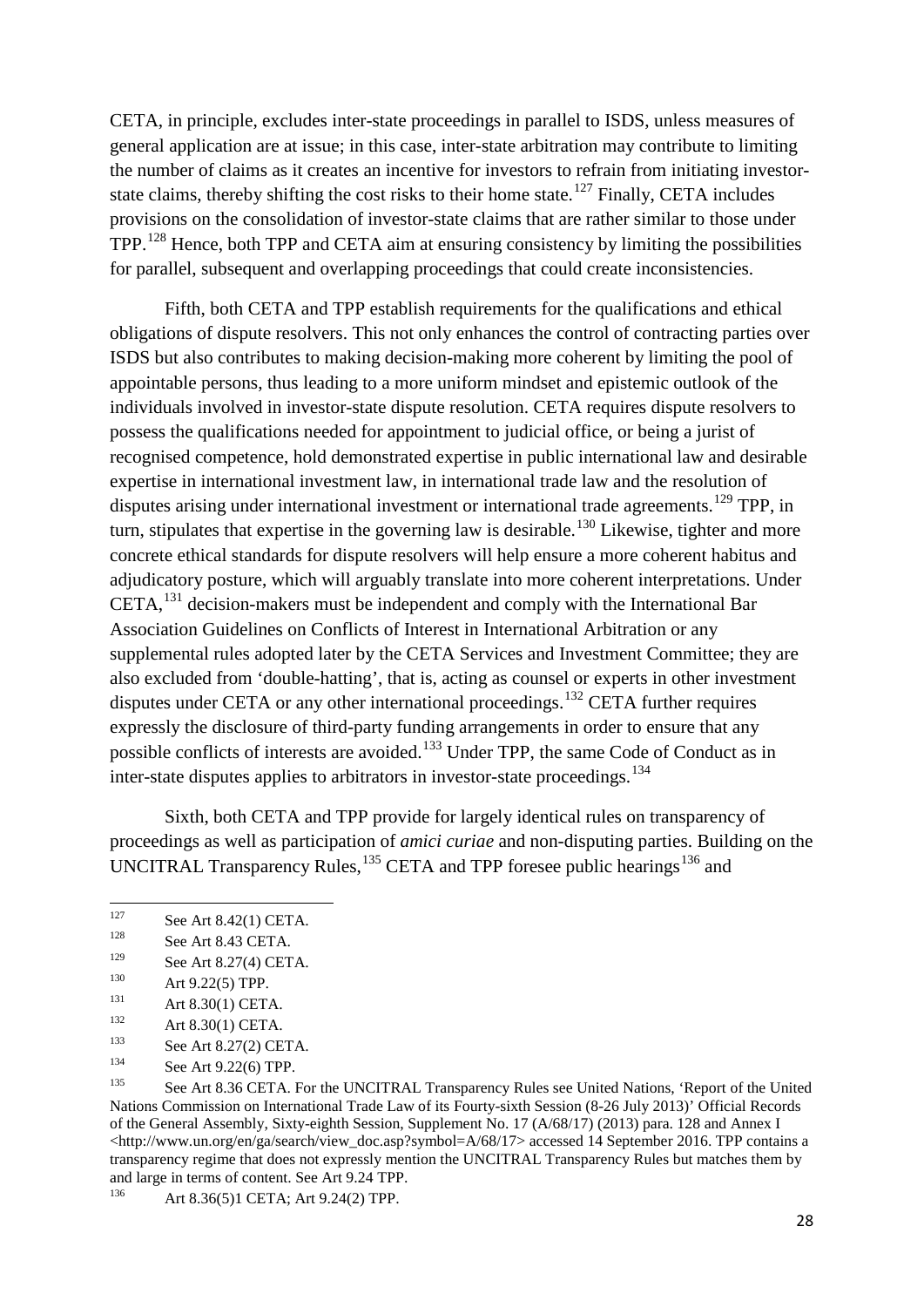publication of relevant documents, $137$  while ensuring the protection of 'confidential or protected information'.[138](#page-31-1) Both agreements also permit the participation of non-disputing parties<sup>[139](#page-31-2)</sup> and that of *amici*.<sup>[140](#page-31-3)</sup> These provisions not only ensure better knowledge of the public about the existence, administration, outcome and implementation of investor-state disputes and allows for the participation of everybody who is affected by such proceedings, but will also increase the consistency of decisions, as the greater number of participating actors is likely to insist on coherent and consistent decision-making once a proper and widely acceptable construction of the respective agreement is settled. Transparency of proceedings, in turn, will create an incentive for dispute resolvers to render their decisions so as to correspond with the expectations of all actors involved in consistent decision-making and take account of interpretations of the same and similar agreements by other dispute settlement bodies.

Seventh, both CETA and TPP contain a number of procedural features that react to the constitutional challenge and make ISDS both more effective and expedient and more legitimate. Thus, CETA and TPP allow for the expedient dismissal of frivolous and spurious claims at the stage of preliminary objections.<sup>[141](#page-31-4)</sup> Both agreements also include a statute of limitation for bringing claims in ISDS of three, respectively three and a half years.<sup>[142](#page-31-5)</sup> The agreements further limit the available remedies to monetary damages and restitution, provided that the state maintains the possibility to substitute restitution for the payment of compensation;<sup>[143](#page-31-6)</sup> punitive damages, in turn, are excluded.<sup>[144](#page-31-7)</sup> Furthermore, the provisions on costs are adapted in order to limit effectively the bringing of unmeritorious claims, with CETA expressly incorporating the 'loser pays'-principle,<sup>[145](#page-31-8)</sup> and TPP containing a clause that permits to shift costs, including attorney fees.<sup>[146](#page-31-9)</sup> Both agreements also provide that no enforcement of investor-state awards is possible until a possible annulment or set-aside proceeding is completed.<sup>[147](#page-31-10)</sup>

All of these provisions limit the use of ISDS for illegitimate purposes and aim at ensuring that it does not reduce the policy space states need to govern in the public interest. TPP even goes further and requires, in mirroring the provisions on state-to-state dispute settlement, the submission of draft decisions by the investor-state tribunals to the disputing

<span id="page-31-0"></span><sup>&</sup>lt;sup>137</sup> Art 8.36(2)-(4) CETA; Art 9.24(1) TPP.

<span id="page-31-1"></span>Art 8.36(4) and (5)3 CETA (covering 'confidential or protected information'); Art 9.24(3) TPP (covering 'protected information … that it may withhold in accordance with Article 29.2 (Security Exceptions) or Article 29.7 (Disclosure of Information)').<br> $^{139}$ 

<span id="page-31-2"></span><sup>&</sup>lt;sup>139</sup> Art 8.38 CETA; Art 9.23(2) TPP.<br><sup>140</sup> See Art 8.26(1) CETA in connection

<span id="page-31-3"></span>See Art 8.36(1) CETA in connection with Art 4 of the UNCITRAL Transparency Rules; Art 9.23(3) TPP.<br>141

<span id="page-31-4"></span>See the provisions on preliminary objections under Art 8.32 CETA for claims that are 'manifestly without legal merit' and under Art 8.33 CETA for claims that are 'unfounded as a matter of law'. For the parallel provision in TPP, see Art 9.23(4) TPP.<br> $^{142}$ 

<span id="page-31-5"></span><sup>&</sup>lt;sup>142</sup> See Art 8.19(6) CETA; Art 9.21(1) TPP.<br><sup>143</sup> Art 8.20(1) CETA: Art 9.20(1) TPP.

<span id="page-31-6"></span><sup>&</sup>lt;sup>143</sup> Art 8.39(1) CETA; Art 9.29(1) TPP.

<span id="page-31-7"></span><sup>&</sup>lt;sup>144</sup> Art. 8.39(4) CETA; Art. 9.29(6) TPP.

<span id="page-31-8"></span><sup>&</sup>lt;sup>145</sup> Art 8.39(5) CETA.

<span id="page-31-9"></span><sup>&</sup>lt;sup>146</sup> Art 9.29(3) TPP.<br>  $4\pi$  8.41(3) CET.

<span id="page-31-10"></span>Art 8.41(3) CETA; Art 9.29(9) TPP.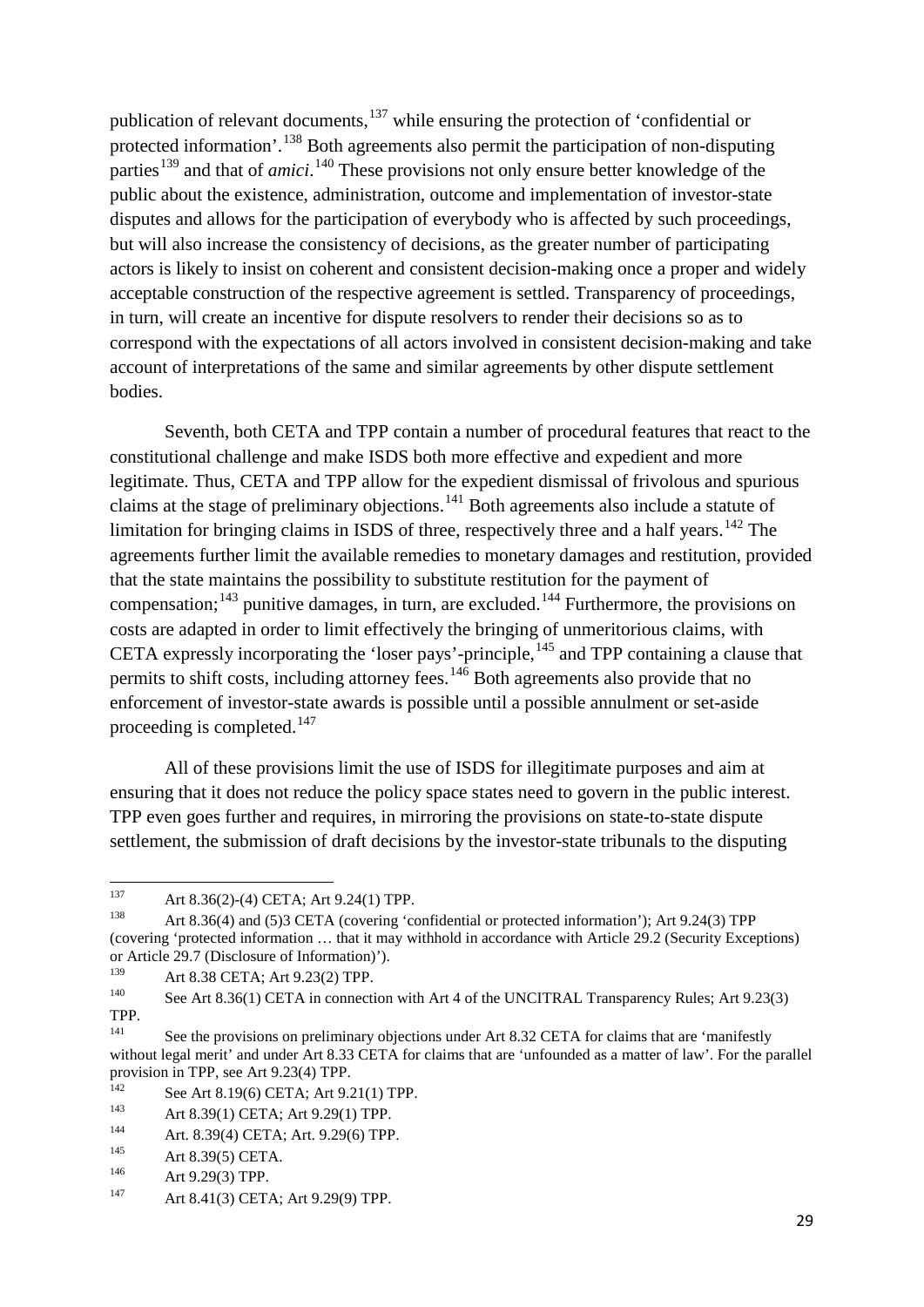parties for comments.<sup>[148](#page-32-0)</sup> At the same time, CETA and TPP also clarify that ISDS has the powers and the duty to settle disputes effectively and expeditiously. For this purpose, both agreements clarify that tribunals can render interim measures; <sup>[149](#page-32-1)</sup> CETA even requires that decisions in ISDS are rendered, in principle, within 24 months.<sup>[150](#page-32-2)</sup> All of this ensures efficient dispute settlement, but also limits the authority of ISDS so that contracting parties possess the policy space they need.

Finally, as with inter-state dispute resolution, both CETA and TPP put in place treaty organs that can render authoritative interpretations of the investment chapter with binding effect on ISDS. This allows the contracting parties to effectively react to unwanted interpretations and further development of the governing agreement through ISDS. CETA provides for the authority of the CETA Joint Committee to issue binding interpretations of CETA's investment chapter in cases '[w]here serious concerns arise as regards matters of interpretation that may affect investment';<sup>[151](#page-32-3)</sup> under TPP, interpretations by the TPP Commission are binding on ISDS tribunals.<sup>[152](#page-32-4)</sup> Unlike often feared, these provisions do not allow the treaty organs in question to resolve a specific dispute in a binding fashion. They are only empowered to interpret the agreements, that is, to give an abstract and general concretization of the meaning of its terms without applying this interpretation to the facts of a specific dispute. Such activity would transcend the realm of interpretation and enter into the field of adjudication. By establishing the treaty organs in question, the contracting parties maintain better control of ISDS, in particular as it relates to the potential for law-making through interpretation. In addition, the CETA Joint Committee and the TPP Commission have competences to adapt the dispute settlement provisions to changing circumstances, if needed, without the need to formally renegotiate the agreements.<sup>[153](#page-32-5)</sup> This also ensures that parties can react to deficits in dispute settlement that may become apparent over time.

All of the features discussed in this Section react to (at least some of) the challenge ISDS poses for constitutional values, in particular the principle of democracy, the concept of the rule of law and the protection of fundamental and human rights. By making proceedings more transparent, allowing the participation of non-disputing parties and *amici curiae*, establishing control bodies for interpretations of the agreements, imposing stricter limits on the type of claims that can be submitted to ISDS, and limiting the remedies that are available, CETA and TPP aim both at limiting the authority of ISDS and at ensuring that the agreements do not unnecessarily limit the policy space needed for the implementation of public interests. Moreover, the different features ensuring more consistency in decision-making aim at

<span id="page-32-0"></span><sup>&</sup>lt;sup>148</sup> See Art 9.23(10) TPP.

<span id="page-32-1"></span><sup>&</sup>lt;sup>149</sup> Art 8.34 CETA; Art 9.23(9) TPP..<br><sup>150</sup> Art 8.30(7) CETA

<span id="page-32-2"></span><sup>&</sup>lt;sup>150</sup> Art 8.39(7) CETA.

<span id="page-32-3"></span><sup>151</sup> Art 8.31(3) CETA.

<span id="page-32-4"></span><sup>&</sup>lt;sup>152</sup> Art 9.25(3) TPP; regarding the interpretation of Annexes, see also Art 9.26(2) TPP.

<span id="page-32-5"></span>Under CETA, the CETA Joint Commission and the Committee Services and Investment work jointly in this respect; see Art. 8.44(3) CETA. Under TPP, the competences of the TPP Commission are arguably more restricted than those of the CETA Joint Committee, but include the monitoring of the implementation of the agreements and its interpretation, issuing binding interpretations and proposing amendments or changes if needed and its competences see TPP, Chapter 27. Matters relating to dispute settlement that fall short of an amendment of TPP can be implemented under Art 27.2(1)(a) TPP (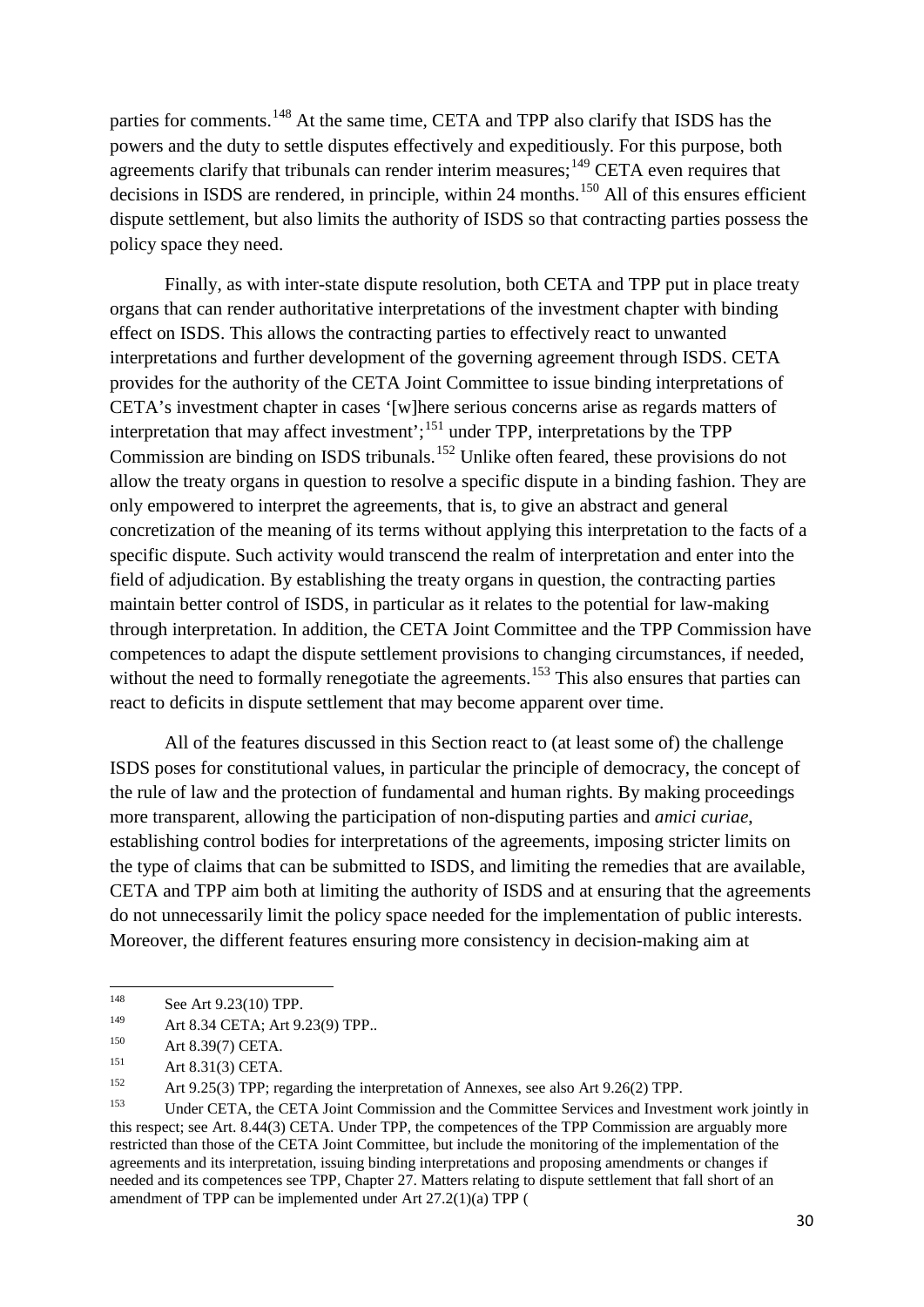increasing the predictability of the operation of the investment chapter, for both states and investors, therefore contributing to a better alignment of ISDS with the rule of law.

At the same time, both CETA and TPP maintain access to ISDS as a form of access to justice that allows investors to enforce the rights granted to them. This redeems the promise of the rule of law that rights must correspond to remedies. Yet, they only fulfill this promise only for foreign, not domestic investors, and equally do not directly enhance access to justice for third parties. Finally, both CETA and TPP aim at making dispute settlement under their respective investment chapters more efficient and effective by clarifying certain competences of the dispute resolution body and trying to ease the financial burden of the proceedings on parties by making them more efficient. To this end, it bears noting that CETA also takes first steps to enhance the usefulness of the investment protection provisions for small and mediumsized enterprises (SMEs), for whom ISDS so far has often been too expensive. Thus, CETA includes provisions that try to make the system more attuned to the special needs of SMEs, in particular by stating a preference for sole arbitrators, instead of a three-member tribunal, for such disputes, <sup>[154](#page-33-0)</sup> and through an opening clause that allows the CETA Joint Committee to develop other rules to deal with the special needs of SMEs, including perhaps even the establishment of an advisory center or some other legal aid mechanism.<sup>[155](#page-33-1)</sup>

All of these measures will contribute to making ISDS not only more palatable to constitutional values but using it decisively to further such values in times of globalization and take them seriously as a yardstick for ISDS design. To a great extent, TPP and CETA are therefore aligned in implementing public law reforms of ISDS. They both aim to implement similar principles for how investor-state relations should be regulated in a global economy and how investor-state dispute should be settled. Notably, there seems to be little difference on both sides of the Atlantic about the principle that ISDS mechanisms need to be designed in a way that they are democratically legitimate, do not intrude illegitimately into states' policy space, and live up to the requirements set up by the idea of the rule of law. Similarly, many of the responses that follow from conceptualizing ISDS provisions from the perspective of constitutional law standards are shared by CETA and TPP and hence by two of the major actors in international investment governance, namely the EU and the United States. This is promising for the global reform efforts and initiatives of ISDS that are under way in different fora. The broad agreement on matters of principle notwithstanding, there is greater divergence when it comes to the institutional structures for ISDS that are preferred on either side of the Atlantic.

### **C. The Transatlantic Gap on Further Institutionalization of Investor-State Dispute Settlement**

Both TPP and CETA take a common approach to the procedure applicable to ISDS. Under both agreements, investors have a choice between the arbitral rules under ICSID, ICSID

<span id="page-33-0"></span><sup>&</sup>lt;sup>154</sup> See Art 8.23(5) and 8.27(9) CETA.

<span id="page-33-1"></span>See Art 8.39(6) CETA ('The CETA Joint Committee shall consider supplemental rules aimed at reducing the financial burden on claimants who are natural persons or small and medium-sized enterprises. Such supplemental rules may, in particular, take into account the financial resources of such claimants and the amount of compensation sought.').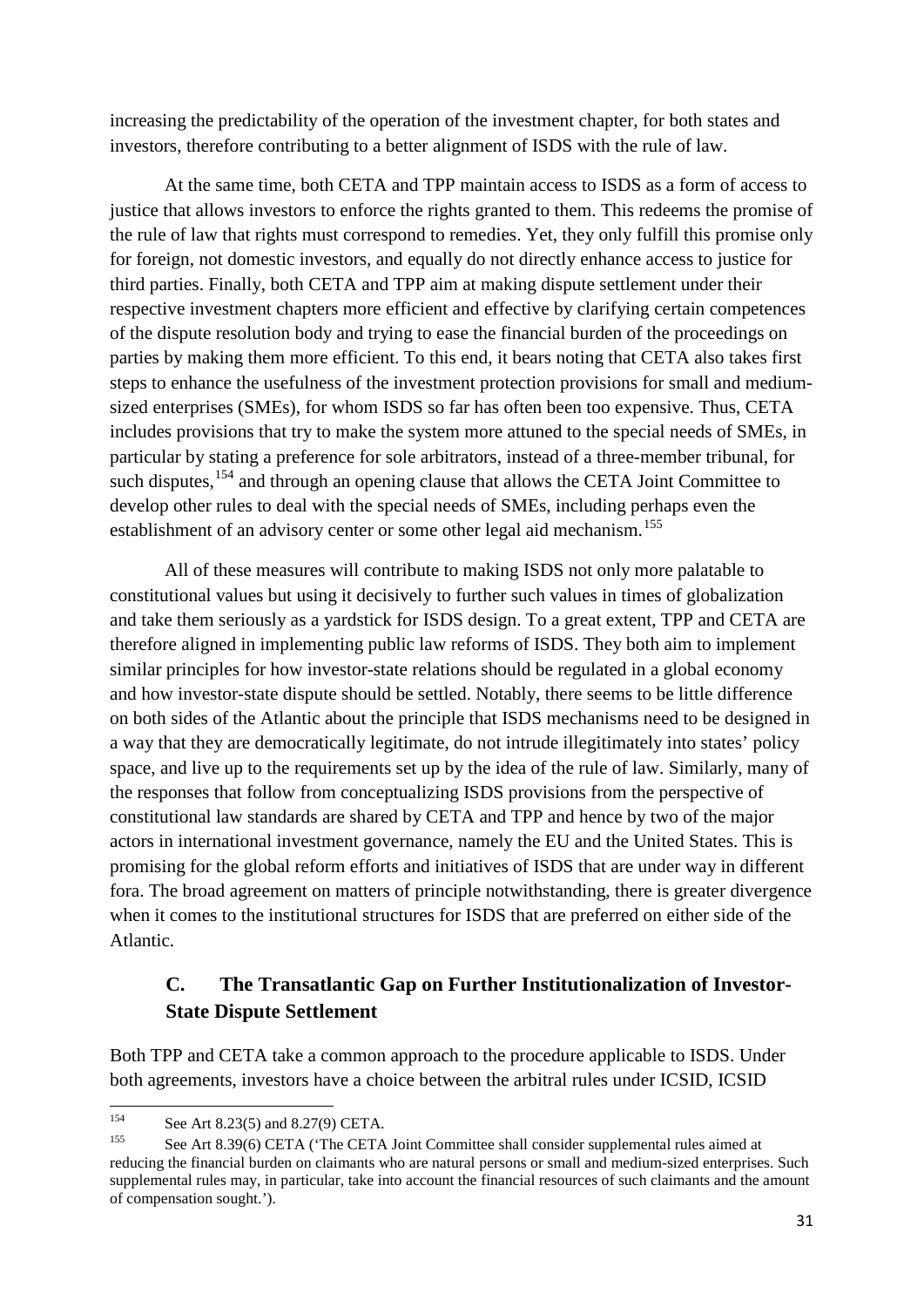Additional Facility, UNCITRAL Arbitration Rules, or any other rules as may be agreed between the disputing parties.<sup>[156](#page-34-0)</sup> Similarly, the enforcement of awards is to take place under either the ICSID or New York Conventions.<sup>[157](#page-34-1)</sup> These similarities notwithstanding, there are fundamental differences in the organizational rules for ISDS under CETA and TPP, in particular as regards the question of who decides disputes under the respective investment chapters, and what remedies are available against an ISDS award. In this respect a transatlantic gap exists that may not only complicate the successful conclusion of TTIP, but that may ultimately hamper the development of a global consensus on ISDS in ongoing reform discussions.

TPP is by far the more traditional agreement in this respect. Notwithstanding the integration of the reform features discussed above, TPP continues to build on arbitration, with party-appointed arbitrators as the method of choice for settling investor-state disputes under the agreement's investment chapter. It does not engage in fundamental institutional reform of the ISDS system, and does not even pursue or build on earlier positions held by the United States on creating an appeals facility for investor-state disputes under IIAs.<sup>[158](#page-34-2)</sup> All that TPP contains is an 'opening clause' concerning the creation of an appellate mechanism in the future which provides:

In the event that an appellate mechanism for reviewing awards rendered by investor-State dispute settlement tribunals is developed in the future under other institutional arrangements, the Parties shall consider whether awards rendered under Article 9.29 (Awards) should be subject to that appellate mechanism. The Parties shall strive to ensure that any such appellate mechanism they consider adopting provides for transparency of proceedings similar to the transparency provisions established in Article 9.24 (Transparency of Arbitral Proceedings).<sup>[159](#page-34-3)</sup>

TPP therefore continues to trust in arbitration as an appropriate mechanism for settling investor-state disputes under international trade and investment agreements. In the eyes of its contracting parties, the inclusion of a reformed version of investor-state arbitration seemingly strikes an appropriate balance between the protection of foreign investors, consistency in decision-making and remaining control of contracting parties and reacts sufficiently to the legitimacy concerns posed by ISDS.

The EU, by contrast, as illustrated by CETA, wants to go beyond the innovations in access conditions, procedural law, and increased state control of ISDS, and build entirely new dispute settlement institutions. Although the September 2014 version of CETA still contained a reformed version of investor-state arbitration, the final text of February 2016, which resulted

<span id="page-34-0"></span> $^{156}$  See Art 8.23(2) CETA; Art 9.19(4) TPP.

<span id="page-34-1"></span><sup>&</sup>lt;sup>157</sup> Srt Art 8.41(5) and (6) CETA; Art 9.29(12) TPP.

<span id="page-34-2"></span>See 2004 US Model BIT, art 28(10) <http://www.state.gov/documents/organization/117601.pdf>; United States-Chile Free Trade Agreement (signed 6 June 2003, entered into force 1 January 2004) art 10.19(10) <https://ustr.gov/trade-agreements/free-trade-agreements/chile-fta/final-text> accessed 27 September 2016; Dominican Republic-Central America-United States Free Trade Agreement (signed 5 August 2004, entered into force 1 January 2009) art 10.20(10) <https://ustr.gov/trade-agreements/free-trade-agreements/cafta-drdominican-republic-central-america-fta/final-text> accessed 18 September 2016.<br><sup>159</sup>  $A \neq 0.23(11)$  TDD

<span id="page-34-3"></span>Art 9.23(11) TPP.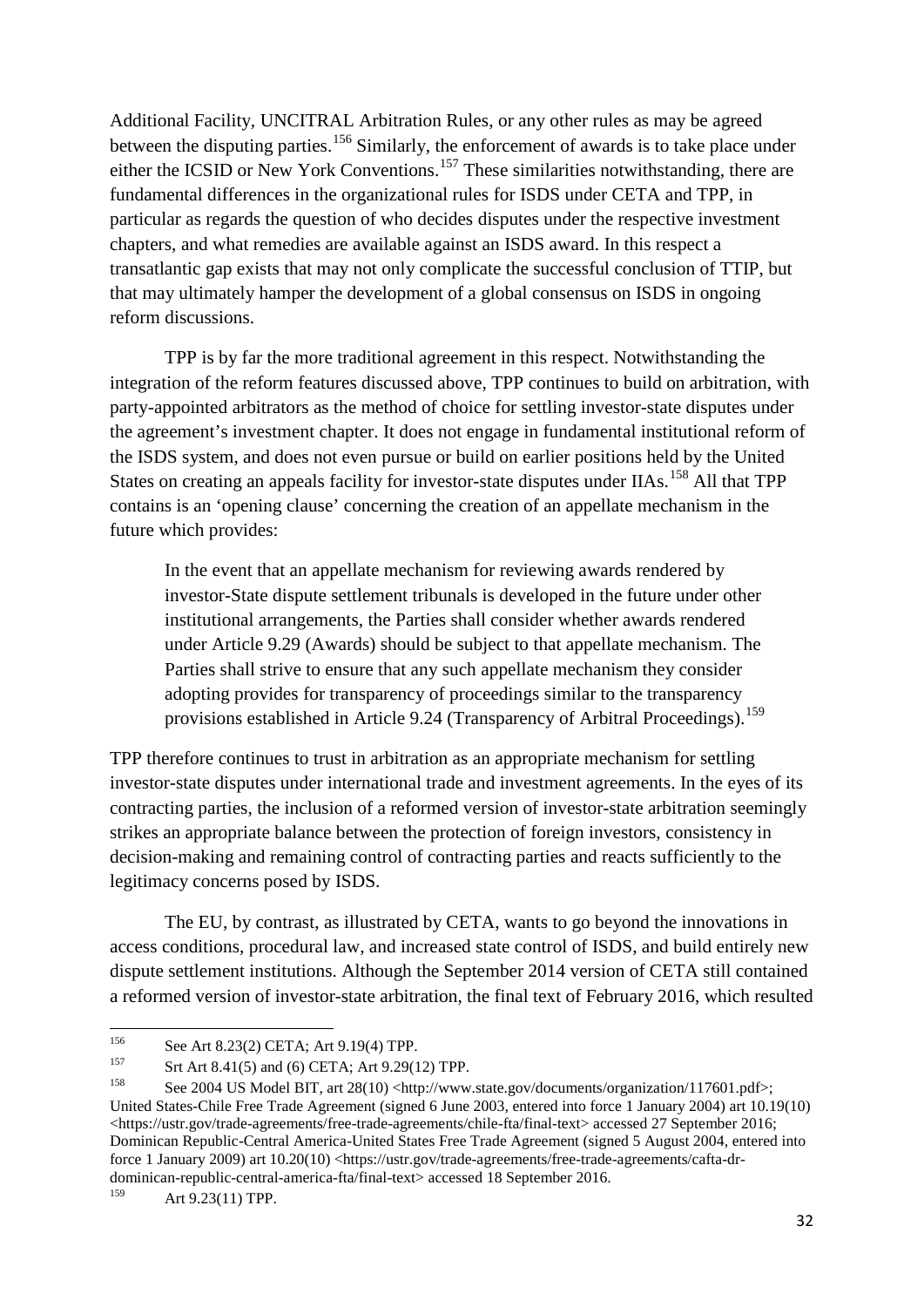from 'legal scrubbing', contains a version of the 'investment court system' that the European Commission had developed for TTIP and introduced formally into the TTIP negotiations in November 2015. Similar provisions are also contained in the EU-Vietnam Free Trade Agreement of 2 December 2015. The EU-Singapore Free Trade Agreement from May 2015, by contrast, still contains a reformed version of investor-state arbitration.

Departing starkly from the model of reformed investor-state arbitration contained in TPP, CETA's 'investment court system' consists of a permanent two-tiered dispute settlement body for investor-state disputes; it comprises a (first-instance) Tribunal and an Appellate Tribunal.<sup>[160](#page-35-0)</sup> In CETA, the first instance is composed of fifteen members, who are appointed jointly by the EU and Canada, rather than by the disputing parties (investor and host state). <sup>[161](#page-35-1)</sup> The Tribunal's members decide in chambers of three, which are staffed following a system to be established by the President of the Tribunal that has to ensure a random composition and give equal opportunity to all members.<sup>[162](#page-35-2)</sup> The Tribunal is, however, not a standing court or treaty organ. It does not dispose of a courthouse or seat, nor does it have judges as members. Instead, its fifteen members are remunerated with a monthly retainer to secure their availability; they only exercise adjudicatory functions *ad hoc* as disputes may arise under CETA's investment chapter, in which case the same fees as for a regular investor-state arbitration accrue. ICSID, in turn, serves as the Tribunal's Secretariat. Challenges to members are to be decided by the President of the ICJ. $^{163}$  $^{163}$  $^{163}$ 

The Appellate Tribunal, in turn, which consists of a yet unspecified number of Members, can review the (first instance) Tribunal's awards for '(a) errors in the application or interpretation of applicable law; (b) manifest errors in the appreciation of the facts, including the appreciation of relevant domestic law; (c) the grounds set out in Article 52(1) (a) through (e) of the ICSID Convention, in so far as they are not covered by paragraphs (a) and (b).<sup>'[164](#page-35-4)</sup> Recourse to the Appellate Tribunal excludes control of the outcome of dispute settlement under CETA's investment chapter by ICSID Annulment Committees or domestic courts, depending on the choice of forum and procedure.

All in all, the 'investment court system' now included in CETA, and proposed for TTIP, is somewhat of a hybrid that combines features of international arbitration and of permanent judicial institutions. Yet, whether it is a true court or just another form of arbitration arguably matters little for most practical purposes. What is crucial, instead, is that it represents the EU's vision of how to ensure legitimacy and consistency in ISDS beyond a reformed version of investor-state arbitration that will remedy some, but not all shortcomings identified as part of the constitutional challenge to ISDS. It is the EU's answer to the criticism of ISDS among Europe's population and the values of democracy, rule of law, and protection of fundamental rights enshrined in its own constitution. [165](#page-35-5) Above all, the permanent features

<span id="page-35-0"></span><sup>&</sup>lt;sup>160</sup> Arts 8.27 and 8.28 CETA.<br><sup>161</sup>  $A_{rr}$  8.27(2) CETA

<span id="page-35-1"></span><sup>&</sup>lt;sup>161</sup> Art 8.27(2) CETA.

<span id="page-35-2"></span><sup>162</sup> Art 8.27(6) and (7) CETA.

<span id="page-35-3"></span><sup>163</sup> Art 8.30(2) CETA.

<span id="page-35-4"></span> $164$  See Art 8.28(2) CETA.

<span id="page-35-5"></span>Article 21 of the Treaty on European Union (TEU) draws a direct connection between the EU's own constitutional principles and the formulation of a constitutional response to the constitutional challenges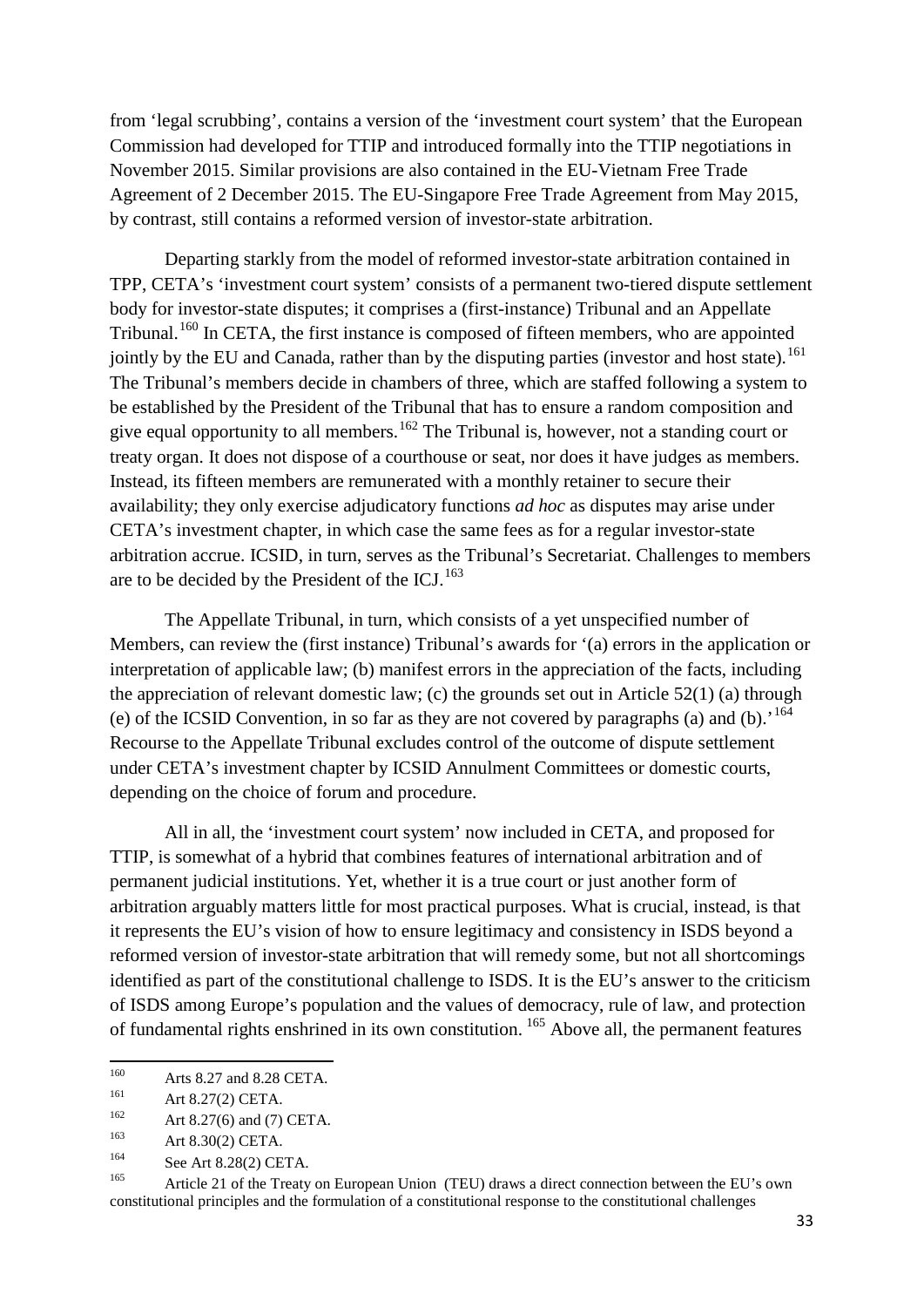of the 'investment court system' are likely to create a greater degree of consistency in the interpretation and application of the agreement concerned, as the number of decision-makers is much lower compared to TPP's system of arbitration and because the creation of an Appellate Tribunal will no doubt lead to the development of a highly consistent jurisprudence on the interpretation of CETA, comparable to how the WTO Appellate Body has interpreted WTO law consistently.

CETA does not, however, only envisage the bilateral creation of more permanent structures for ISDS. Widening the transatlantic gap on ISDS even further, the EU's approach as contained in CETA also envisages and actively encourages the creation of a permanent multilateral investment court in the future. For this purpose, Article 8.29 CETA (entitled 'Establishment of a multilateral investment tribunal and appellate mechanism') provides:

The Parties shall pursue with other trading partners the establishment of a multilateral investment tribunal and appellate mechanism for the resolution of investment disputes. Upon establishment of such a multilateral mechanism, the CETA Joint Committee shall adopt a decision providing that investment disputes under this Section will be decided pursuant to the multilateral mechanism and make appropriate transitional arrangements.

The establishment of a multilateral court is the EU's policy for the reform of international investment law more generally. Its approach has the potential to constitute a watershed in international investment law and increase differences with the US preference for merely

The Union shall seek to develop relations and build partnerships with third countries, and international, regional or global organisations which share the principles referred to in the first subparagraph. It shall promote multilateral solutions to common problems, in particular in the framework of the United Nations.

2. The Union shall define and pursue common policies and actions, and shall work for a high degree of cooperation in all fields of international relations, in order to:

(a) safeguard its values, fundamental interests, security, independence and integrity;

 $\overline{\phantom{a}}$ 

international dispute settlement under mega-regionals poses to democracy, the rule of law, and the protection of fundamental and human rights in a global economy. Article 21 TEU provides in relevant part as follows:

<sup>1.</sup> The Union's action on the international scene shall be guided by the principles which have inspired its own creation, development and enlargement, and which it seeks to advance in the wider world: democracy, the rule of law, the universality and indivisibility of human rights and fundamental freedoms, respect for human dignity, the principles of equality and solidarity, and respect for the principles of the United Nations Charter and international law.

<sup>(</sup>b) consolidate and support democracy, the rule of law, human rights and the principles of international law;

<sup>(</sup>c) preserve peace, prevent conflicts and strengthen international security, in accordance with the purposes and principles of the United Nations Charter, with the principles of the Helsinki Final Act and with the aims of the Charter of Paris, including those relating to external borders;

<sup>(</sup>d) foster the sustainable economic, social and environmental development of developing countries, with the primary aim of eradicating poverty;

<sup>(</sup>e) encourage the integration of all countries into the world economy, including through the progressive abolition of restrictions on international trade;

<sup>(</sup>f) help develop international measures to preserve and improve the quality of the environment and the sustainable management of global natural resources, in order to ensure sustainable development;

<sup>(</sup>g) assist populations, countries and regions confronting natural or man-made disasters; and

<sup>(</sup>h) promote an international system based on stronger multilateral cooperation and good global governance.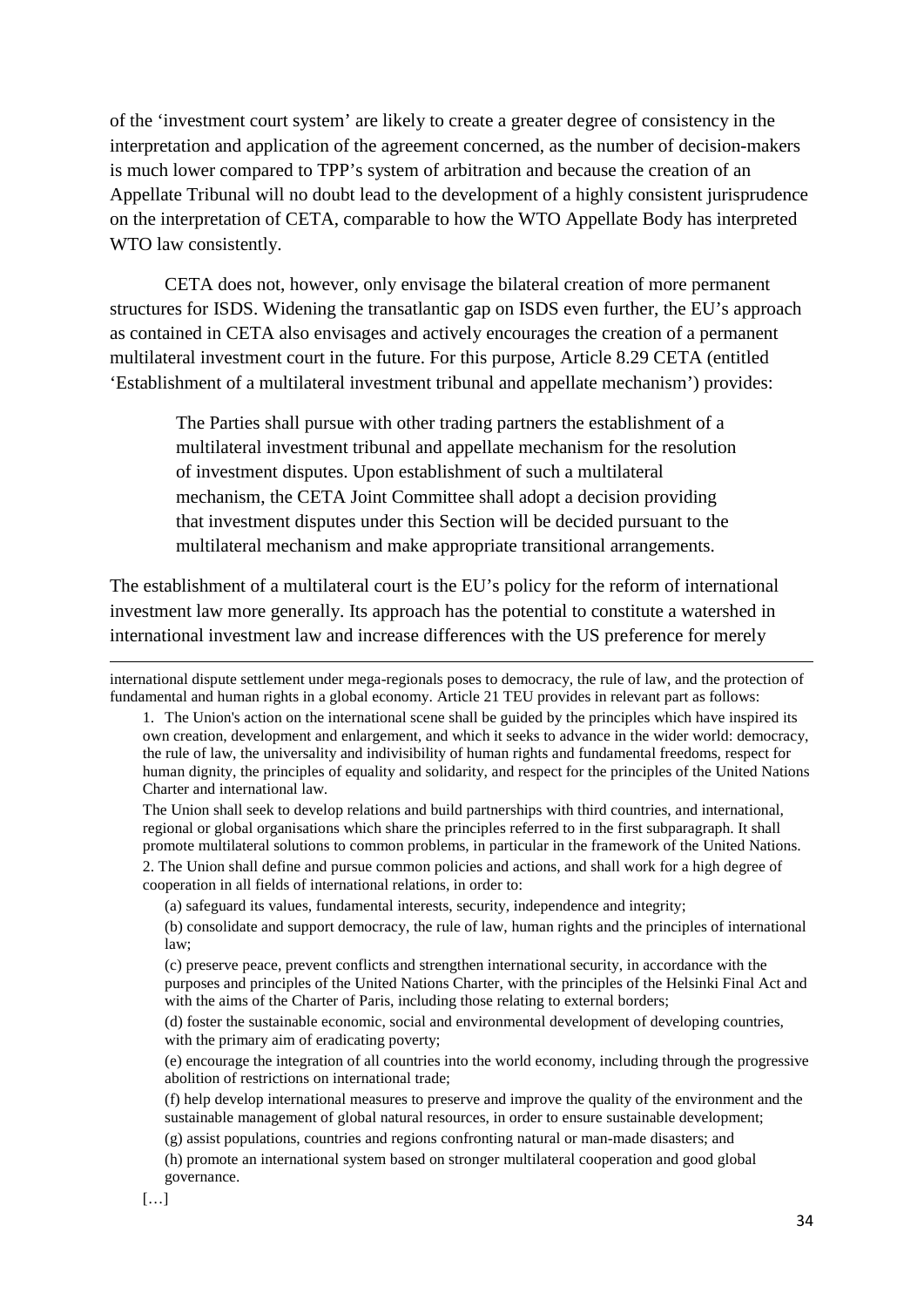reforming ISDS without structural change. While many tricky details remain, the Commission's political courage and craftsmanship merit applause. It clearly breaks with a private law conceptualization of investment law and takes the long-called-for 'public law approach' to ISDS to its logical conclusion,  $166$  aiming at building new dispute settlement institutions and ultimately envisaging even the creation of a multilateral investment court. This allows not only an increase in the consistency of decision-making in ISDS. It also allows building the investment court system into a system of checks and balances that lives up in all nuances to the challenges of a dispute settlement framework that takes constitutional principles, in particular democracy, the rule of law, and the protection of fundamental and human rights, to heart. The system of reformed investor-state arbitration contained in TPP, by contrast, is less likely to produce the same level of consistency and would be viewed with more suspicion by the populations in many important host and home countries, in particular in many quarters in Europe.

Yet, whether the predominantly bilateral set-up of permanent investment courts in the EU's new trade and investment agreements is the best way forward towards more consistency in international investment law generally, is more than questionable.<sup>[167](#page-37-1)</sup> While investment courts included in bilateral agreements would eliminate inconsistent interpretations of that agreement, it is less likely that treaty-overarching inconsistencies will equally be reduced, unless largely identical individuals will sit on different investment courts within a broader network of investment courts. Instead, if permanent investment courts were to proliferate on a bilateral basis as a result of the Commission's approach, inconsistencies in the approaches of different investment courts to essentially identical issues and treaty provisions are likely to persist.

What is more, the inclusion of permanent investment courts in important megaregionals, such as TTIP or CETA, may further entrench bilateralism in international investment law, rather than constitute a stepping stone towards a genuine multilateralization with more global consistency. After all, the more effectively a TTIP or CETA Tribunal function, the more difficult it will become to replace the status quo later with a multilateral mechanism whose functioning will still be unknown. Such an effect can only be avoided if permanent investment courts in important mega-regionals, such as TTIP, are structured so as to morph easily into a multilateral institution with third states being able to simply join the tribunal's statute. This could be achieved if judges on such an investment court were appointed not by the contracting parties (e.g. the EU and the United States under TTIP), but by a multilateral body representing the entire international community, such as the UN General Assembly and the UN Security Council (as with the International Court of Justice).<sup>[168](#page-37-2)</sup>

<span id="page-37-0"></span><sup>&</sup>lt;sup>166</sup> For one example of this approach see the contributions in Stephan W Schill (ed), International Investment Law and Comparative Public Law (OUP 2010). For a critical discussion of this, and other proponents' public law approach to ISDS, see Jose E Alvarez, ''Beware: Boundary Crossings' – A Critical Appraisal of Public Law Approaches to International Investment Law' (2016) 17 JWIT 171.

<span id="page-37-1"></span>See on this and the following Stephan W Schill, 'The European Commission's Proposal of an ["Investment Court System" for TTIP: Stepping Stone or Stumbling Block for Multilateralizing International](https://www.asil.org/insights/volume/20/issue/9/european-commissions-proposal-investment-court-system-ttip-stepping)  [Investment Law?'](https://www.asil.org/insights/volume/20/issue/9/european-commissions-proposal-investment-court-system-ttip-stepping) (2016) 20(9) ASIL Insights <https://www.asil.org/insights/volume/20/issue/9/europeancommissions-proposal-investment-court-system-ttip-stepping> accessed 15 September 2016.<br><sup>168</sup>

<span id="page-37-2"></span>See Statute of the International Court of Justice art. 4, Oct 24, 1945, 59 Stat. 1031; T.S. 993.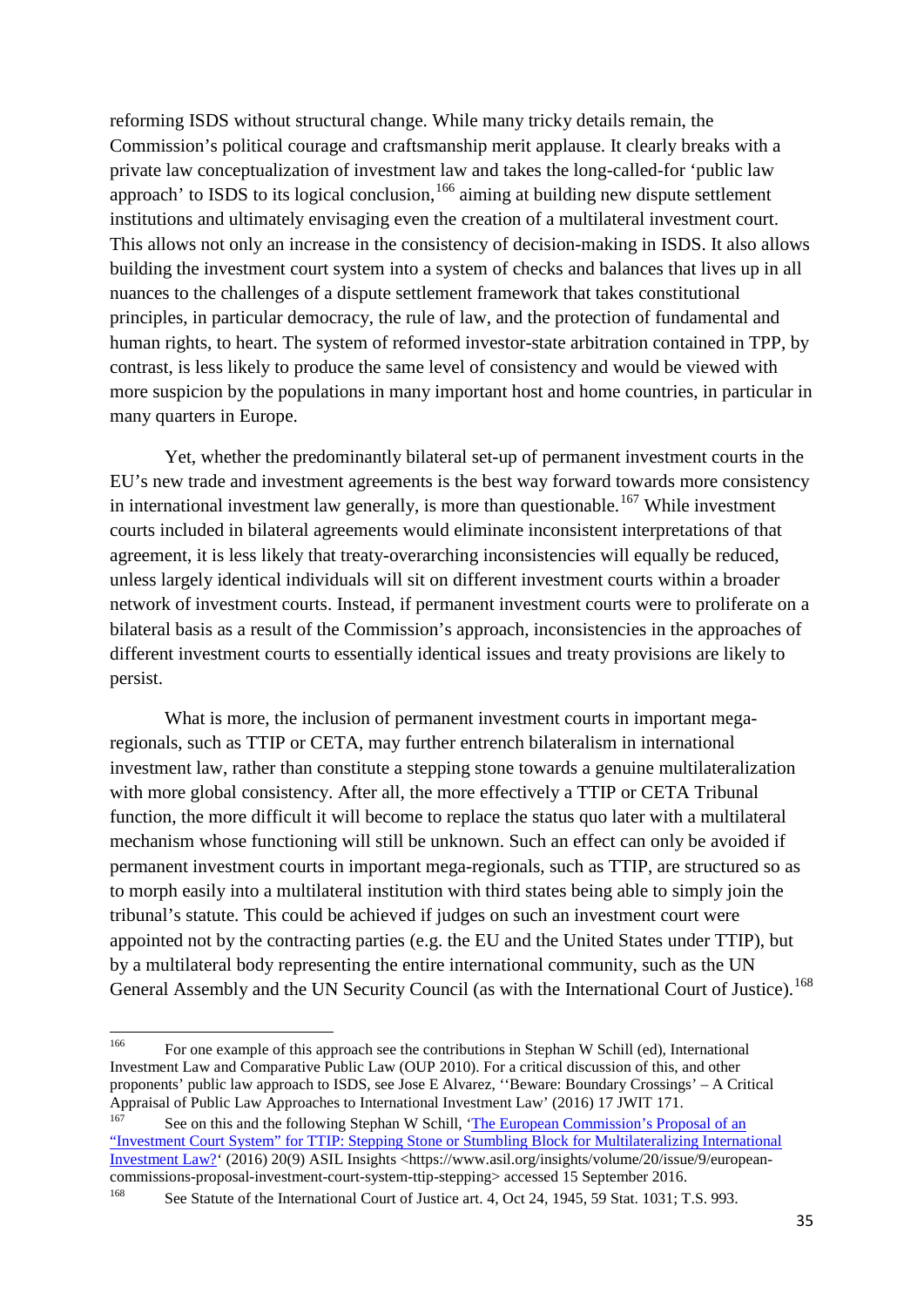Although the contracting parties to a mega-regional would thereby relinquish their appointment powers as an instrument to influence the interpretation of the agreement, the jurisprudence of that tribunal would still be controlled by the contracting parties through the type of committees that CETA and TPP envisage, which allow contracting parties to issue interpretations that are binding upon the tribunal. Either way, all of this would require concerted efforts of the US and the EU to become reality.

The big question, however, is whether the United States is going to be amenable to the creation of such, or any other, permanent investment court. While it has signaled its openness towards an appellate mechanism, in TPP as well as other free trade agreements and its model BIT, the creation of a full-fledged two-tier permanent court system as envisaged by the EU is less certain, given the critical stance the United States is generally taking towards the creation of new, as well as the submission to the jurisdiction of existing international courts. For this reason alone, continuing to pursue the creation of an appellate mechanism, rather than a fullfledged court system may be the more feasible way forward both for TTIP as well as for efforts in global ISDS reform. After all, an appellate mechanism would have benefits that are similar to a multilateral investment court in terms of creating coherence and ensuring an appropriate balance in ISDS jurisprudence. Its great advantage could be it is potentially more easily agreeable for a greater number of states. An appellate mechanism could also be combined more easily with the existing arbitral system serving as a first instance. This would allow an appellate mechanism to build on the trust the system has earned with investors, while the creation of a two-tiered investment court system is seen with suspicion among many in the business community.

This notwithstanding, it is also important to remember that the establishment of a multilateral appellate mechanism or a permanent investment court comes with its own problems. Notably, the introduction of centralized dispute resolution institutions, whether an appellate mechanism or permanent court, could raise its own legitimacy concerns. Apart from the question of who sits as decision-makers, and who appoints or elects them, permanent institutions may display stronger dynamics in enlarging their jurisprudential powers than a system of one-off arbitral tribunals. After all, a permanent institution could develop international investment law much more consistently, including in ways governments may not agree with. In addition, the influence of individual states on who gets to sit as decision-makers in a permanent institution is likely going to be lower compared to the current arbitral system where the majority of the arbitrators on a tribunal generally require support of the state party to the dispute. Both aspects arguably move a standing appellate mechanism or permanent court further away from democratic processes and the democratic influence of individual states than the present arbitral system.<sup>[169](#page-38-0)</sup> Either way, given the importance of the EU and the United States as global rule-makers in international investment law, the outcome of the TTIP negotiations and the question whether the transatlantic gap on ISDS can be overcome, is likely to influence the future architecture of global investment governance. Whose approach will succeed, that of the EU or of the United States, is not only a matter of bargaining power

<span id="page-38-0"></span><sup>&</sup>lt;sup>169</sup> For the argument that arbitration may be closer to domestic democratic decision-making processes, see Schill (n 32).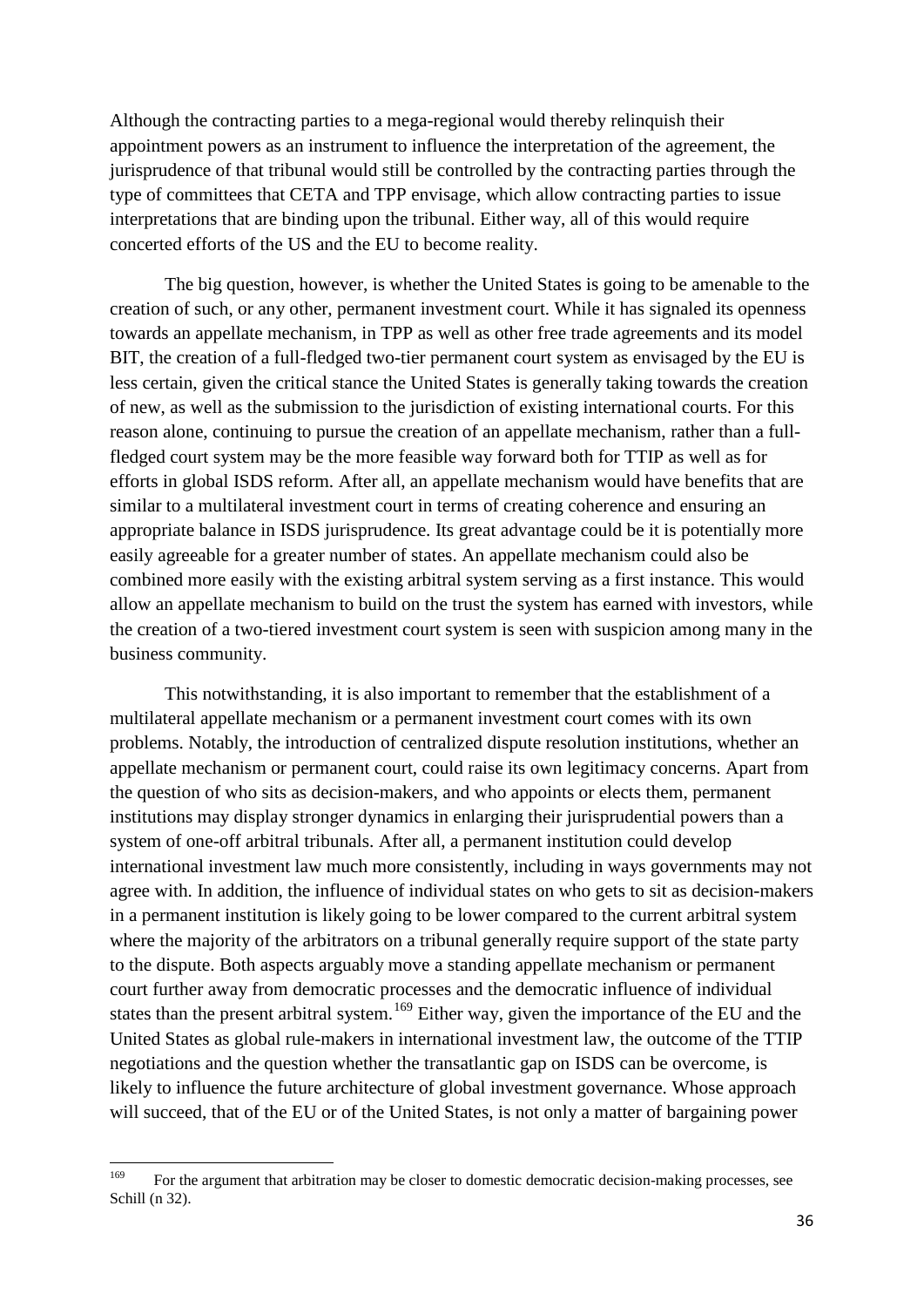on both sides of the Atlantic; it will be key, too, whose vision for governing international investment relations is more persuasive to third parties.

## **IV. Conclusion: Constitutional Moments in International Economic Governance**

Mega-regionals, such as CETA and TPP, will influence the debates about the modes and structures of dispute settlement disciplines in international economic law. They also show that concerns for fragmentation, the authority of dispute settlement bodies, their control by states, and their overall legitimacy have become important topics in scholarly analysis, dispute settlement design and treaty negotiation. In many regards they build on, refine and reform pre-existing experiences made with dispute settlement, above all in the multilateral trading system, without introducing fundamentally new approaches or bringing about major change. This is the case with state-to-state dispute settlement disciplines in CETA and TPP. They are relatively unremarkable and follow practices that are fairly established in WTO dispute settlement and in the crafting of preferential trade and investment agreements. While generally seeking to avoid conflict with, or worse undermining the authority of, the WTO DSB, their most important contribution could be in consolidating and approving practices the WTO Appellate Body has developed jurisprudentially on the legally shaky grounds, such opening dispute settlement to the public and allowing amicus participation, and provide impetus for reforms of the WTO dispute settlement mechanism.

In other regards, however, mega-regionals are likely going to function as a catalyst for more fundamental change and potentially bring about a constitutional moment in international economic law. This is particularly true for ISDS, which is at a historic juncture, as starkly diverging positions of the United States and the EU emerge in the negotiations of TTIP on the institutional structure for ISDS. While largely agreeing on the need to ensure regulatory space, the inclusion of wide-spread transparency rules and tighter state control of ISDS - thus reforming ISDS in light of the constitutional challenge – the United States prefers a reform of investor-state arbitration, whereas the EU aims at a proper institutionalization, with the creation of permanent international investment courts with an appellate division, first at the bilateral level, and later ideally multilaterally. If the EU's Proposal is accepted by the United States and beyond, the establishment of a permanent investment court system will constitute a constitutional moment in international economic governance and mark the beginning of a new era for international investment law, and international economic law generally. If it meets with insurmountable resistance by the United States, the EU will need to consider its reactions and either settle on a reformed version of investor-state arbitration à la TPP or develop a permanent international investment court without the United States.

Which vision - that of the United States or that of the EU - will ultimately prevail at a global scale is also a reflection of different philosophies in international politics. The United States, as is often the case, is taking a pragmatic and realistic approach. Concerns about ISDS and regulatory space are taken into account as one element in the much broader endeavor to